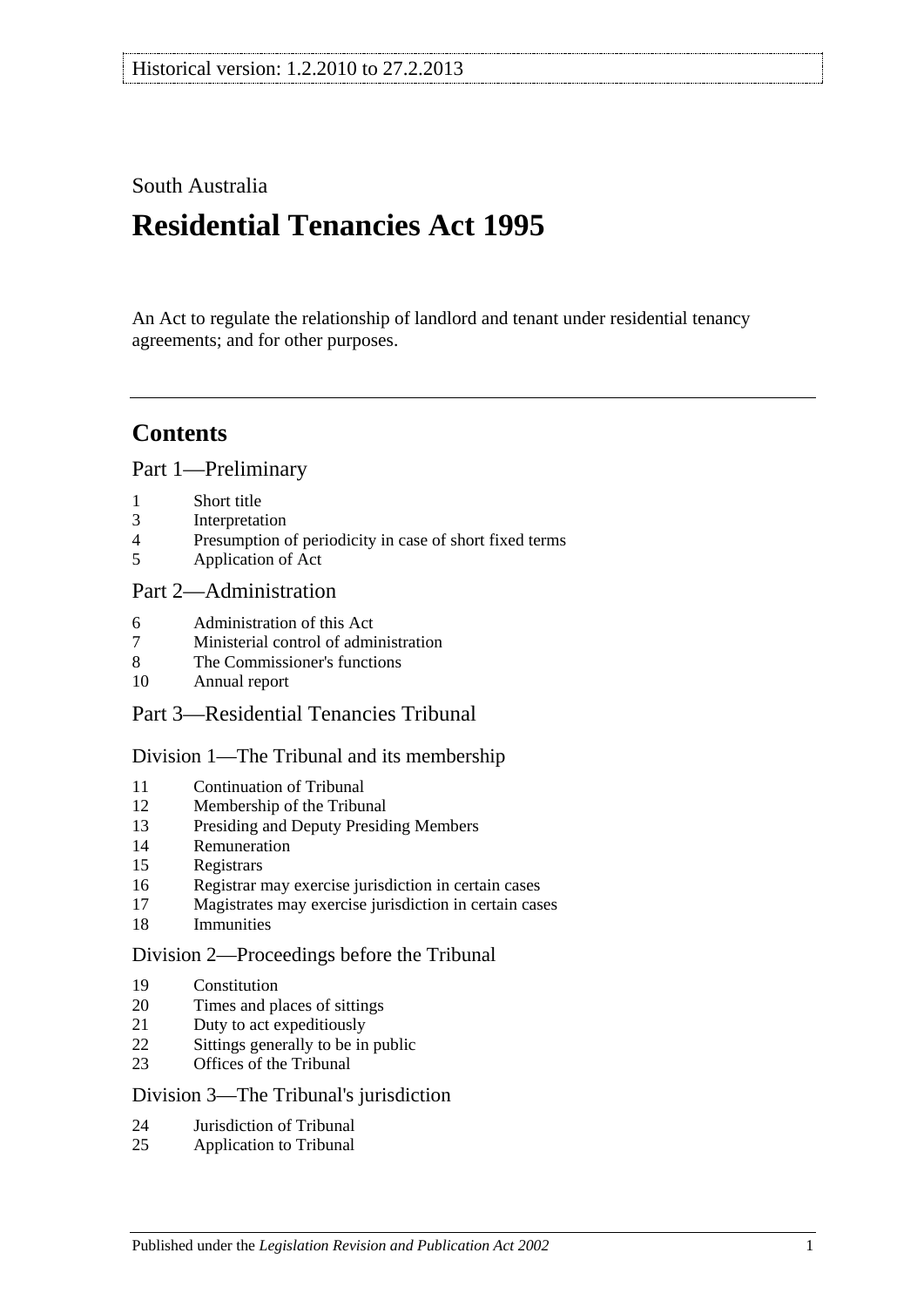#### [Division 4—Conferences](#page-13-0)

- [Conferences](#page-13-1)<br>27 Presiding off
- [Presiding officer](#page-13-2)
- [Registrar to notify parties](#page-13-3)
- [Procedure](#page-13-4)
- [Restriction on evidence](#page-13-5)

#### [Division 5—Evidentiary and procedural powers](#page-14-0)

- [Tribunal's powers to gather evidence](#page-14-1)
- [Procedural powers of the Tribunal](#page-14-2)
- [General powers of the Tribunal to cure irregularities](#page-15-0)

#### [Division 6—Mediation](#page-15-1)

[Mediation](#page-15-2)

#### [Division 7—Judgments and orders](#page-16-0)

- [Special powers to make orders and give relief](#page-16-1)
- [Enforcement of orders](#page-16-2)
- [Application to vary or set aside order](#page-16-3)
- [Costs](#page-16-4)

#### [Division 8—Obligation to give reasons for decisions](#page-17-0)

[Reasons for decisions](#page-17-1)

#### [Division 9—Reservation of questions of law and appeals](#page-17-2)

- [Reservation of questions of law](#page-17-3)
- [Appeals](#page-17-4)
- [Stay of proceedings](#page-17-5)

#### [Division 10—Miscellaneous](#page-17-6)

- [Entry and inspection of property](#page-17-7)
- [Contempt of the Tribunal](#page-18-0)
- [Punishment of contempts](#page-18-1)
- [Fees](#page-18-2)
- [Procedural rules](#page-18-3)

## [Part 4—Mutual rights and obligations of landlord and tenant](#page-19-0)

#### [Division 1—Entering into residential tenancy agreement](#page-19-1)

- [Tenant to be notified of landlord's name etc](#page-19-2)
- [Written residential tenancy agreements](#page-19-3)<br>50 Cost of preparing agreement
- [Cost of preparing agreement](#page-20-0)
- [False information from tenant](#page-20-1)

#### [Division 2—Discrimination against tenants with children](#page-20-2)

[Discrimination against tenants with children](#page-20-3)

#### [Division 3—Rent](#page-20-4)

- [Permissible consideration for residential tenancy](#page-20-5)
- [Rent in advance](#page-21-0)
- [Variation of rent](#page-21-1)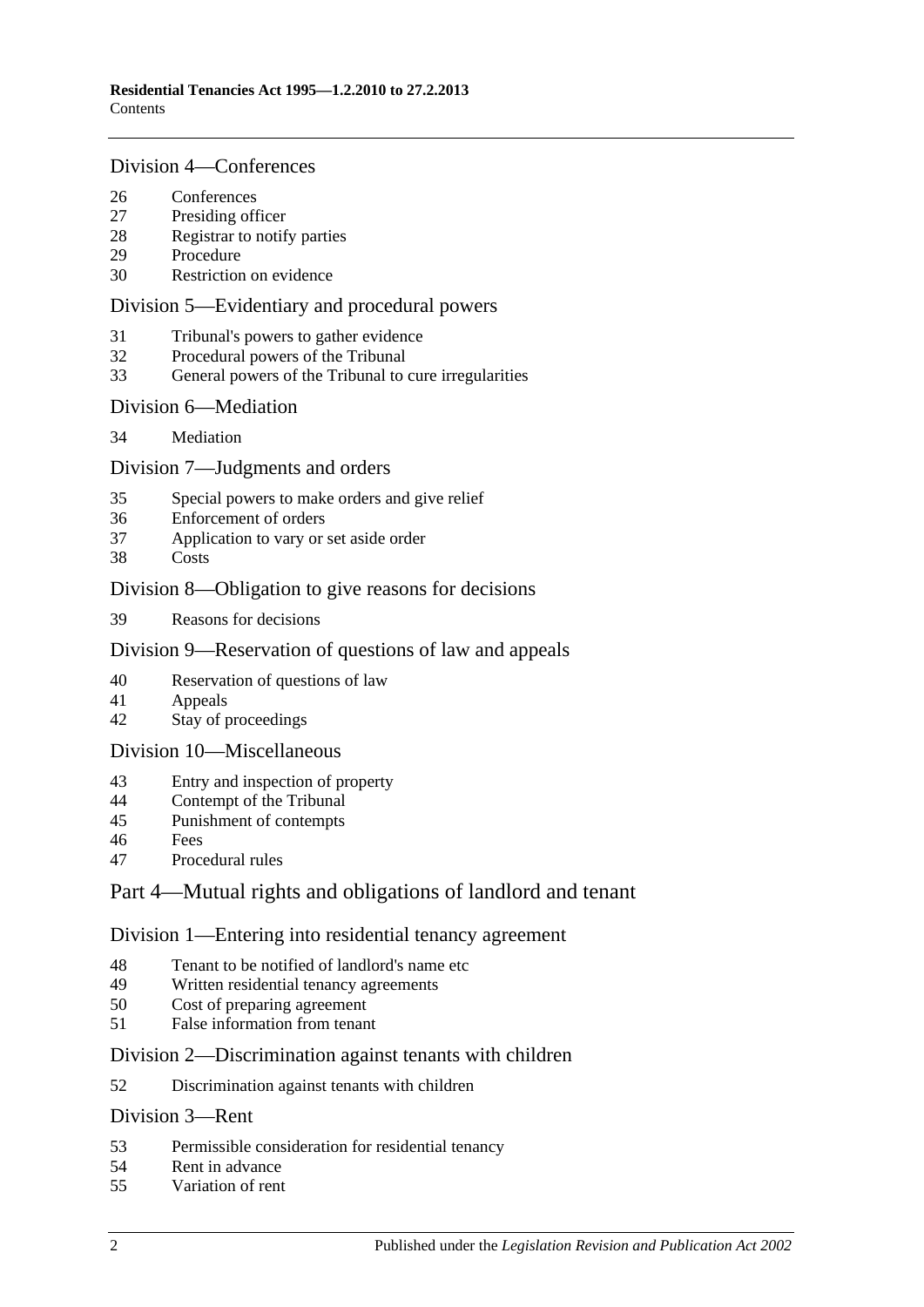- [Excessive rent](#page-22-0)
- [Landlord's duty to keep proper records of rent](#page-23-0)
- [Duty to give receipt for rent](#page-23-1)
- [Accrual and apportionment of rent](#page-23-2)
- [Abolition of distress for rent](#page-24-0)

#### [Division 4—Security bonds](#page-24-1)

- [Security bond](#page-24-2)
- [Receipt of security and transmission to the Commissioner](#page-24-3)
- [Repayment of security bond](#page-25-0)

#### [Division 5—Tenant's entitlement to possession and quiet enjoyment](#page-27-0)

- [Vacant possession etc](#page-27-1)
- [Quiet enjoyment](#page-27-2)

#### [Division 6—Security of premises](#page-28-0)

[Security of premises](#page-28-1)

#### [Division 7—Landlord's obligation in regard to condition of the premises](#page-28-2)

- [Cleanliness](#page-28-3)
- [Landlord's obligation to repair](#page-28-4)

#### [Division 8—Tenant's obligations in relation to the premises and ancillary property](#page-29-0)

- [Tenant's responsibility for cleanliness and damage](#page-29-1)
- [Alteration of premises](#page-30-0)

#### [Division 9—Tenant's conduct on the premises](#page-30-1)

[Tenant's conduct](#page-30-2)

#### [Division 10—Landlord's right of entry](#page-30-3)

[Right of entry](#page-30-4)

#### [Division 11—Rates, taxes and charges](#page-31-0)

[Rates, taxes and charges](#page-31-1)

#### [Division 12—Assignment](#page-31-2)

[Assignment of tenant's rights under residential tenancy agreement](#page-31-3)

#### [Division 13—Tenant's vicarious liability](#page-32-0)

[Vicarious liability](#page-32-1)

#### [Division 14—Harsh or unconscionable terms](#page-32-2)

[Harsh or unconscionable terms](#page-32-3)

#### [Division 15—Miscellaneous](#page-33-0)

- [Accelerated rent and liquidated damages](#page-33-1)
- [Duty of mitigation](#page-33-2)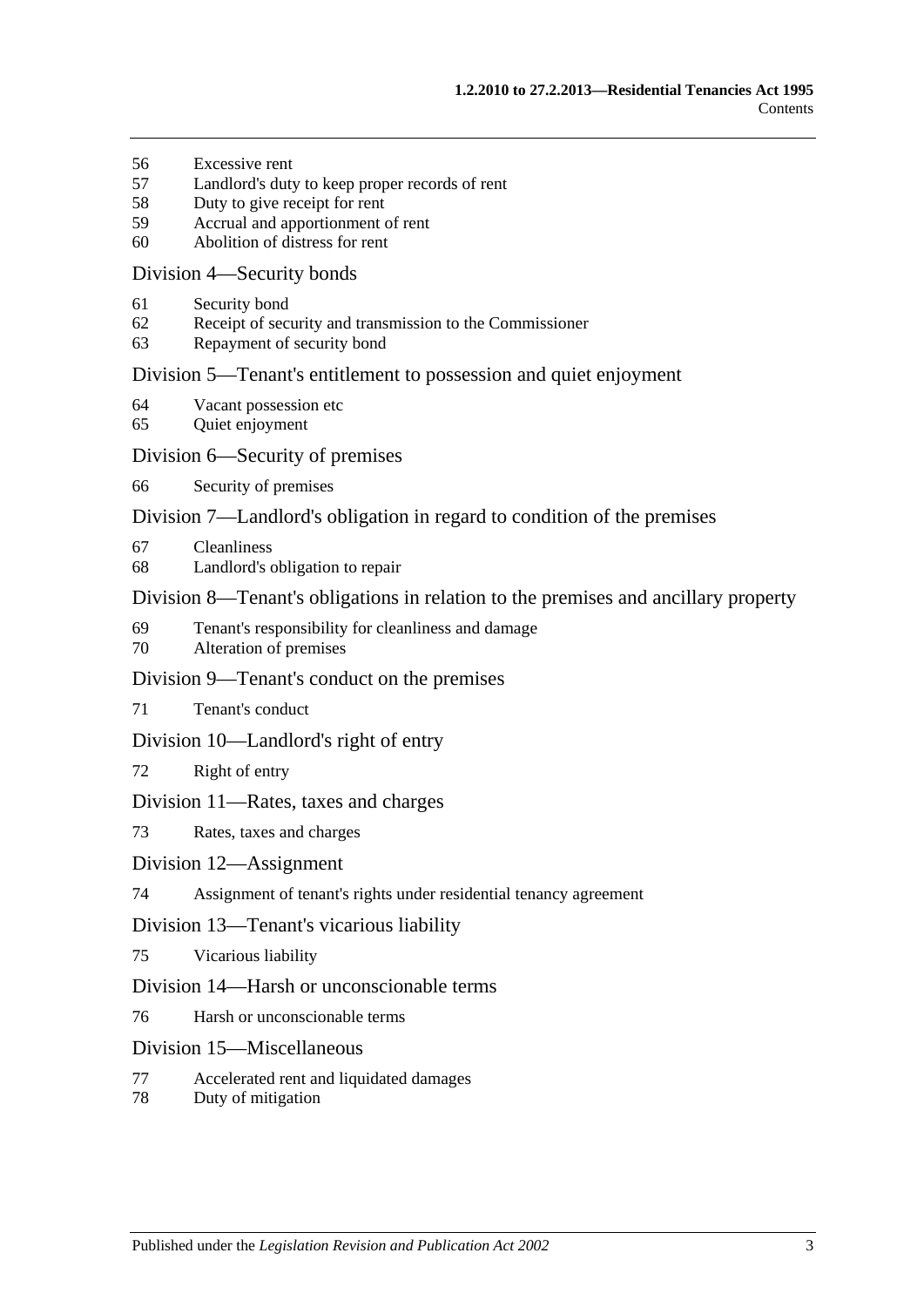## [Part 5—Termination of residential tenancy agreements](#page-33-3)

#### [Division 1—Termination generally](#page-33-4)

[Termination of residential tenancy](#page-33-5)

#### [Division 2—Termination by the landlord](#page-34-0)

- [Notice of termination by landlord on ground of breach of the agreement](#page-34-1)
- [Termination because possession is required by the landlord for certain purposes](#page-35-0)
- [Termination of residential tenancy by housing co-operative](#page-35-1)
- [Termination by landlord without specifying a ground of termination](#page-36-0)
- [Limitation of right to terminate](#page-36-1)

#### [Division 3—Termination by tenant](#page-36-2)

- [Notice of termination by tenant on ground of breach of the agreement](#page-36-3)
- [Termination by tenant without specifying a ground of termination](#page-37-0)

#### [Division 4—Termination by the Tribunal](#page-37-1)

- [Termination on application by landlord](#page-37-2)
- [Termination on application by tenant](#page-38-0)
- [Termination based on hardship](#page-38-1)
- [Tribunal may terminate tenancy where tenant's conduct unacceptable](#page-38-2)

#### [Division 5—Notices of termination](#page-39-0)

- [Form of notice of termination](#page-39-1)
- [Termination of periodic tenancy](#page-39-2)

#### [Division 6—Repossession of premises](#page-40-0)

- [Order for possession](#page-40-1)
- [Abandoned premises](#page-40-2)
- [Repossession of premises](#page-41-0)
- [Forfeiture of head tenancy not to result automatically in destruction of right to possession](#page-41-1)  [under residential tenancy agreement](#page-41-1)

#### [Division 7—Abandoned goods](#page-41-2)

[Abandoned goods](#page-41-3)

#### [Division 8—Miscellaneous](#page-43-0)

- [Bailiffs](#page-43-1)
- [Enforcement of orders for possession](#page-43-2)

#### [Part 6—Residential Tenancies Fund](#page-43-3)

- [Residential Tenancies Fund](#page-43-4)
- [Application of income](#page-44-0)
- [Accounts and audit](#page-44-1)

#### [Part 7—Rooming houses](#page-44-2)

- [Codes of conduct](#page-44-3)<br>104 Obligation to com
- [Obligation to comply with codes of conduct](#page-44-4)
- [Jurisdiction of the Tribunal](#page-45-0)
- 105A [Implied terms](#page-45-1)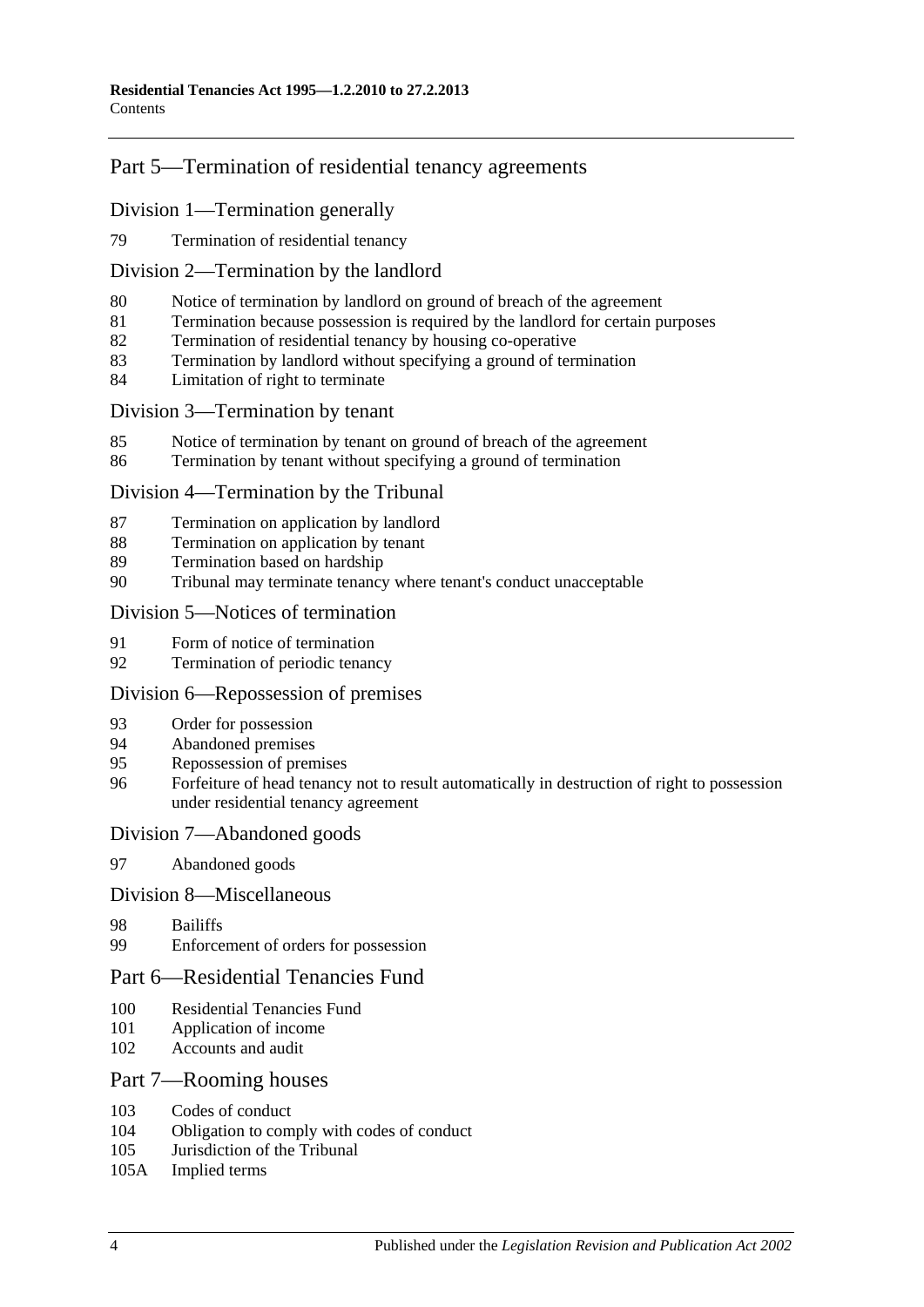## [Part 8—Dispute resolution](#page-45-2)

#### [Division 1—Mediation](#page-45-3)

- 106 [Responsibility of the Commissioner to arrange for mediation of disputes](#page-45-4)
- 107 [Mediation of dispute](#page-45-5)
- 108 [Statements made in the course of mediation proceedings](#page-45-6)

#### [Division 2—Intervention](#page-45-7)

109 [Power to intervene](#page-45-8)

#### [Division 3—Powers of the Tribunal](#page-45-9)

- 110 [Powers of the Tribunal](#page-45-10)
- 111 [Conditional and alternative orders](#page-46-0)
- 112 [Restraining orders](#page-46-1)

#### [Division 4—Representation](#page-47-0)

- 113 [Representation in proceedings before the Tribunal](#page-47-1)
- 114 [Remuneration of representative](#page-48-0)

#### [Part 9—Miscellaneous](#page-48-1)

- 115 [Contract to avoid Act](#page-48-2)
- 116 [Overpayment of rent](#page-48-3)
- 117 [Notice by landlord not waived by acceptance of rent](#page-48-4)
- 118 [Exemptions](#page-48-5)
- 119 [Tribunal may exempt agreement or premises from provision of Act](#page-49-0)
- 120 [Service](#page-49-1)
- 121 [Regulations](#page-49-2)

#### [Schedule—Transitional provisions](#page-49-3)

- 2 [Definitions](#page-49-4)
- 3 [Retrospective operation](#page-50-0)
- 4 [Proceedings](#page-50-1)<br>5 Interest on m
- 5 [Interest on money lodged in Fund under former Act](#page-50-2)

#### [Legislative history](#page-51-0)

## <span id="page-4-0"></span>**The Parliament of South Australia enacts as follows:**

## **Part 1—Preliminary**

## <span id="page-4-1"></span>**1—Short title**

This Act may be cited as the *Residential Tenancies Act 1995*.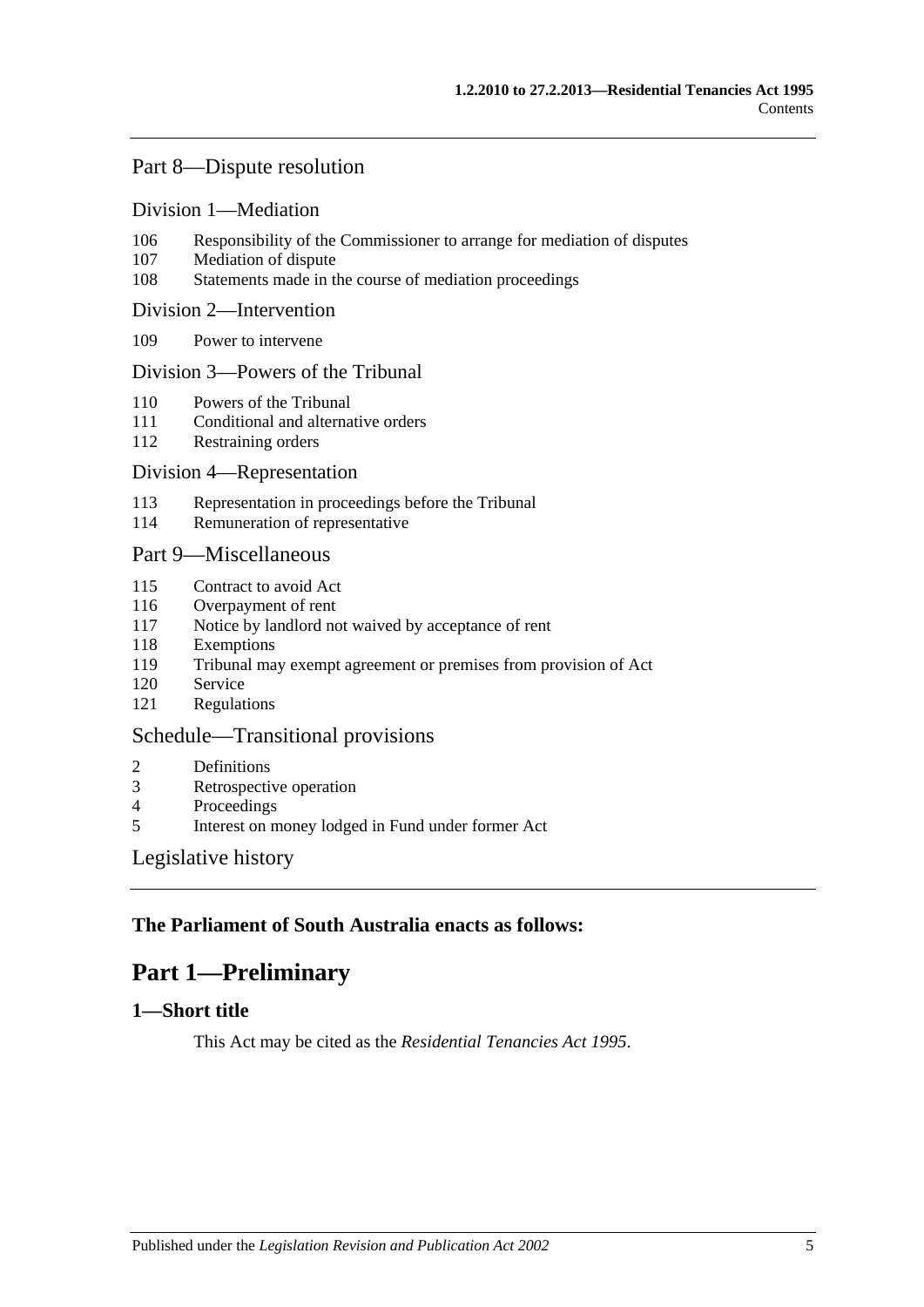## <span id="page-5-0"></span>**3—Interpretation**

(1) In this Act, unless the contrary intention appears—

*ancillary property* means property (not forming part of premises subject to a residential tenancy agreement) that is provided by the landlord, either under the residential tenancy agreement or independently of the agreement, for use by the tenant;

*Commissioner* means the Commissioner for Consumer Affairs;

*Fund* means the Residential Tenancies Fund;

*housing improvement notice* means a notice of intention to declare premises substandard, a notice declaring premises to be substandard, or a notice fixing the maximum rent payable for premises, under Part 7 of the *[Housing Improvement](http://www.legislation.sa.gov.au/index.aspx?action=legref&type=act&legtitle=Housing%20Improvement%20Act%201940)  Act [1940](http://www.legislation.sa.gov.au/index.aspx?action=legref&type=act&legtitle=Housing%20Improvement%20Act%201940)*;

*landlord* means—

- (a) the person who grants the right of occupancy under a residential tenancy agreement; or
- (b) a successor in title to the tenanted premises whose title is subject to the tenant's interest,

and includes a prospective landlord and a former landlord;

*lawyer* means a person entitled to practise the profession of the law under the *[Legal](http://www.legislation.sa.gov.au/index.aspx?action=legref&type=act&legtitle=Legal%20Practitioners%20Act%201981)  [Practitioners Act](http://www.legislation.sa.gov.au/index.aspx?action=legref&type=act&legtitle=Legal%20Practitioners%20Act%201981) 1981*;

*mediation* of a dispute includes preliminary assistance in dispute resolution such as the giving of advice to ensure that—

- (a) the parties to the dispute are fully aware of their rights and obligations; and
- (b) there is full and open communication between the parties about the dispute;

*premises* includes a part of premises;

*registered agent* means a person registered as an agent under the *[Land Agents](http://www.legislation.sa.gov.au/index.aspx?action=legref&type=act&legtitle=Land%20Agents%20Act%201994)  Act [1994](http://www.legislation.sa.gov.au/index.aspx?action=legref&type=act&legtitle=Land%20Agents%20Act%201994)*;

*registered housing co-operative* means a housing co-operative registered under the *[Housing Co-operatives Act](http://www.legislation.sa.gov.au/index.aspx?action=legref&type=act&legtitle=Housing%20Co-operatives%20Act%201991) 1991*;

*rent* means an amount payable under a residential tenancy agreement for the right to occupy premises for a period of the tenancy;

*residential premises* means premises for occupation as a place of residence;

*residential tenancy agreement* means an agreement (other than a rooming house agreement) under which a person grants another person, for valuable consideration, a right (which may, but need not, be an exclusive right<sup>1</sup>) to occupy premises for the purpose of residence;

*rooming house* means residential premises in which—

- (a) rooms are available, on a commercial basis, for residential occupation; and
- (b) accommodation is available for at least three persons on a commercial basis;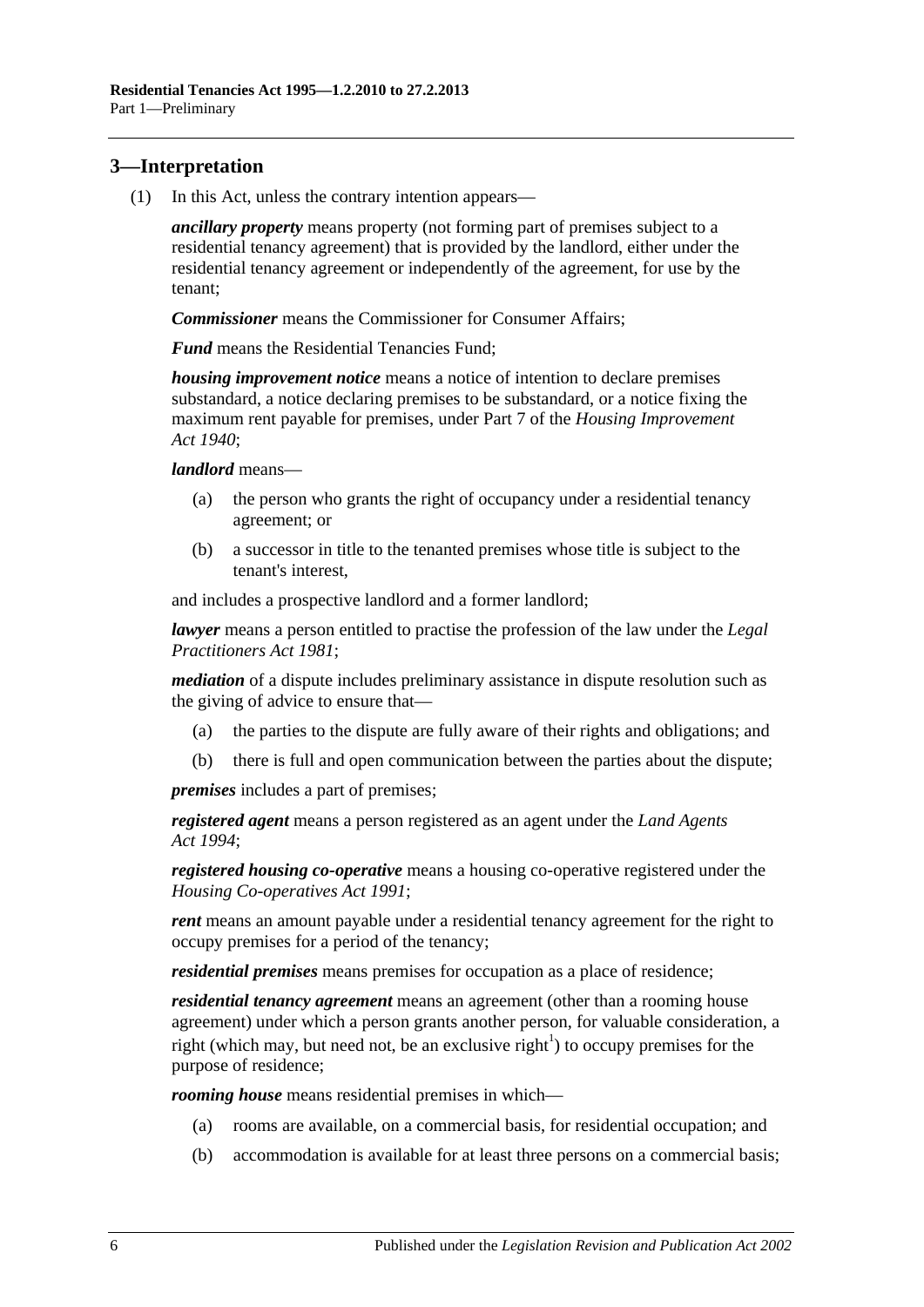*rooming house agreement* means an agreement under which accommodation is provided (with or without meals, or other facilities or services) in a rooming house;

*rooming house proprietor* means a person who carries on a business involving the provision of accommodation under rooming house agreements;

*rooming house resident* means a person who boards or lodges in a rooming house;

*Rules* means the rules of the Tribunal;

*security* means an amount a tenant is required to pay under a residential tenancy agreement, or an agreement collateral to a residential tenancy agreement, as security for the performance of obligations under a residential tenancy agreement;

*security bond* means a provision of a residential tenancy agreement or a collateral agreement under which a tenant is required to give security for the performance of obligations under a residential tenancy agreement;

*statutory rates, taxes and charges* means—

- (a) rates or charges imposed under the *[Local Government Act](http://www.legislation.sa.gov.au/index.aspx?action=legref&type=act&legtitle=Local%20Government%20Act%201934) 1934*; and
- (b) rates or charges imposed under the *[Waterworks Act](http://www.legislation.sa.gov.au/index.aspx?action=legref&type=act&legtitle=Waterworks%20Act%201932) 1932* or the *[Sewerage](http://www.legislation.sa.gov.au/index.aspx?action=legref&type=act&legtitle=Sewerage%20Act%201929)  Act [1929](http://www.legislation.sa.gov.au/index.aspx?action=legref&type=act&legtitle=Sewerage%20Act%201929)*; and
- (c) land tax under the *[Land Tax Act](http://www.legislation.sa.gov.au/index.aspx?action=legref&type=act&legtitle=Land%20Tax%20Act%201936) 1936*;

*tenancy dispute* means—

- (a) a claim under a residential tenancy agreement, a rooming house agreement, or an agreement collateral to a residential tenancy agreement or a rooming house agreement; or
- (b) a dispute between parties or former parties to a residential tenancy agreement, a rooming house agreement, or an agreement collateral to a residential tenancy agreement or a rooming house agreement, about matters arising under the agreement or this Act;

*tenant* means the person who is granted a right of occupancy under a residential tenancy agreement or a person to whom the right passes by assignment or operation of law and includes a prospective tenant or a former tenant;

*Tribunal* means the Residential Tenancies Tribunal.

- (2) If this Act provides for something to be done within a specified period from a particular day, the period will be taken not to include the particular day.
- (3) If this Act provides that action may be taken after the expiration of a specified period of days, the period will be taken to be a period of clear days.
- (4) For the purposes of this Act, a residential tenancy agreement includes an agreement granting a corporation the right to occupy premises that are occupied, or that are intended to be occupied, as a place of residence by a natural person.

**Note—**

1 However, it should be noted that the Act confers certain protections against intrusion on the premises by the landlord. Hence, even if the agreement does not, in its terms, confer an exclusive right to occupation, the Act will (at least in some respects) assimilate the right of occupation to the exclusive right conferred by a lease.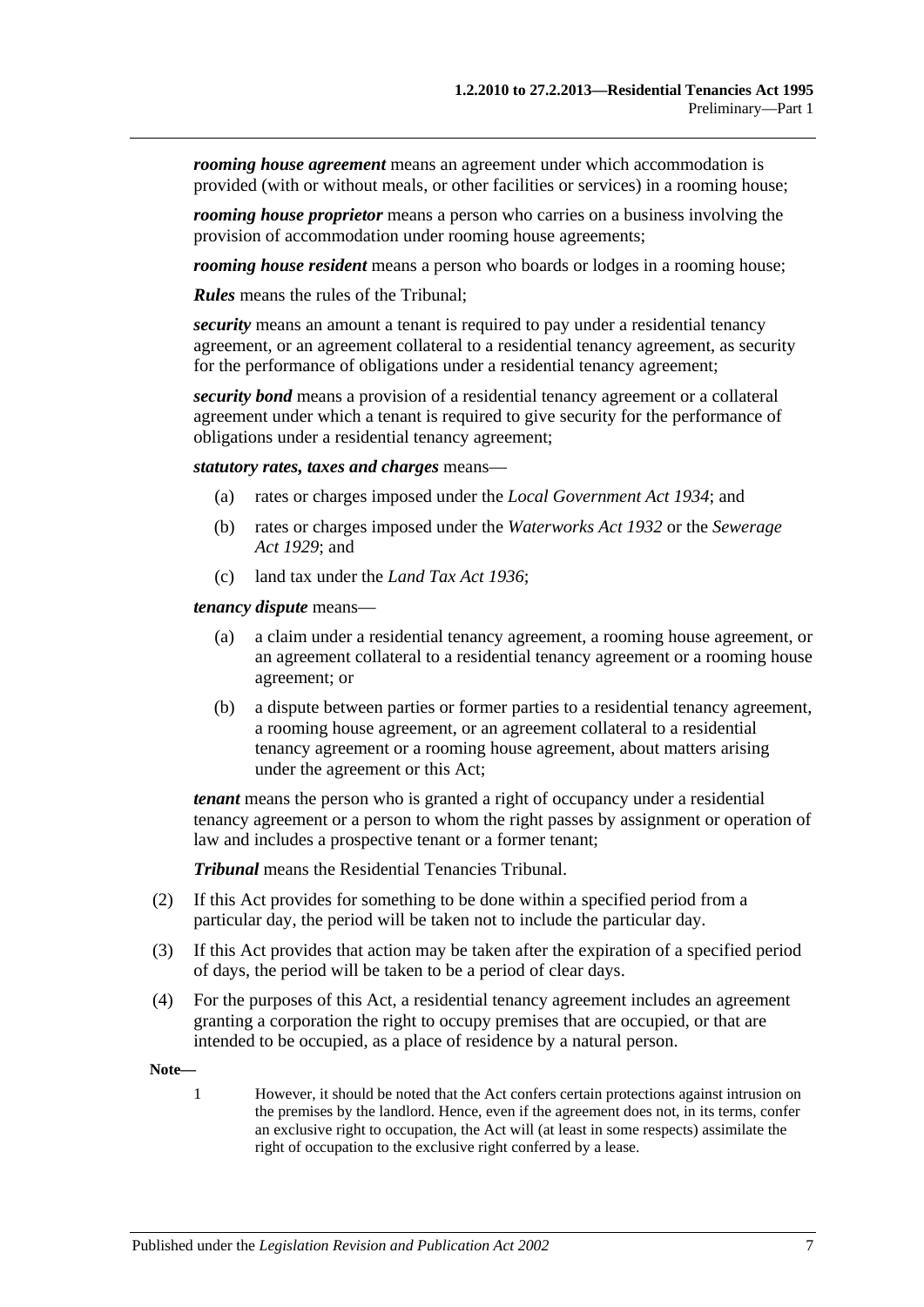## <span id="page-7-0"></span>**4—Presumption of periodicity in case of short fixed terms**

- (1) If a residential tenancy agreement is entered into for a short fixed term, the agreement is taken to be an agreement for a periodic tenancy with a period equivalent to the length of the fixed term unless the landlord establishes that—
	- (a) the tenant genuinely wanted a tenancy ending at the end of the short fixed term and the term was fixed at the tenant's request; or
	- (b) before the residential tenancy agreement was entered into—
		- (i) the landlord gave the tenant a notice containing a warning in the form required by regulation; and
		- (ii) the tenant signed a statement in the form required by regulation acknowledging that the tenant did not expect to continue in possession of the premises after the end of the term stated in the agreement.
- (2) A *short fixed term* is a term of 90 days or less.

## <span id="page-7-1"></span>**5—Application of Act**

- (1) This Act does not apply to—
	- (a) an agreement giving a right of occupancy in—
		- (i) a hotel or motel; or
		- (ii) an educational institution, college, hospital or nursing home; or
		- (iii) club premises; or
		- (iv) a home for aged or disabled persons administered by an eligible organisation under the *Aged or Disabled Persons Care Act 1954* of the Commonwealth; or
		- (v) a retirement village within the meaning of the *[Retirement Villages](http://www.legislation.sa.gov.au/index.aspx?action=legref&type=act&legtitle=Retirement%20Villages%20Act%201987)  Act [1987](http://www.legislation.sa.gov.au/index.aspx?action=legref&type=act&legtitle=Retirement%20Villages%20Act%201987)*; or
		- (vi) a supported residential facility within the meaning of the *[Supported](http://www.legislation.sa.gov.au/index.aspx?action=legref&type=act&legtitle=Supported%20Residential%20Facilities%20Act%201992)  [Residential Facilities Act](http://www.legislation.sa.gov.au/index.aspx?action=legref&type=act&legtitle=Supported%20Residential%20Facilities%20Act%201992) 1992*; or
		- (vii) prescribed premises, or premises of a prescribed class; or
	- (ab) an agreement to which the *[Residential Parks Act](http://www.legislation.sa.gov.au/index.aspx?action=legref&type=act&legtitle=Residential%20Parks%20Act%202007) 2007* applies; or
	- (b) an agreement (other than a rooming house agreement) under which a person boards or lodges with another; or
	- (c) an agreement genuinely entered into for the purpose of conferring on a person a right to occupy premises for a holiday; or

An agreement conferring a right to occupy premises for a fixed term of 60 days or longer will be taken, in the absence of proof to the contrary, not to have been genuinely entered into for the purpose of conferring a right to occupy premises for a holiday.

(d) an agreement conferring a right to occupy premises for the purpose of residence but under which no rent is payable; or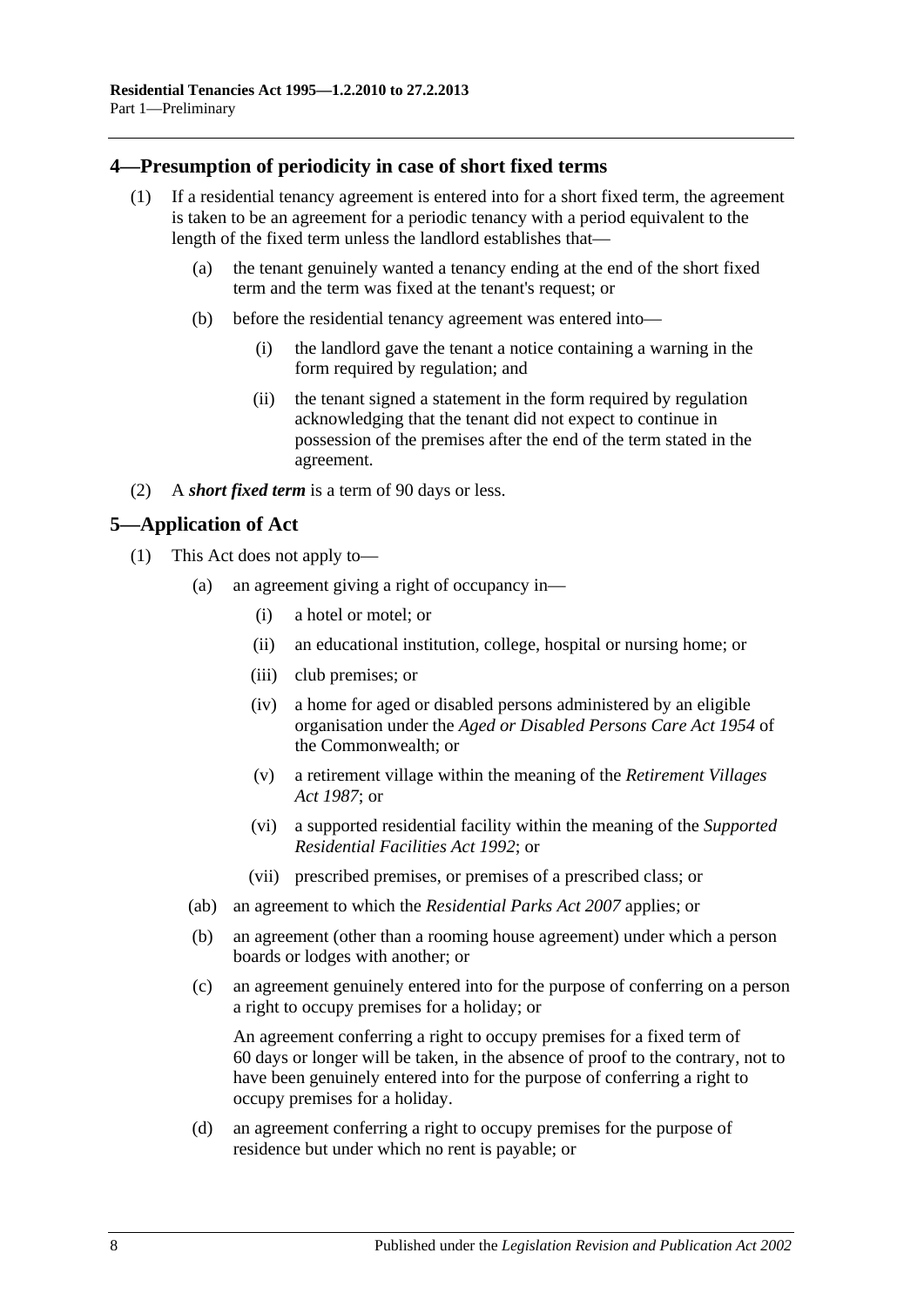#### **Example—**

An agreement under which families exchange houses for an agreed period would not be a residential tenancy agreement if no rent were payable under the agreement.

- <span id="page-8-3"></span>(e) an agreement for the sale of land that confers a right to occupy premises on a party to the agreement; or
- (f) a mortgage; or
- (g) an agreement arising under a scheme in which—
	- (i) a complex of adjacent premises is owned by a company; and
	- (ii) the premises are let by the company to persons who jointly have a controlling interest in the company; or
- (h) a prescribed agreement or an agreement of a prescribed class.
- (1a) The regulations may exclude prescribed classes of agreements that relate to land owned (wholly or in part) by the South Australian Housing Trust, or by a subsidiary of the South Australian Housing Trust, from the operation of [subsection](#page-8-3) (1)(e).
- (2) The following provisions of this Act (and only those provisions) apply to residential tenancy agreements under which the South Australian Housing Trust or a subsidiary of the South Australian Housing Trust is the landlord, to residential tenancies arising under those agreements and to related disputes—
	- (a) [Part 3](#page-9-2) (*Residential Tenancies Tribunal*);
	- (ab) Section 65 (*Quiet enjoyment*);
	- (b) [Section](#page-28-1) 66 (*Security of premises*);
	- (c) [Section](#page-30-2) 71 (*Tenant's conduct*);
	- (ca) Section 87 (*Termination on application by landlord*);
	- (d) [Section](#page-38-2) 90 (*Tribunal may terminate tenancy where tenant's conduct unacceptable*);
	- (e) [Section](#page-40-1) 93 (*Order for possession*);
	- (f) [Section](#page-43-2) 99 (*Enforcement orders for possession*);
	- (g) [Division 3](#page-45-9) of [Part 8](#page-45-2) (*Powers of the tribunal*);
	- (h) [Division 4](#page-47-0) of [Part 8](#page-45-2) (*Representation*).

## <span id="page-8-0"></span>**Part 2—Administration**

#### <span id="page-8-1"></span>**6—Administration of this Act**

The Commissioner is responsible for the administration of this Act.

#### <span id="page-8-2"></span>**7—Ministerial control of administration**

The Commissioner is, in the administration of this Act, subject to control and direction by the Minister.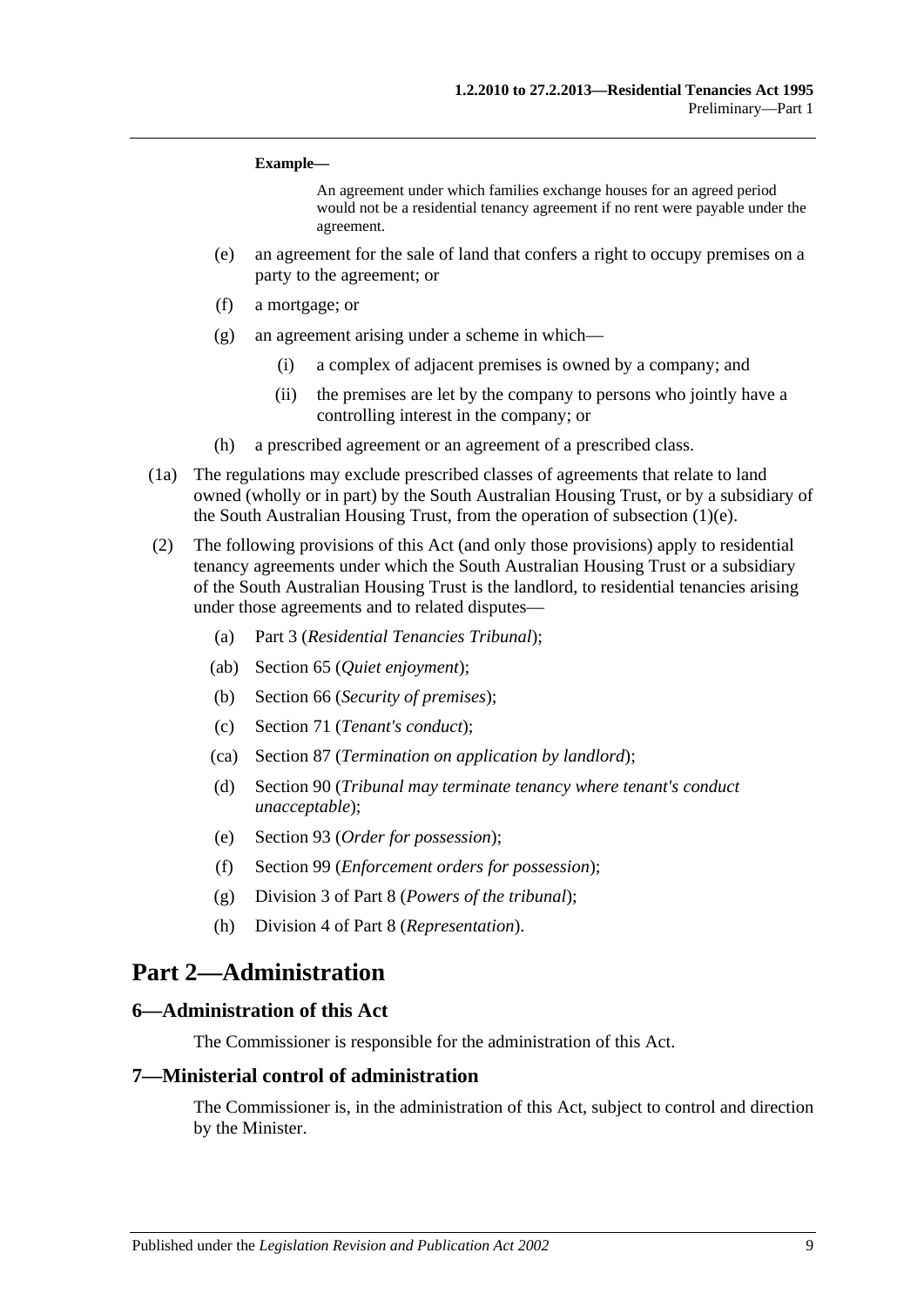## <span id="page-9-0"></span>**8—The Commissioner's functions**

The Commissioner has the following functions:

- (a) investigating and researching matters affecting the interests of parties to residential tenancy agreements and rooming house agreements; and
- (b) publishing reports and information on subjects of interest to the parties to residential tenancy agreements and rooming house agreements; and
- (c) giving advice (to an appropriate extent) on the provisions of this Act and other subjects of interest to the parties to residential tenancy agreements and rooming house agreements; and
- (d) investigating suspected infringements of this Act and taking appropriate action to enforce the Act; and
- (e) making reports to the Minister on questions referred to the Commissioner by the Minister and other questions of importance affecting the administration of this Act; and
- (f) administering the Fund.

#### <span id="page-9-1"></span>**10—Annual report**

- (1) The Commissioner must, on or before 31 October in each year, prepare and forward to the Minister a report on the administration of this Act for the year ending on the preceding 30 June.
- (2) The report must include a report on the administration of the Fund.
- (3) The Minister must, within six sitting days after receiving a report under this section, have copies of the report laid before both Houses of Parliament.

## <span id="page-9-2"></span>**Part 3—Residential Tenancies Tribunal**

## <span id="page-9-3"></span>**Division 1—The Tribunal and its membership**

#### <span id="page-9-4"></span>**11—Continuation of Tribunal**

The *Residential Tenancies Tribunal* continues in existence.

## <span id="page-9-5"></span>**12—Membership of the Tribunal**

- (1) Members of the Tribunal are appointed by the Governor.
- (2) A member of the Tribunal is appointed for a term (not exceeding five years) specified in the instrument of appointment and, at the end of a term of appointment, is eligible for reappointment.
- (3) A member of the Tribunal is appointed on conditions specified in the instrument of appointment.
- (4) The office of member of the Tribunal may be held in conjunction with an office or position in the public service of the State.
- <span id="page-9-6"></span>(5) The Governor may remove a member of the Tribunal from office for—
	- (a) breach of, or non-compliance with, a condition of appointment; or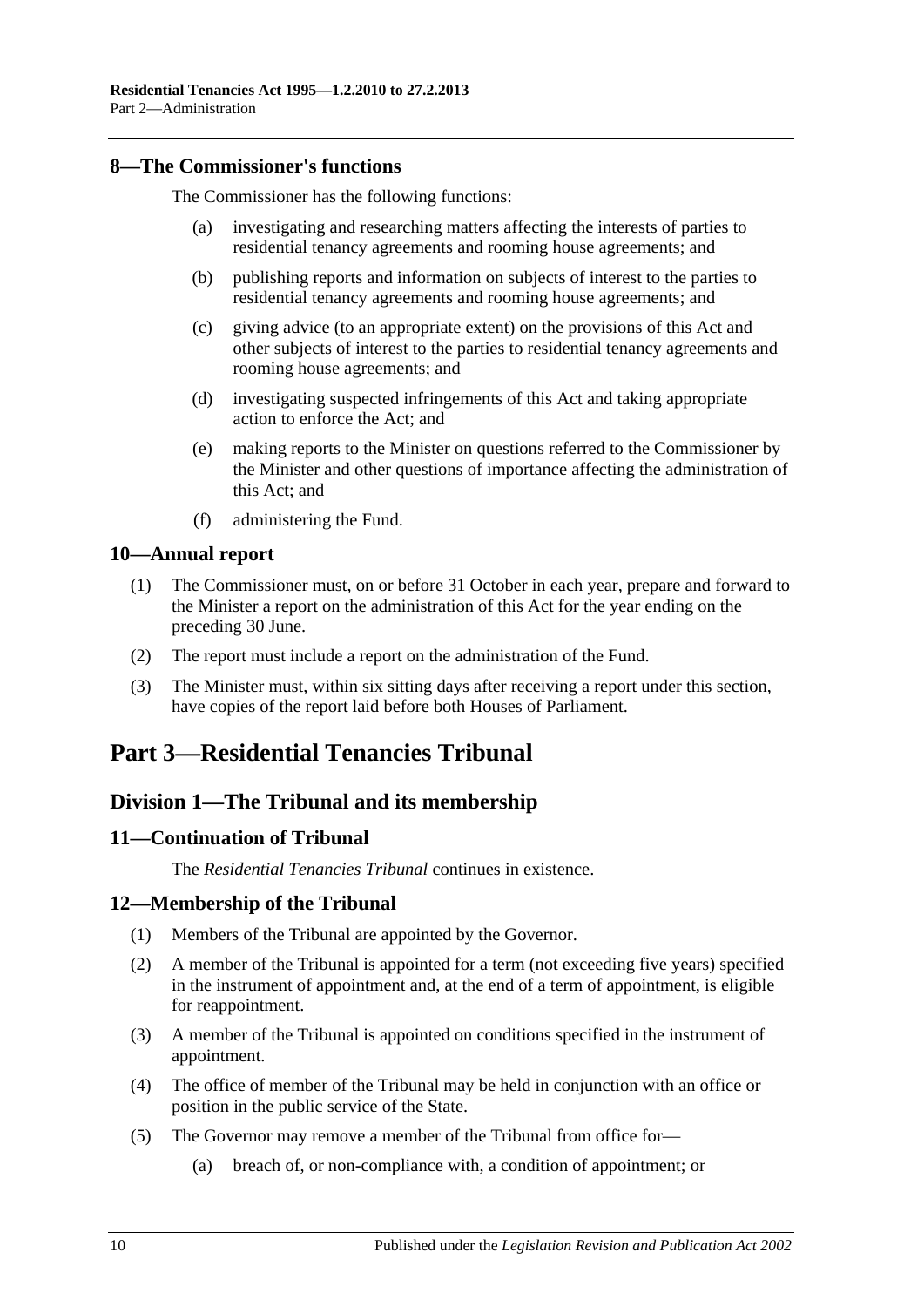- (b) misconduct; or
- (c) failure or incapacity to carry out official duties satisfactorily.
- (6) The office of a member of the Tribunal becomes vacant if the member—
	- (a) dies; or
	- (b) completes a term of office and is not reappointed; or
	- (c) resigns by written notice to the Minister; or
	- (d) is convicted of an offence punishable by imprisonment; or
	- (e) is removed from office under [subsection](#page-9-6) (5).

## <span id="page-10-0"></span>**13—Presiding and Deputy Presiding Members**

- (1) The Governor may appoint a member of the Tribunal to be the Presiding Member or a Deputy Presiding Member of the Tribunal.
- (2) A person may only be appointed as the Presiding Member or a Deputy Presiding Member of the Tribunal if the person is legally qualified.
- (3) A Deputy Presiding Member may exercise powers and functions of the Presiding Member by delegation from the Presiding Member.
- (4) If the Presiding Member is absent, or there is a temporary vacancy in the office of the Presiding Member, the powers, functions and duties of the Presiding Member devolve on a Deputy Presiding Member appointed by the Governor to act in the absence of the Presiding Member or, if no such appointment has been made, on the most senior Deputy Presiding Member of the Tribunal.
- (5) A member who holds office as the Presiding Member or a Deputy Presiding Member of the Tribunal continues in that office until the term of office as member falls due for renewal and, if the member's term of office is renewed, the appointment as Presiding Member or Deputy Presiding Member may (but need not be) renewed also.

## <span id="page-10-1"></span>**14—Remuneration**

A member of the Tribunal is entitled to remuneration, allowances and expenses determined by the Governor.

#### <span id="page-10-2"></span>**15—Registrars**

- (1) The Governor may appoint a person to be the registrar or a deputy registrar of the Tribunal.
- (2) The office of registrar or deputy registrar may be held in conjunction with another office in the public service of the State.

## <span id="page-10-3"></span>**16—Registrar may exercise jurisdiction in certain cases**

The registrar or a deputy registrar may—

- (a) exercise the jurisdiction of the Tribunal if specifically authorised to do so by or under this Act; and
- (b) subject to direction by the Presiding Member of the Tribunal—exercise the jurisdiction of the Tribunal in respect of classes of matters, or in circumstances, specified by the regulations.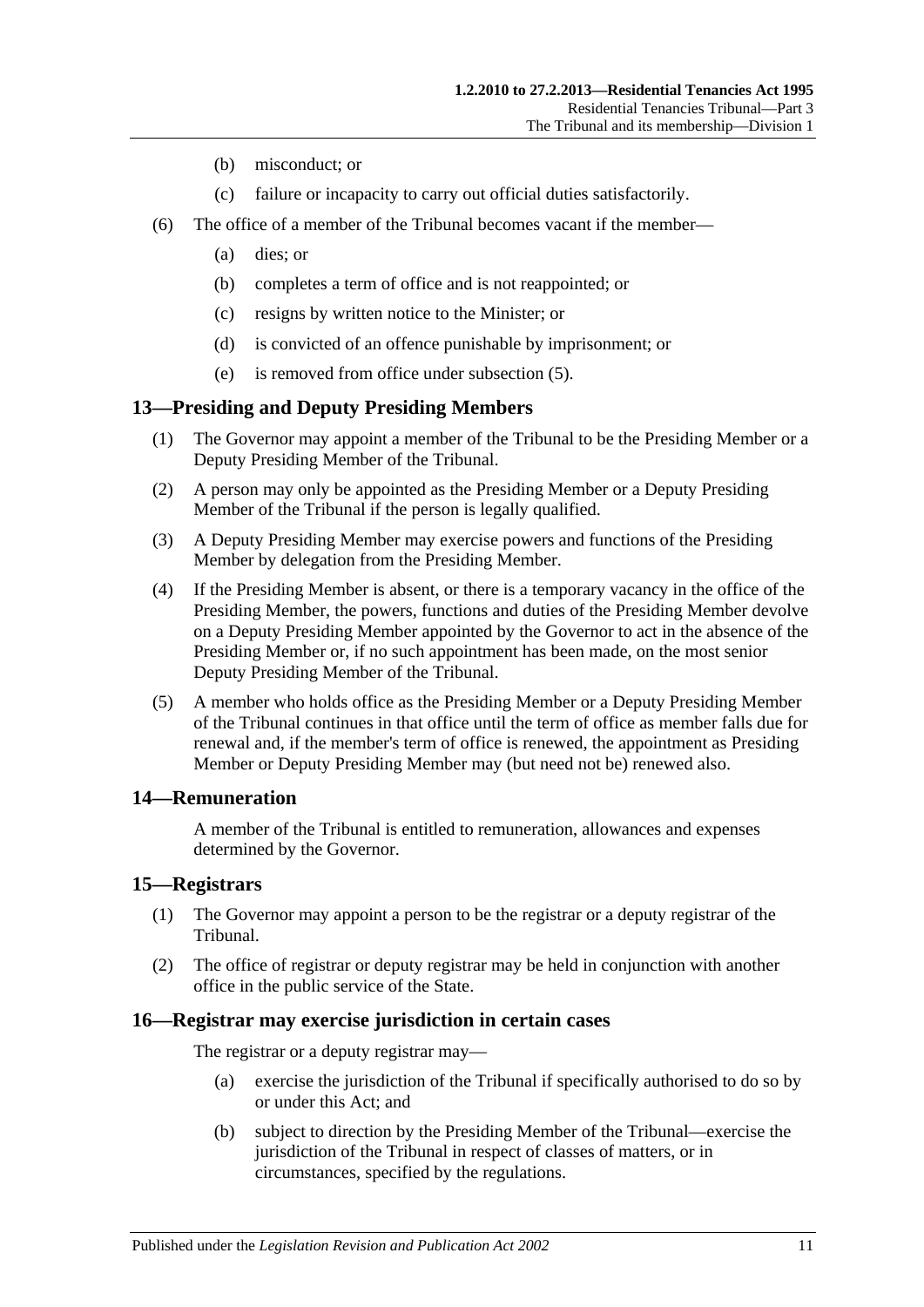#### <span id="page-11-0"></span>**17—Magistrates may exercise jurisdiction in certain cases**

- (1) A magistrate may exercise the jurisdiction of the Tribunal.
- <span id="page-11-8"></span>(2) The regulations may prescribe a scheme for the listing of matters before magistrates.
- (3) A regulation cannot be made for the purposes of [subsection](#page-11-8) (2) except after the Minister has consulted with the Presiding Member of the Tribunal and the Chief Magistrate.
- (4) A magistrate exercising the jurisdiction of the Tribunal is taken to be a member of the Tribunal.

#### <span id="page-11-1"></span>**18—Immunities**

A member or officer of the Tribunal incurs no civil or criminal liability for an honest act or omission in carrying out or purportedly carrying out official functions.

## <span id="page-11-2"></span>**Division 2—Proceedings before the Tribunal**

#### <span id="page-11-3"></span>**19—Constitution**

- (1) The Tribunal is constituted for the purpose of hearing proceedings of a single member of the Tribunal.
- (2) The Tribunal may, at any one time, be separately constituted for the hearing and determination of a number of separate matters.

#### <span id="page-11-4"></span>**20—Times and places of sittings**

- (1) The Tribunal may sit at any time (including a Sunday).
- (2) The Tribunal may sit at any place.

#### <span id="page-11-5"></span>**21—Duty to act expeditiously**

The Tribunal must, where practicable, hear and determine proceedings within 14 days after the proceedings are commenced and, if that is not practicable, as expeditiously as possible.

#### <span id="page-11-6"></span>**22—Sittings generally to be in public**

- (1) Subject to any contrary provision of an Act or regulation, the Tribunal's proceedings must be open to the public.
- (2) However, the Tribunal may, in an appropriate case, order that proceedings be held in private.

#### <span id="page-11-7"></span>**23—Offices of the Tribunal**

Offices of the Tribunal will be maintained at such places as the Minister may determine.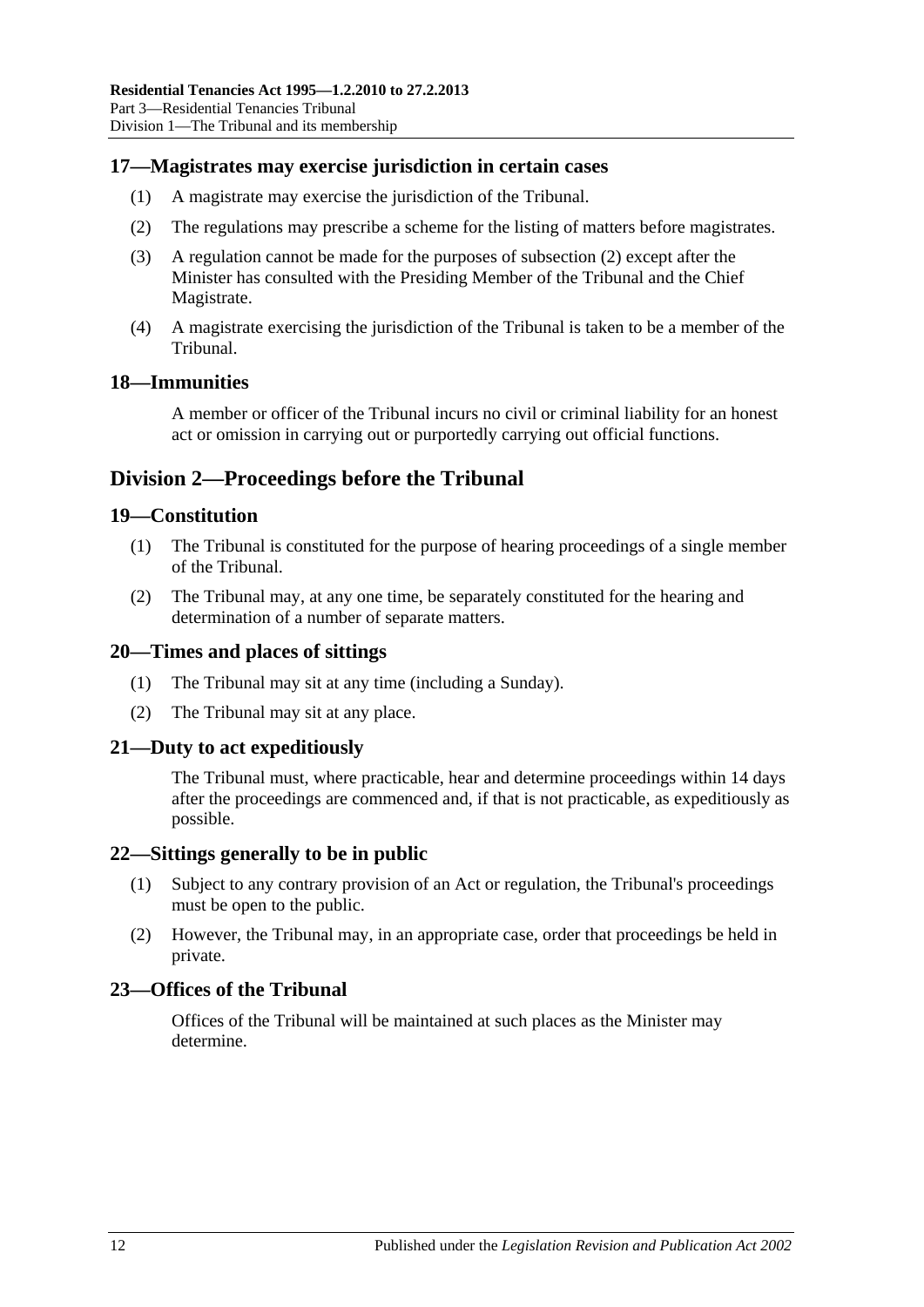## <span id="page-12-0"></span>**Division 3—The Tribunal's jurisdiction**

## <span id="page-12-1"></span>**24—Jurisdiction of Tribunal**

- (1) The Tribunal has—
	- (a) exclusive jurisdiction to hear and determine a matter that may be the subject of an application under this Act;
	- (b) subject to the regulations—jurisdiction to hear and determine claims or disputes arising from tenancies granted for residential purposes by the South Australian Housing Trust or a subsidiary of the South Australian Housing Trust, or arising under agreements collateral to such tenancies (including such agreements that may involve a third party);
	- (c) the other jurisdictions conferred on the Tribunal by statute.
- (2) However, the Tribunal does not have jurisdiction to hear and determine a monetary claim if the amount claimed exceeds \$10 000 unless the parties to the proceedings consent in writing to the claim being heard and determined by the Tribunal (and if consent is given, it is irrevocable).
- <span id="page-12-3"></span>(3) If a monetary claim is above the Tribunal's jurisdictional limit, the claim and any other claims related to the same tenancy may be brought in a court competent to hear and determine a claim founded on contract for the amount of the claim.
- (4) A court in which proceedings are brought under [subsection](#page-12-3) (3) may exercise the powers of the Tribunal under this Act.
- (5) If the plaintiff in proceedings brought in a court under this section recovers less than \$10 000, the plaintiff is not entitled to costs unless the court is satisfied that there were reasonable grounds for the plaintiff to believe that the plaintiff was entitled to \$10 000 or more.

## <span id="page-12-2"></span>**25—Application to Tribunal**

- (1) An application under this Act to the Tribunal must—
	- (a) be made in writing; and
	- (b) contain the prescribed particulars.
- (2) Before the Tribunal proceeds to hear an application it must—
	- (a) give the applicant notice in writing setting out the time and place at which it will hear the application; and
	- (b) give to any other party—
		- (i) notice in writing setting out the time and place at which it will hear the application; and
		- (ii) notice of the nature of the application as it thinks fit.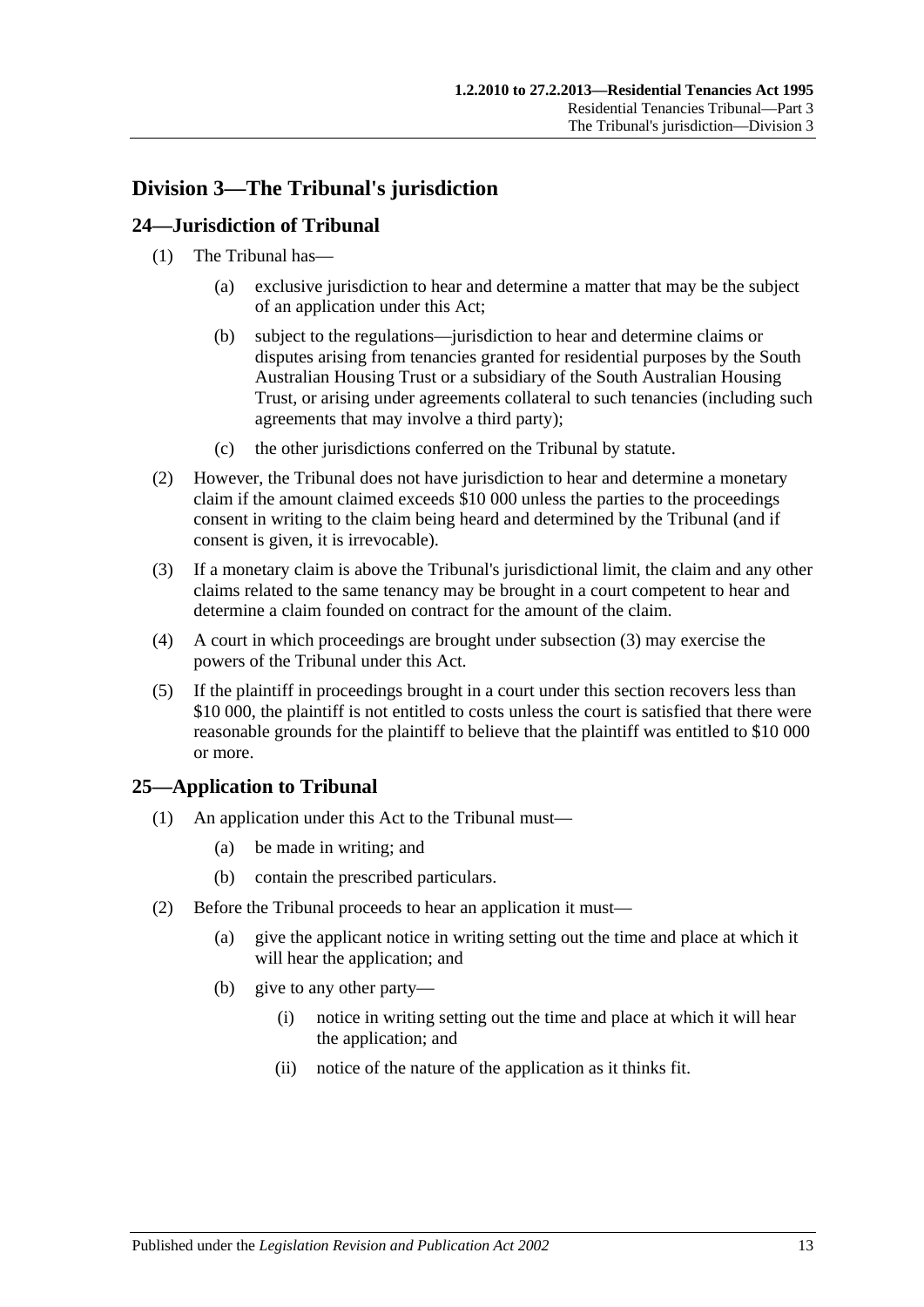## <span id="page-13-0"></span>**Division 4—Conferences**

#### <span id="page-13-1"></span>**26—Conferences**

- (1) The Tribunal may refer contested proceedings to a conference of the parties to explore the possibilities of resolving the matters at issue by agreement and must (subject to [subsection](#page-13-6) (2)) refer contested proceedings to such a conference if the proceedings are of a class prescribed by regulation for the purposes of this section.
- <span id="page-13-6"></span>(2) However, even though proceedings are of a class prescribed by regulation for the purposes of this section, a conference need not be held if a member or officer of the Tribunal dispenses with the conference on the ground that the conference would serve no useful purpose or there is some other proper reason to dispense with the conference.

#### <span id="page-13-2"></span>**27—Presiding officer**

A member of the Tribunal, the registrar, or another officer of the Tribunal authorised by the Presiding Member of the Tribunal, will preside at a conference.

#### <span id="page-13-3"></span>**28—Registrar to notify parties**

The registrar must notify the parties of the time and place fixed for a conference in a manner prescribed by the Rules.

#### <span id="page-13-4"></span>**29—Procedure**

- (1) A conference may, at the discretion of the presiding officer, be adjourned from time to time.
- (2) Unless the presiding officer decides otherwise, the conference will be held in private and the presiding officer may exclude from the conference any person apart from the parties and their representatives.
- (3) A party must, if required by the presiding officer, disclose to the conference details of the party's case and of the evidence available to the party in support of that case.
- (4) A settlement to which counsel or other representative of a party agrees at a conference is binding on the party.
- (5) The presiding officer (if not legally qualified) may refer a question of law arising at the conference to a member of the Tribunal who is legally qualified for determination.
- <span id="page-13-7"></span>(6) The presiding officer may record a settlement reached at the conference and make a determination or order to give effect to the settlement.
- (7) A determination or order under [subsection](#page-13-7) (6) is a determination or order of the Tribunal.

### <span id="page-13-5"></span>**30—Restriction on evidence**

Evidence of anything said or done in the course of a conference under this Division is inadmissible in proceedings before the Tribunal except by consent of all parties to the proceedings.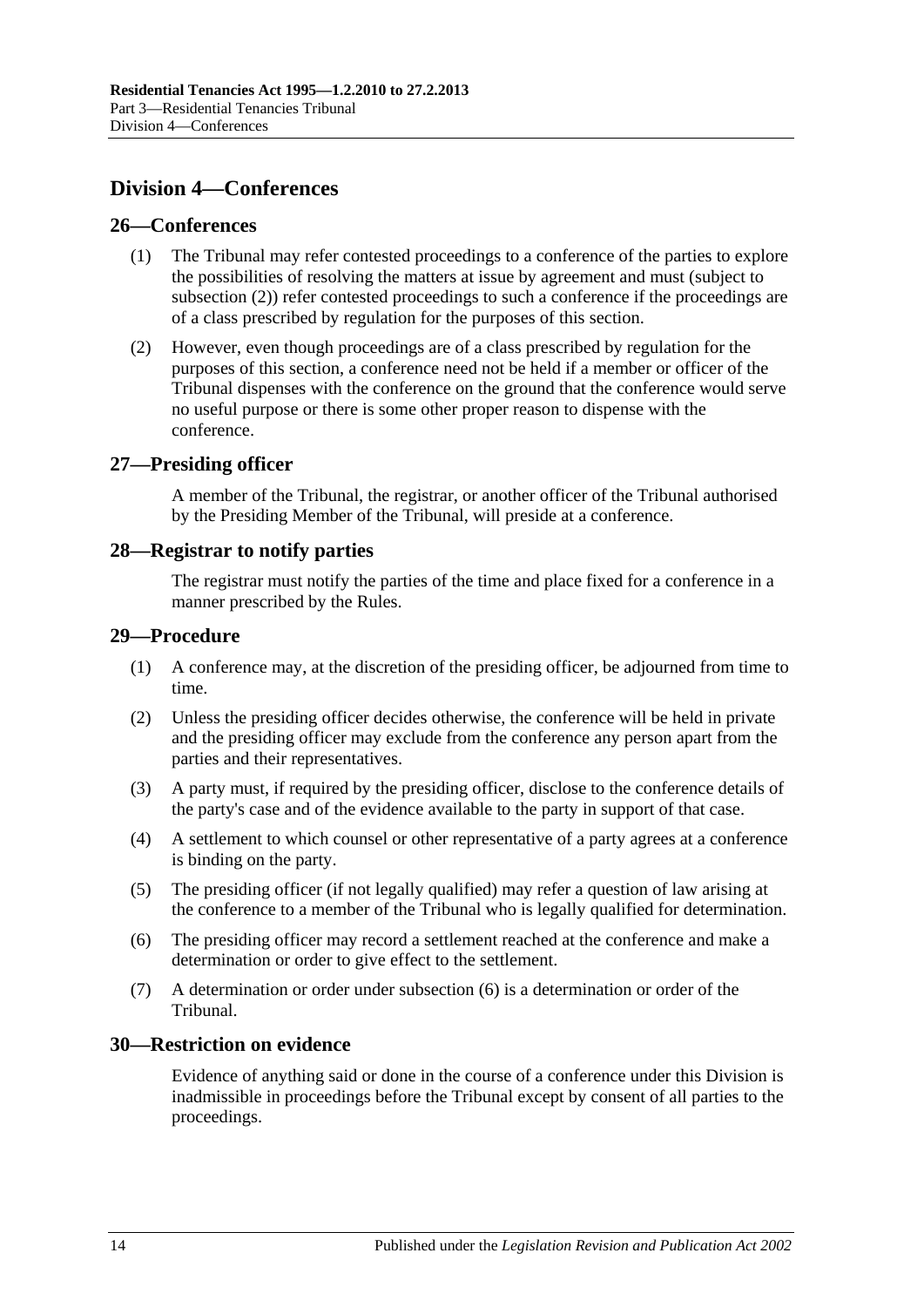## <span id="page-14-0"></span>**Division 5—Evidentiary and procedural powers**

## <span id="page-14-3"></span><span id="page-14-1"></span>**31—Tribunal's powers to gather evidence**

- (1) For the purpose of proceedings, the Tribunal may—
	- (a) by summons signed by a member, registrar or deputy registrar of the Tribunal, require a person to attend before the Tribunal;
	- (b) by summons signed by a member, registrar or deputy registrar of the Tribunal, require the production of books, papers or documents;
	- (c) inspect books, papers or documents produced before it, retain them for a reasonable period, and make copies of them, or of their contents;
	- (d) require a person appearing before the Tribunal to make an oath or affirmation that the person will truly answer relevant questions put by the Tribunal or a person appearing before the Tribunal;
	- (e) require a person appearing before the Tribunal (whether summoned to appear or not) to answer any relevant questions put by the Tribunal or a person appearing before the Tribunal.
- (2) If a person—
	- (a) fails without reasonable excuse to comply with a summons under [subsection](#page-14-3) (1); or
	- (b) refuses or fails to comply with a requirement of the Tribunal under [subsection](#page-14-3)  $(1)$ ; or
	- (c) misbehaves before the Tribunal, wilfully insults the Tribunal or interrupts the proceedings of the Tribunal,

the person is guilty of an offence and liable to a penalty not exceeding \$2 000.

## <span id="page-14-2"></span>**32—Procedural powers of the Tribunal**

- (1) In proceedings the Tribunal may—
	- (a) hear an application in the way the Tribunal considers most appropriate;
	- (b) decline to entertain an application, or adjourn a hearing, until the fulfilment of conditions fixed by the Tribunal with a view to promoting the settlement of matters in dispute between the parties;
	- (c) decline to entertain an application if it considers the application frivolous;
	- (d) proceed to hear and determine an application in the absence of a party;
	- (e) extend a period prescribed by or under this Act within which an application or other step in respect of proceedings must be made or taken (even if the period had expired);
	- (f) vary or set aside an order if the Tribunal considers there are proper grounds for doing so;
	- (g) adjourn a hearing to a time or place or to a time and place to be fixed;
	- (h) allow the amendment of an application;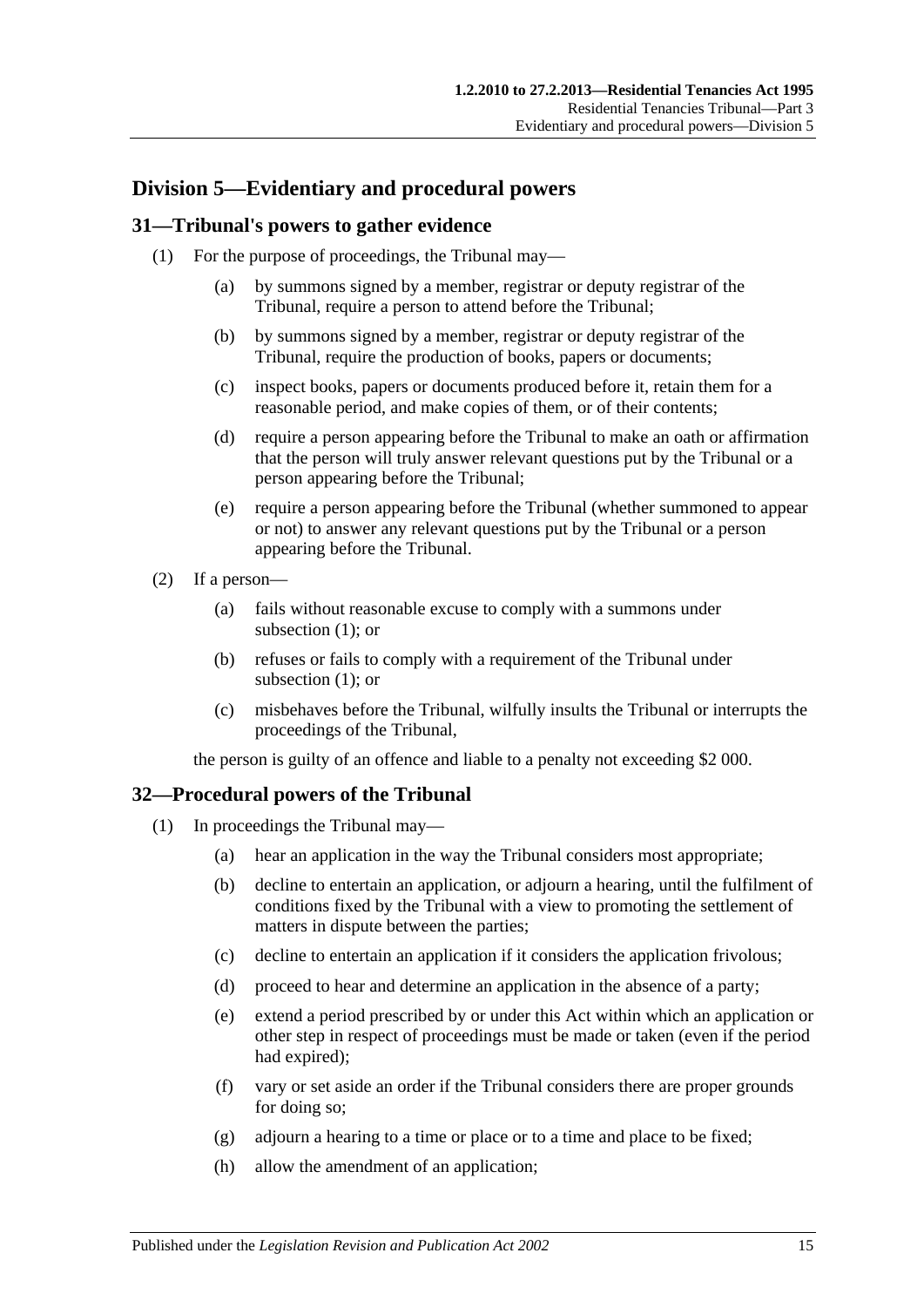- (i) hear an application jointly with another application;
- (j) receive in evidence a transcript of evidence in proceedings before a court and draw conclusions of fact from that evidence;
- (k) adopt, as in its discretion it considers proper, the findings, decision or judgment of a court that may be relevant to the proceedings;
- (l) generally give directions and do all things that it thinks necessary or expedient in the proceedings.
- (2) The Tribunal's proceedings must be conducted with the minimum of formality and in the exercise of its jurisdiction the Tribunal is not bound by evidentiary rules but may inform itself as it thinks appropriate.
- (3) The Tribunal may, on the application of the South Australian Co-operative Housing Authority, allow the Authority to intervene in proceedings before the Tribunal.
- (4) The Authority may only be allowed to intervene if the Tribunal is satisfied that it is fair and reasonable that the Authority participate in the proceedings.
- (5) If the Authority is allowed to intervene in proceedings, it may intervene in the manner and to the extent directed by the Tribunal, and on other conditions determined by the Tribunal.

#### <span id="page-15-0"></span>**33—General powers of the Tribunal to cure irregularities**

- (1) The Tribunal may, if satisfied that it would be just and equitable to do so, excuse a failure to comply with a provision of this Act on terms and conditions the Tribunal considers appropriate.
- (2) The Tribunal may amend proceedings if satisfied that the amendment will contribute to the expeditious and just resolution of the questions in issue between the parties.

## <span id="page-15-1"></span>**Division 6—Mediation**

## <span id="page-15-2"></span>**34—Mediation**

- (1) If before or during the hearing of proceedings it appears to the Tribunal either from the nature of the case or from the attitude of the parties that there is a reasonable possibility of settling the matters in dispute between the parties, the person constituting the Tribunal may—
	- (a) appoint, with the consent of the parties, a mediator to achieve a negotiated settlement; or
	- (b) personally endeavour to bring about a settlement of the proceedings.
- (2) A mediator appointed under this section has the privileges and immunities of a member of the Tribunal and may exercise any powers of the Tribunal that the Tribunal may delegate to the mediator.
- (3) Nothing said or done in the course of an attempt to settle proceedings under this section may subsequently be given in evidence in proceedings before the Tribunal except by consent of all parties to the proceedings.
- (4) A member of the Tribunal who attempts to settle proceedings under this section is not disqualified from hearing or continuing to hear further proceedings in the matter.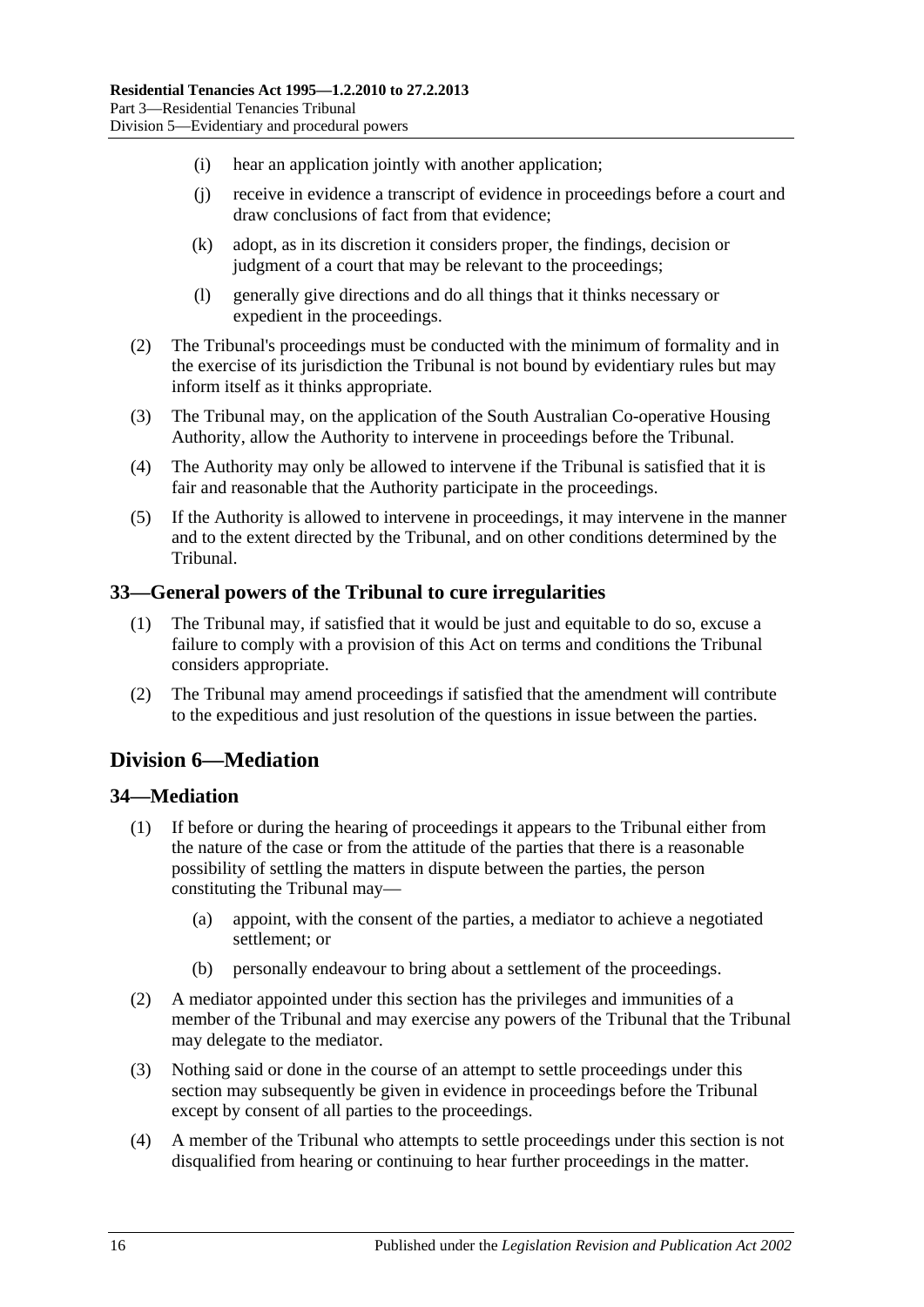(5) If proceedings are settled under this section, the Tribunal may embody the terms of the settlement in an order.

## <span id="page-16-0"></span>**Division 7—Judgments and orders**

## <span id="page-16-5"></span><span id="page-16-1"></span>**35—Special powers to make orders and give relief**

- (1) The Tribunal may make an order in the nature of an injunction (including an interim injunction) or an order for specific performance.
- (2) However, a member of the Tribunal who is not legally qualified cannot make an order under [subsection](#page-16-5) (1) without the approval of the Presiding Member of the Tribunal.
- (3) Although a particular form of relief is sought by a party to proceedings before the Tribunal, the Tribunal may grant any other form of relief that it considers more appropriate to the circumstances of the case.
- (4) The Tribunal may make interlocutory orders on matters within its jurisdiction.
- (5) The Tribunal may, on matters within its jurisdiction, make binding declarations of right whether or not any consequential relief is or could be claimed.
- (6) The Tribunal may, in the exercise of its jurisdiction, make ancillary or incidental orders.

#### <span id="page-16-2"></span>**36—Enforcement of orders**

- (1) An order of the Tribunal may be registered in the appropriate court and enforced as an order of that court.
- (2) A person who contravenes an order of the Tribunal (other than an order for the payment of money) is guilty of an offence.

Maximum penalty: \$10 000.

(3) In this section—

#### *appropriate court* means—

- (a) if the order of the Tribunal is for a monetary amount above the jurisdictional limit of the Magistrates Court for a monetary claim founded on contract—the District Court;
- (b) in any other case—the Magistrates Court.

## <span id="page-16-3"></span>**37—Application to vary or set aside order**

- (1) A party to proceedings before the Tribunal may apply to the Tribunal for an order varying or setting aside an order made in the proceedings.
- (2) An application to vary or set aside an order must be made within three months of the making of the order (unless the Tribunal allows an extension of time).

## <span id="page-16-4"></span>**38—Costs**

The Governor may, by regulation, provide that in proceedings of a prescribed class the Tribunal will not award costs unless—

(a) all parties to the proceedings were represented by legal practitioners; or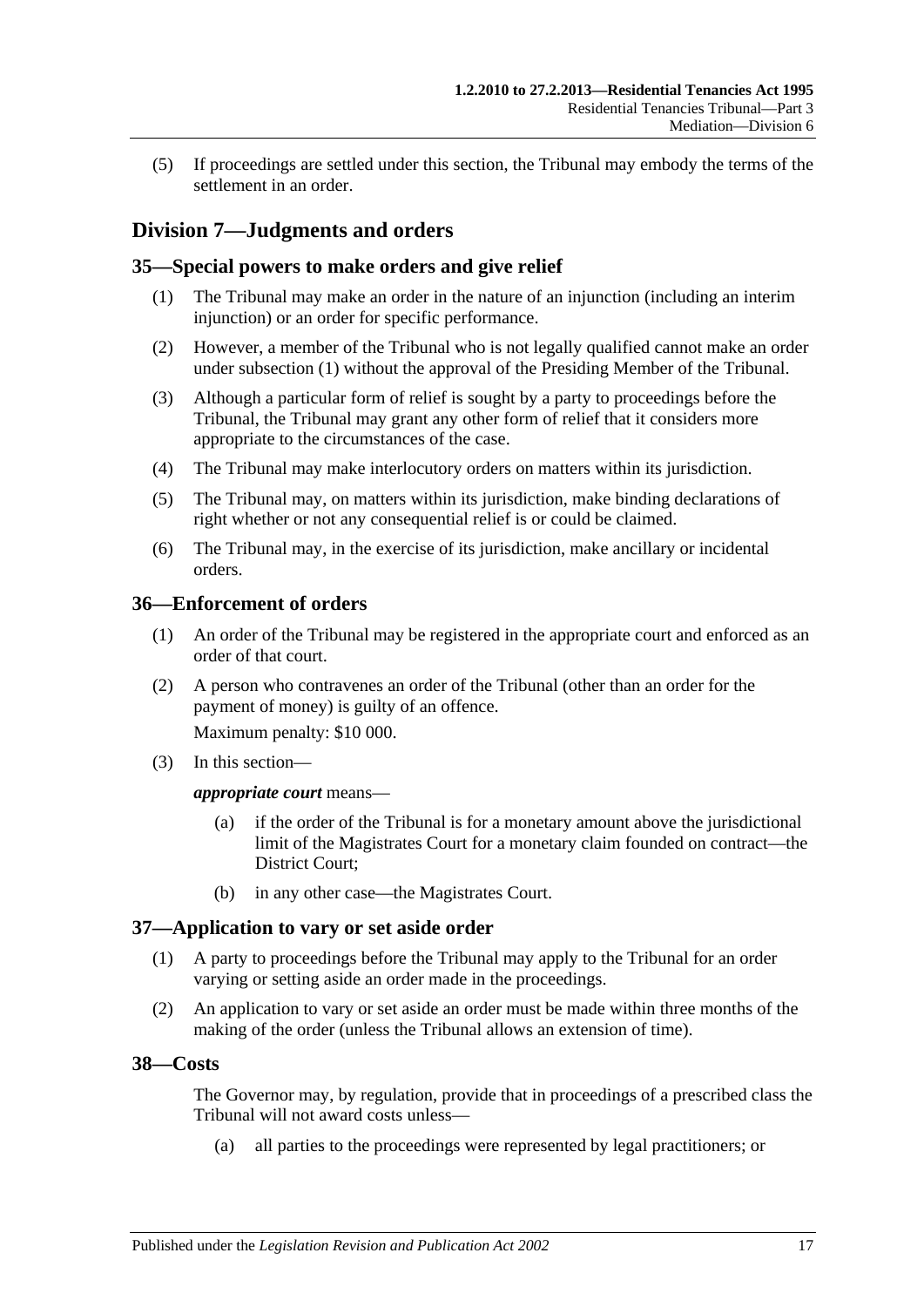(b) the Tribunal is of the opinion that there are special circumstances justifying an award of costs.

## <span id="page-17-0"></span>**Division 8—Obligation to give reasons for decisions**

## <span id="page-17-1"></span>**39—Reasons for decisions**

The Tribunal must, if asked by a person affected by a decision or order, state in writing the reasons for its decision or order.

## <span id="page-17-2"></span>**Division 9—Reservation of questions of law and appeals**

## <span id="page-17-3"></span>**40—Reservation of questions of law**

- (1) The Tribunal may reserve a question of law for determination by the Supreme Court.
- (2) If a question of law is reserved, the Supreme Court may decide the question and make consequential orders and directions appropriate to the circumstances of the case.

## <span id="page-17-4"></span>**41—Appeals**

- (1) An appeal lies to the District Court from a decision or order of the Tribunal made in the exercise (or purported exercise) of its powers under this Act.
- (2) On an appeal, the District Court may (according to the nature of the case)—
	- (a) re-hear evidence taken before the Tribunal, or take further evidence;
	- (b) confirm, vary or quash the Tribunal's decision;
	- (c) make any order that should have been made in the first instance;
	- (d) make incidental and ancillary orders.
- (3) The appeal must be commenced within one month of the decision or order appealed against unless the District Court allows an extension of time.
- (4) If the reasons of the Tribunal are not given in writing at the time of making a decision or order and the appellant then requests the Tribunal to state its reasons in writing, the time for commencing the appeal runs from the time when the appellant receives the written statement of the reasons.

## <span id="page-17-5"></span>**42—Stay of proceedings**

- (1) If an order has been made by the Tribunal and the Tribunal or the District Court is satisfied that an appeal against the order has been commenced, or is intended, it may suspend the operation of the order until the determination of the appeal.
- (2) If the Tribunal suspends the operation of an order, the Tribunal may terminate the suspension, and if the District Court has done so, the District Court may terminate the suspension.

## <span id="page-17-6"></span>**Division 10—Miscellaneous**

#### <span id="page-17-7"></span>**43—Entry and inspection of property**

(1) The Tribunal may enter land or a building and carry out an inspection the Tribunal considers relevant to a proceeding before the Tribunal.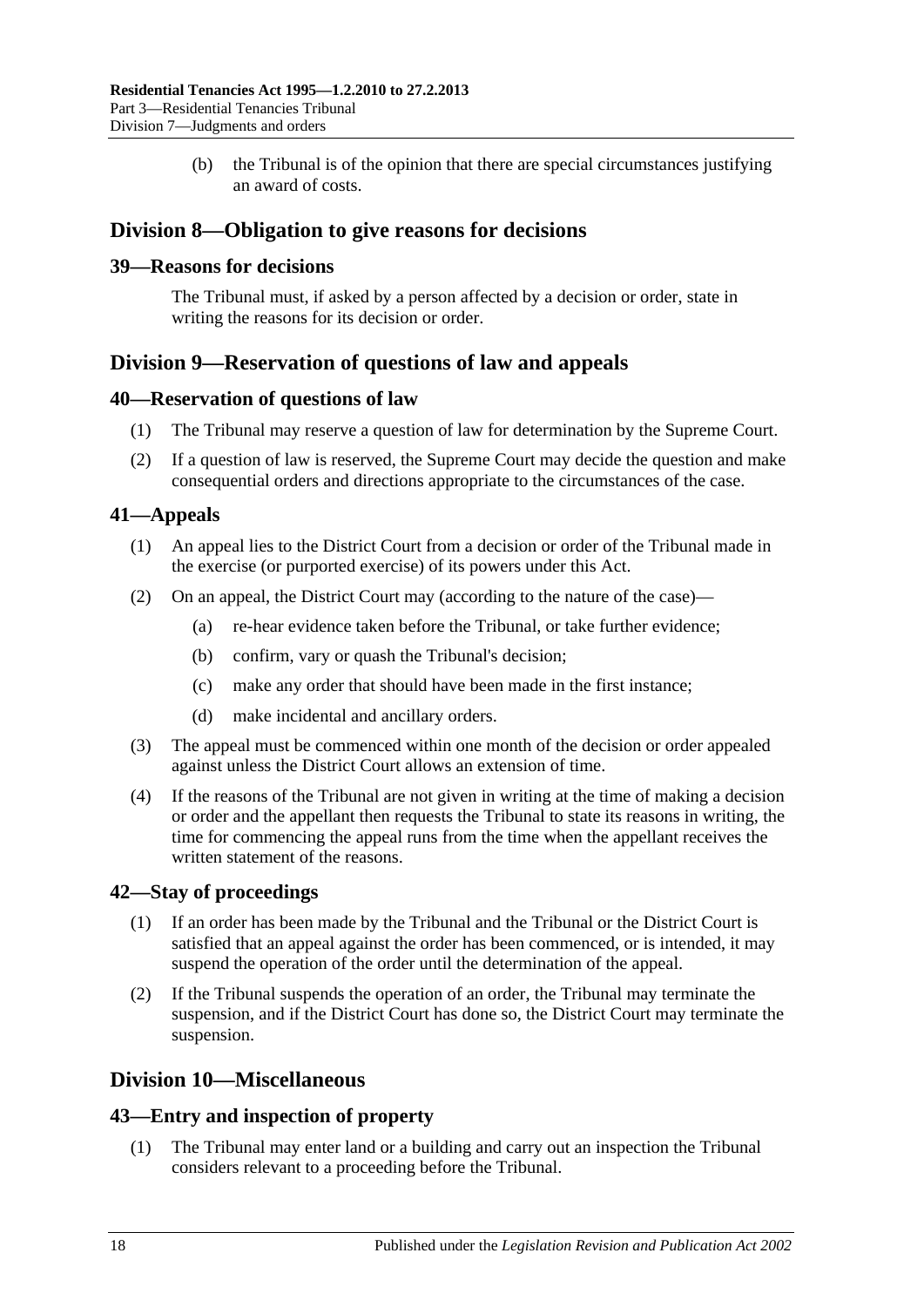- (2) The Tribunal may authorise a person to enter land or a building and carry out an inspection the Tribunal considers relevant to a proceeding before the Tribunal.
- (3) A person who obstructs the Tribunal, or a person authorised by the Tribunal, in exercising a power of entry or inspection under this section commits a contempt of the Tribunal.

## <span id="page-18-0"></span>**44—Contempt of the Tribunal**

A person who—

- (a) interrupts the proceedings of the Tribunal or misbehaves before the Tribunal; or
- (b) insults the Tribunal or an officer of the Tribunal acting in the exercise of official functions; or
- (c) refuses, in the face of the Tribunal, to obey a lawful direction of the Tribunal,

is guilty of a contempt of the Tribunal.

#### <span id="page-18-1"></span>**45—Punishment of contempts**

- (1) The Tribunal may punish a contempt as follows:
	- (a) it may impose a fine not exceeding \$2 000; or
	- (b) it may commit to prison until the contempt is purged subject to a limit (not exceeding six months) to be fixed by the Tribunal at the time of making the order for commitment.
- (2) The powers conferred by this section may only be exercised by a member of the Tribunal who is legally qualified.

#### <span id="page-18-2"></span>**46—Fees**

- (1) The Governor may, by regulation, prescribe and provide for the payment of fees in relation to proceedings in the Tribunal.
- (2) The registrar may remit or reduce a fee if the party by whom the fee is payable is suffering financial hardship, or for any other proper reason.

#### <span id="page-18-3"></span>**47—Procedural rules**

- (1) The Governor may, by regulation—
	- (a) prescribe matters relevant to the practice and procedures of the Tribunal; and
	- (b) provide for the service of any process, notice or other document relevant to proceedings before the Tribunal (including circumstances where substituted service in accordance with the regulations or an order of the Tribunal will constitute due service); and
	- (c) deal with other matters necessary for the effective and efficient operation of the Tribunal.
- (2) The Presiding Member of the Tribunal may make Rules of the Tribunal relevant to the practice and procedure of the Tribunal, or to assist in the effective and efficient operation of the Tribunal, insofar as those matters are not dealt with by the regulations.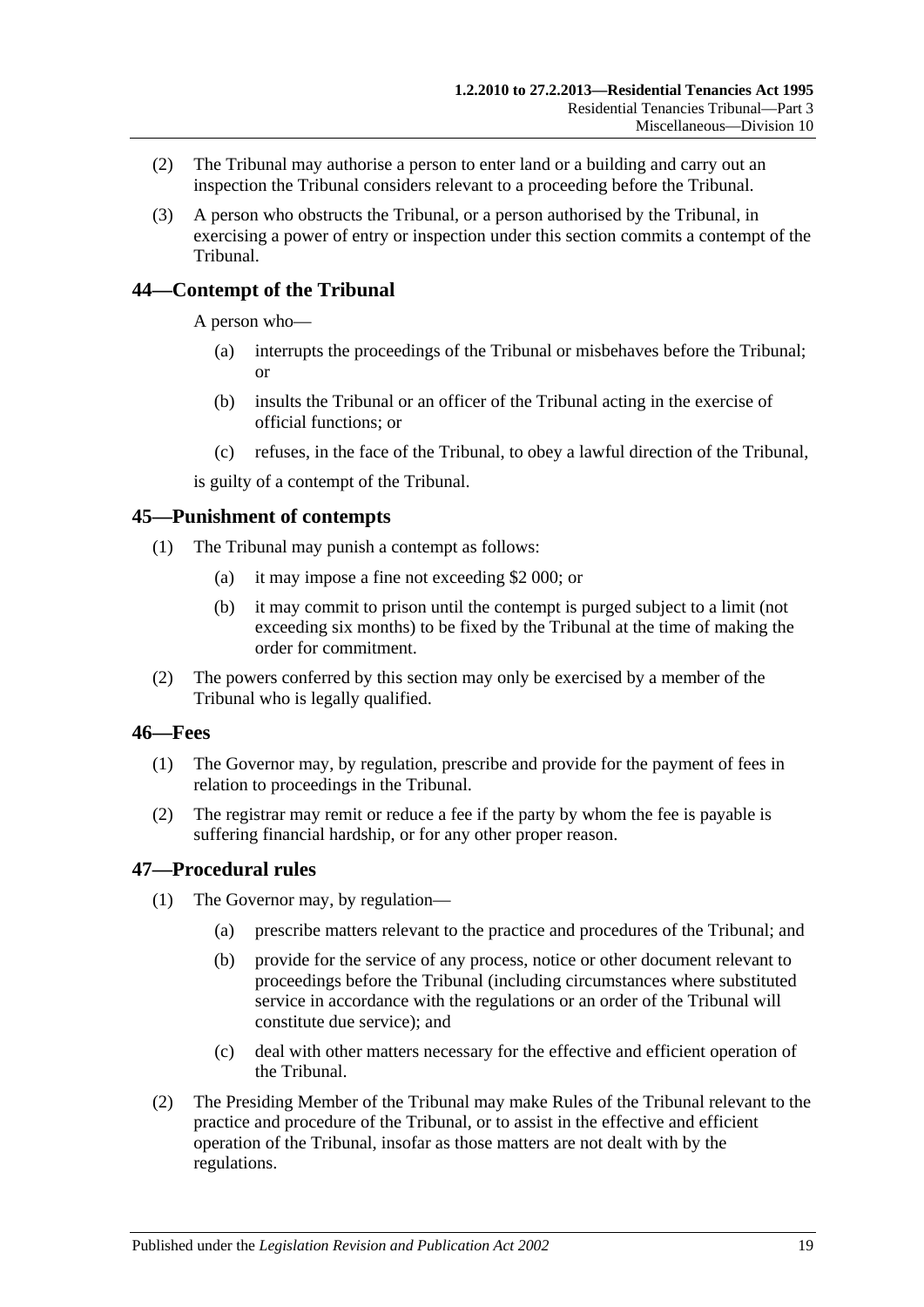(3) The Rules take effect as from the date of publication in the Gazette or a later date specified in the rules.

## <span id="page-19-0"></span>**Part 4—Mutual rights and obligations of landlord and tenant**

## <span id="page-19-1"></span>**Division 1—Entering into residential tenancy agreement**

## <span id="page-19-2"></span>**48—Tenant to be notified of landlord's name etc**

- (1) A landlord under a residential tenancy agreement must, at the time of entering into the agreement, notify the tenant in writing of—
	- (a) the full name and address of the landlord and of any person with superior title to the landlord; and
	- (b) if the landlord or the person with superior title to the landlord is a company—the address of the registered office of the company.

Maximum penalty: \$500.

Expiation fee: \$75.

- (2) If a person succeeds another as the landlord under a residential tenancy agreement, the new landlord must, within 14 days, notify the tenant in writing of—
	- (a) the full name and address of the new landlord; and
	- (b) if the new landlord is a company—the address of the registered office of the company.

Maximum penalty: \$500.

Expiation fee: \$75.

- (3) The requirement to notify the address of a person is not satisfied by giving the address of the person's agent.
- (4) If a name or address of which the landlord is required to notify the tenant under this section changes, the landlord must, within 14 days, notify the tenant in writing of the change.

Maximum penalty: \$500.

Expiation fee: \$75.

## <span id="page-19-3"></span>**49—Written residential tenancy agreements**

If a landlord (or an agent acting for a landlord) invites or requires a tenant or prospective tenant to sign a written residential tenancy agreement or a document recording its terms, the landlord must ensure that—

- (a) the tenant receives a copy of the document when the tenant signs it; and
- (b) if the document has not then been signed by the landlord, a copy of the document, as executed by all parties, is delivered to the tenant within 21 days after the tenant gives the document back to the landlord or the landlord's agent to complete its execution.

Maximum penalty: \$500.

Expiation fee: \$75.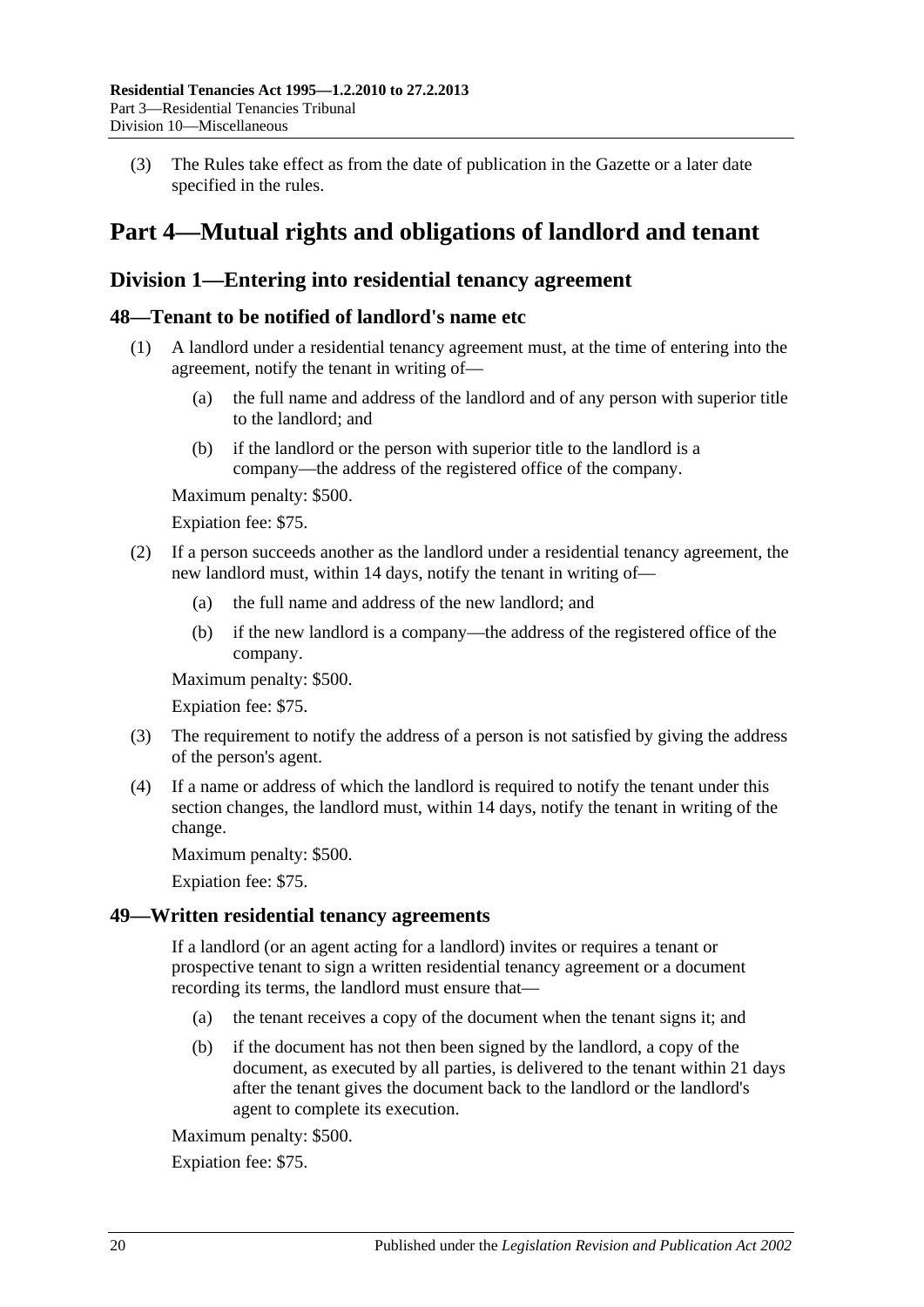#### <span id="page-20-0"></span>**50—Cost of preparing agreement**

The cost of preparing a written residential tenancy agreement, or a document recording its terms, must be borne by the landlord.

#### **Note—**

Residential tenancy agreements are exempt from stamp duty.

#### <span id="page-20-1"></span>**51—False information from tenant**

A tenant must not give a landlord false information about the tenant's identity or place of occupation.

Maximum penalty: \$500.

## <span id="page-20-2"></span>**Division 2—Discrimination against tenants with children**

#### <span id="page-20-3"></span>**52—Discrimination against tenants with children**

(1) A person must not refuse to grant a tenancy to another on the ground that it is intended that a child should live on the premises.

Maximum penalty: \$1 000.

- (2) A person must not—
	- (a) instruct a person not to grant; or
	- (b) state an intention (by advertisement or in any other way) not to grant,

a tenancy on the ground that it is intended that a child should live on the premises.

Maximum penalty: \$1 000.

(3) However, this section does not apply if the landlord, or an agent appointed by the landlord to manage the premises, resides in the premises to which the tenancy relates or in premises adjacent to those premises.

## <span id="page-20-4"></span>**Division 3—Rent**

#### <span id="page-20-5"></span>**53—Permissible consideration for residential tenancy**

(1) A person must not require or receive from a tenant or prospective tenant a payment, other than rent or security (or both), for a residential tenancy or the renewal or extension of a residential tenancy.

Maximum penalty: \$500.

- (2) However—
	- (a) the landlord may lawfully require or receive consideration for an option to enter into a residential tenancy agreement but, in that case, the following condition applies:
		- (i) if the prospective tenant enters into the residential tenancy agreement, the landlord must apply the consideration towards rent payable under the agreement;
		- (ii) if the prospective tenant does not exercise the option to enter into the residential tenancy agreement, the landlord may retain the consideration; and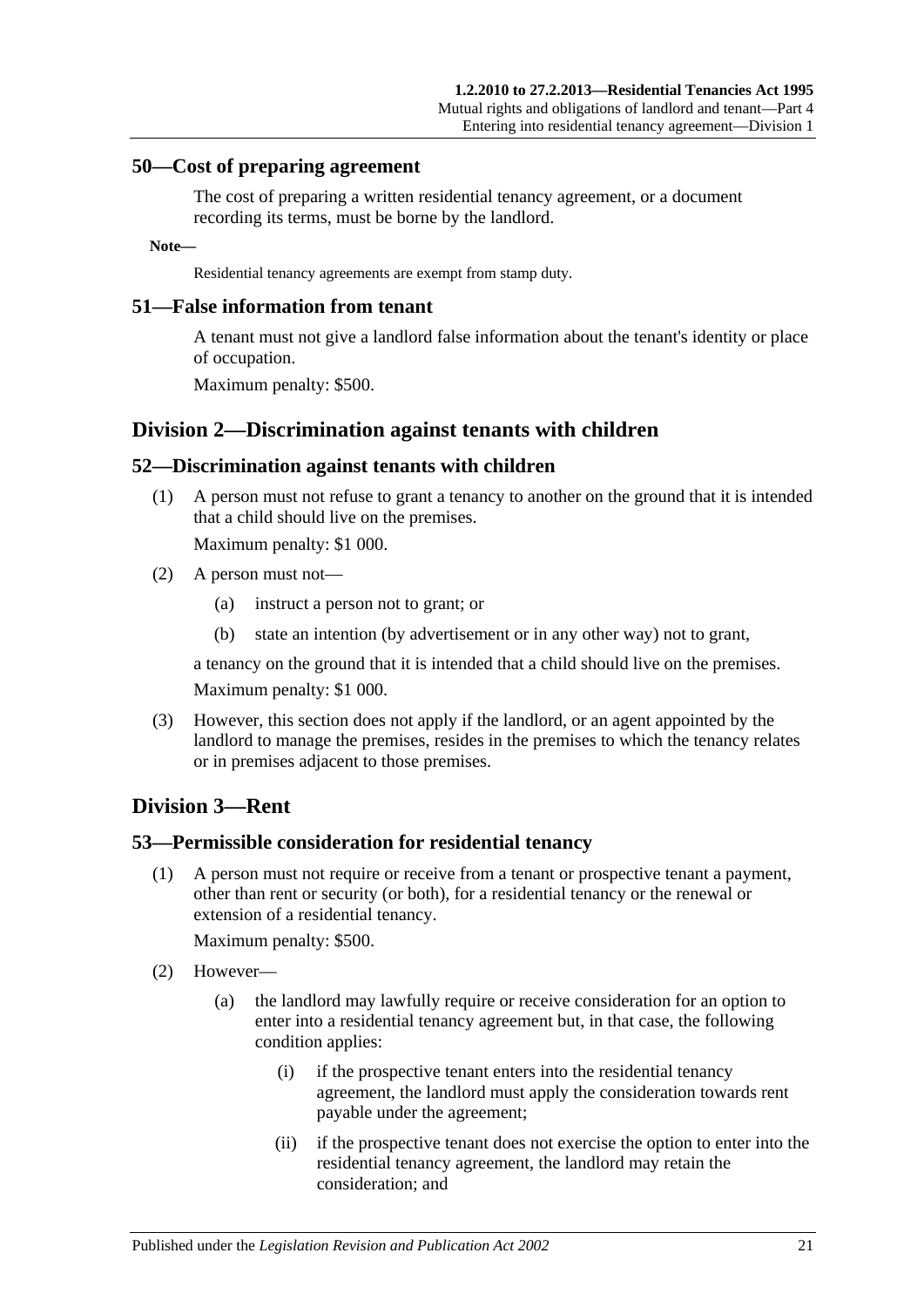- (b) the landlord may require the tenant to reimburse the landlord for rates and charges for water supply that are to be borne by the tenant under the residential tenancy agreement or a collateral agreement; and
- (c) the landlord may lawfully require or receive a payment of a class the landlord is authorised to require or receive by another provision of this Act or under the regulations.

## <span id="page-21-0"></span>**54—Rent in advance**

- (1) A person must not require<sup>1</sup> the payment of more than two weeks' rent under a residential tenancy agreement before the end of the first two weeks of the tenancy. Maximum penalty: \$500.
- (2) If rent has been paid under a residential tenancy agreement, a person must not require<sup>1</sup> a further payment of rent until the end of the last period for which rent has been paid. Maximum penalty: \$500.
- (3) A person must not require another to give a post-dated cheque or other post-dated negotiable instrument in payment of rent under a residential tenancy agreement. Maximum penalty: \$500.

#### **Note—**

1 The prohibition is against *requiring* payment of rent for more than two weeks in advance. Hence, if a tenant voluntarily elects to pay rent for more than two weeks in advance, the landlord (or the landlord's agent) may lawfully accept the payment.

## <span id="page-21-1"></span>**55—Variation of rent**

(1) The landlord may increase the rent payable under a residential tenancy agreement by giving written notice to the tenant specifying the date as from which the increase takes effect.

> A series of residential tenancy agreements between the same parties and relating to the same premises is treated as a single residential tenancy agreement for the purposes of this section unless at least six months have elapsed since rent for the premises was fixed or last increased.

- (2) However—
	- (a) the right to increase the rent may be excluded or limited by the terms of the residential tenancy agreement; and
	- (b) if the tenancy is for a fixed term, the residential tenancy agreement is taken to exclude an increase in rent during the term unless it specifically allows for an increase in rent; and
	- (c) the date fixed for an increase of rent must be at least six months after the date of the agreement or, if there has been a previous increase of rent under this section, the last increase and at least 60 days after the notice is given but—
		- (i) if the maximum rent for the premises has been fixed by a housing improvement notice, and the notice is revoked, the landlord may, by notice given under this section within 60 days after revocation of the housing improvement notice, increase the rent for the premises from a date falling at least 14 days after the notice is given; and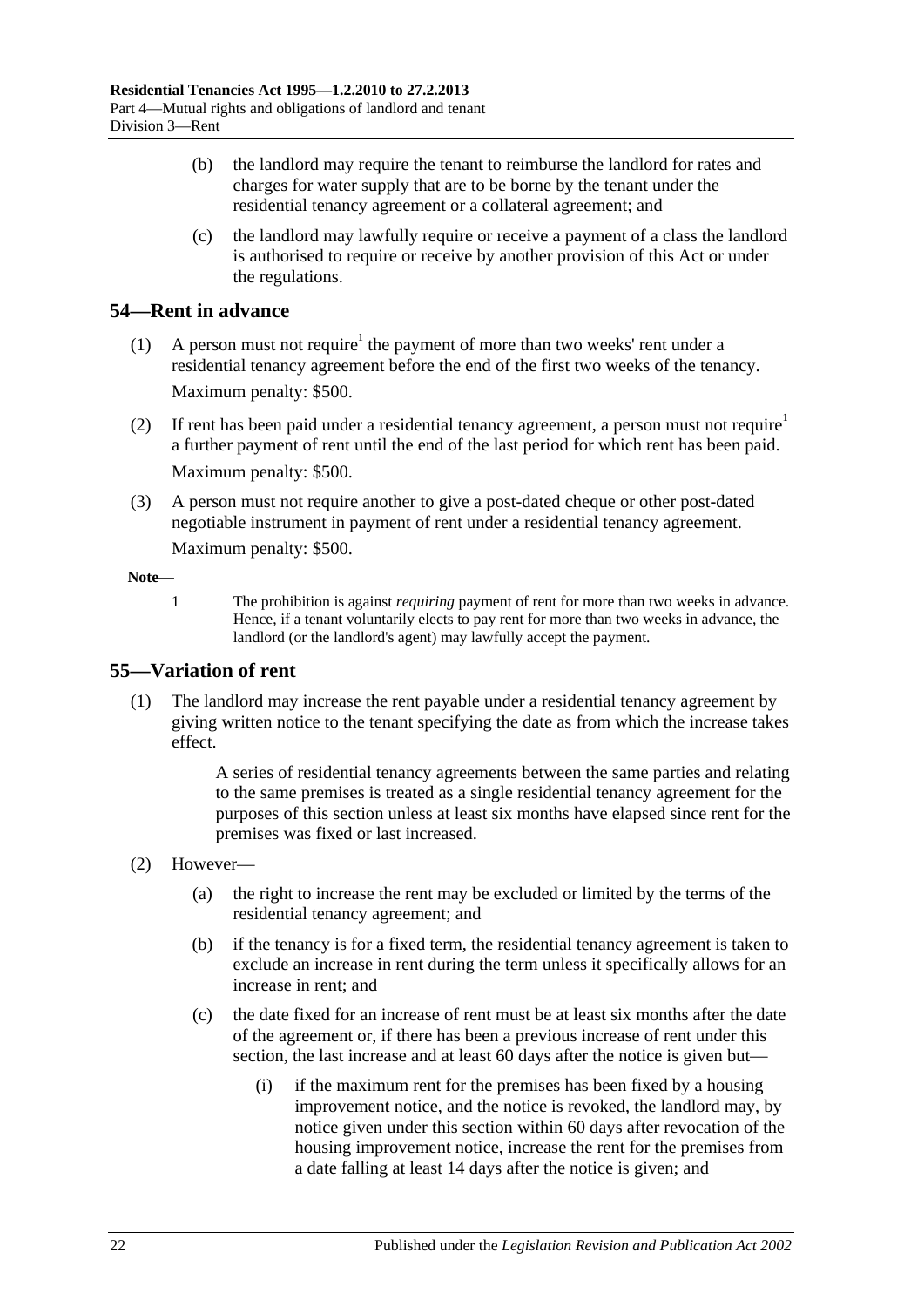- (ii) if the landlord is a registered housing co-operative, and the residential tenancy agreement provides for variation of rent in accordance with the tenant's income, the landlord may increase the rent on the ground of a variation in the tenant's income from a date falling at least 14 days after the notice of the increased rent is given; and
- (iii) if the landlord is a registered housing co-operative under a residential tenancy agreement that allows the landlord to change the basis of calculating the rent payable under the agreement, and the landlord gives the tenant written notice that there is to be a change in the basis of calculating rent as from a specified date (which must be at least 60 days after the notice is given and at least six months from the date of the agreement, or if there has been a previous change in the basis of rent calculation, at least six months from the date of the last such change), the rent may be increased to accord with the new basis of rent calculation as from the specified date without further notice under this section.
- (3) The rent payable under a residential tenancy agreement may be reduced by mutual agreement between the landlord and the tenant.
- (4) A reduction of rent may be made on a temporary basis so that the rent reverts to the level that would have been otherwise applicable at the end of a specified period.
- (5) If the rent payable under a residential tenancy agreement is increased or reduced under this section, the terms of the agreement are varied accordingly.
- (6) This section does not affect the operation of a provision of a residential tenancy agreement under which the rent payable under the agreement changes automatically at stated intervals on a basis set out in the agreement.

## <span id="page-22-0"></span>**56—Excessive rent**

- (1) The Tribunal may, on application by a tenant, declare that the rent payable under a residential tenancy agreement is excessive.
- (2) In deciding whether the rent payable under a residential tenancy agreement is excessive, the Tribunal must have regard to—
	- (a) the general level of rents for comparable premises in the same or similar localities; and
	- (b) the estimated capital value of the premises at the date of the application; and
	- (c) the outgoings for which the landlord is liable under the agreement; and
	- (d) the estimated cost of services provided by the landlord and the tenant under the agreement; and
	- (e) the nature and value of furniture, equipment and other personal property provided by the landlord for the tenant's use; and
	- (f) the state of repair and general condition of the premises; and
	- (g) other relevant matters.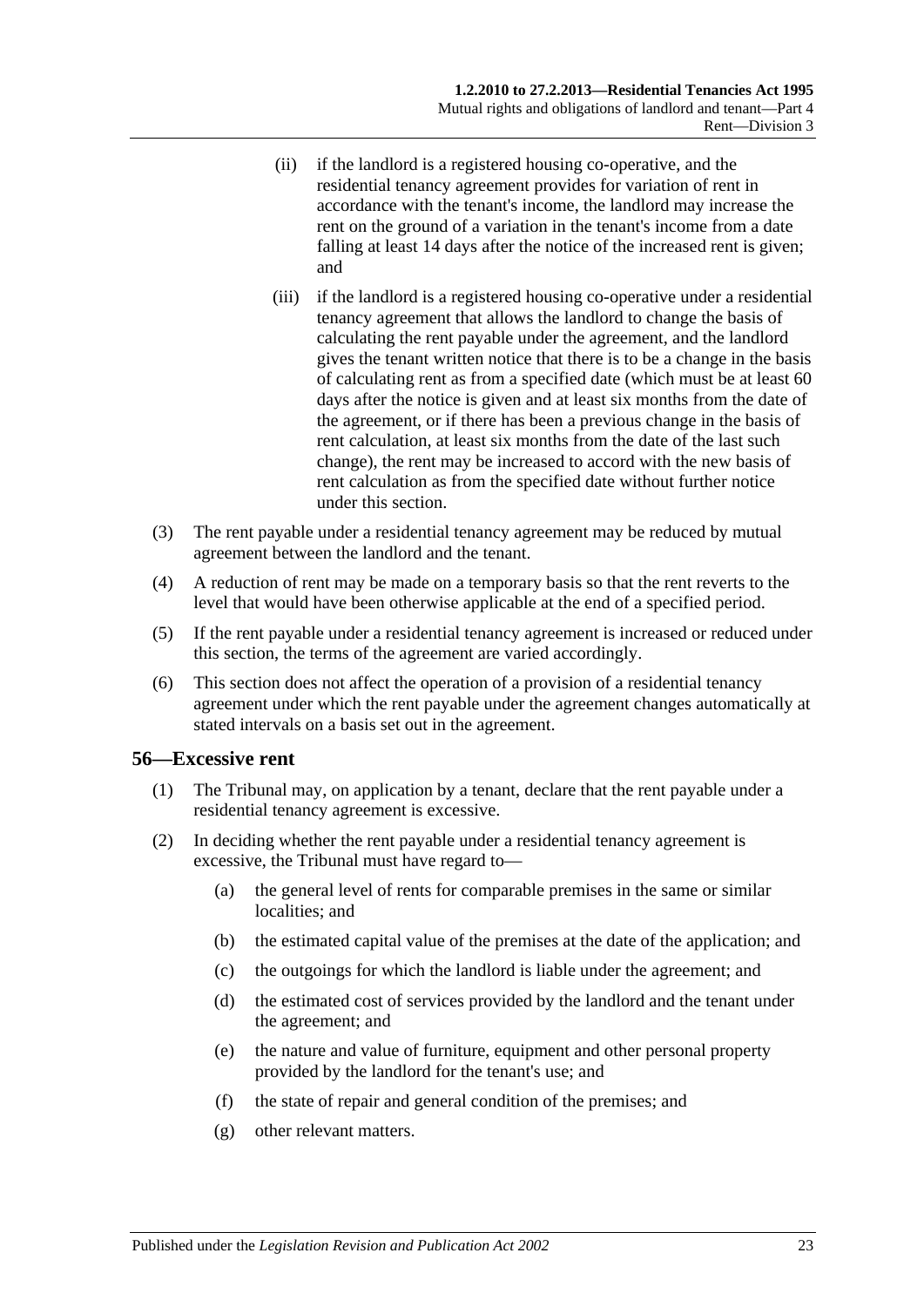- (3) If the Tribunal finds, on an application under this section, that the rent payable under a residential tenancy agreement is excessive, the Tribunal may, by order—
	- (a) fix the rent payable for the premises and vary the agreement by reducing the rent payable under the agreement accordingly; and
	- (b) fix a date (which cannot be before the date of the application) from which the variation takes effect; and
	- (c) fix a period (which cannot exceed one year) for which the order is to remain in force.
- (4) The Tribunal may, on application by the landlord, vary or revoke an order under this section if satisfied that it is just to do so.
- (5) If, while an order remains in force under this section, a landlord asks for or receives rent for the premises to which the order relates exceeding the amount fixed by the order, the landlord is guilty of an offence.

Maximum penalty: \$1 000.

#### <span id="page-23-0"></span>**57—Landlord's duty to keep proper records of rent**

(1) A landlord under a residential tenancy agreement must ensure that a proper record is kept of rent received under the agreement.

Maximum penalty: \$500.

- (2) A person must not—
	- (a) make a false entry in a record of the rent received under a residential tenancy agreement; or
	- (b) falsify the record in any other way.

Maximum penalty: \$1 000.

#### <span id="page-23-3"></span><span id="page-23-1"></span>**58—Duty to give receipt for rent**

- (1) A person who receives rent under a residential tenancy agreement must, within 48 hours after receiving the rent, give the person paying the rent a receipt stating—
	- (a) the date on which the rent was received; and
	- (b) the name of the person paying the rent; and
	- (c) the amount paid; and
	- (d) the period of the tenancy to which the payment relates; and
	- (e) the address of the premises to which the payment relates.

Maximum penalty: \$500.

Expiation fee: \$75.

(2) However, if the tenant pays the rent into an account kept by the landlord or the landlord's agent at an ADI, and the landlord, or the landlord's agent keeps a written record containing the information required by [subsection](#page-23-3) (1), a receipt need not be given.

## <span id="page-23-2"></span>**59—Accrual and apportionment of rent**

(1) The rent payable under a residential tenancy agreement accrues from day to day.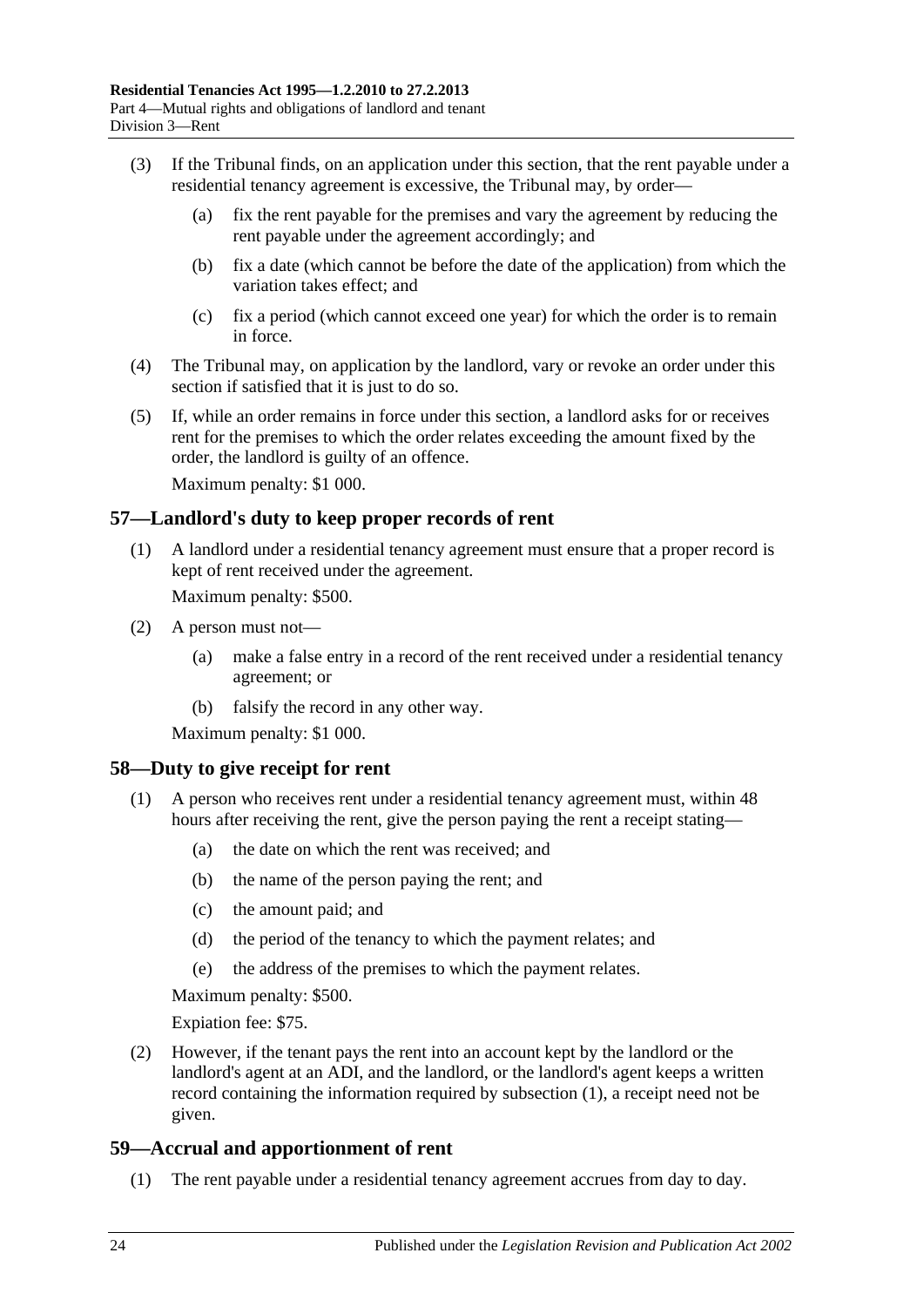(2) If rent is paid in advance, and the tenancy ends before the end of the period for which rent has been paid, the landlord must refund the appropriate proportion of the amount paid to the tenant or apply it towards other liabilities of the tenant to the landlord.

## <span id="page-24-0"></span>**60—Abolition of distress for rent**

A landlord is not entitled to distrain goods of a tenant for non-payment of the rent payable under a residential tenancy agreement.

## <span id="page-24-1"></span>**Division 4—Security bonds**

#### <span id="page-24-2"></span>**61—Security bond**

- (1) A person must not—
	- (a) require more than one security bond for the same residential tenancy agreement; or
	- (b) require the payment of security exceeding the relevant limit.

Maximum penalty: \$1 000.

(2) If at least two years have elapsed since the security under a security bond was given or last increased, the landlord may by written notice to the tenant require the tenant to increase the security by a specified additional amount, within a specified period (which must be at least 60 days from the date of the notice), but not so that the total amount of the security exceeds the relevant limit.

> The requirement has effect as if it were a term of the residential tenancy agreement.

- (3) The *relevant limit* is—
	- (a) if the rent payable under the agreement does not exceed an amount (which must be at least \$150 per week) prescribed by regulation for the purposes of this paragraph—four weeks rent under the agreement;
	- (b) if the rent payable under the agreement exceeds an amount prescribed by regulation for the purposes of this paragraph—six weeks rent under the agreement.
- (4) The relevant limit is, in the first instance, calculated by reference to the rent—or if the rent varies, the lowest rent—payable during the first six months of the tenancy (expressed as a weekly rent) and if there is to be an increase in the amount of the security, the relevant limit is calculated by reference to the rent (expressed as a weekly rent) payable when the notice of increase is given.

## <span id="page-24-3"></span>**62—Receipt of security and transmission to the Commissioner**

(1) A person must, within 48 hours after receiving an amount paid by way of security, give the person who pays a receipt stating the date payment was received, the name of the person from whom the payment was received, the amount paid, and the address of the premises to which the payment relates.

Maximum penalty: \$1 000.

Expiation fee: \$150.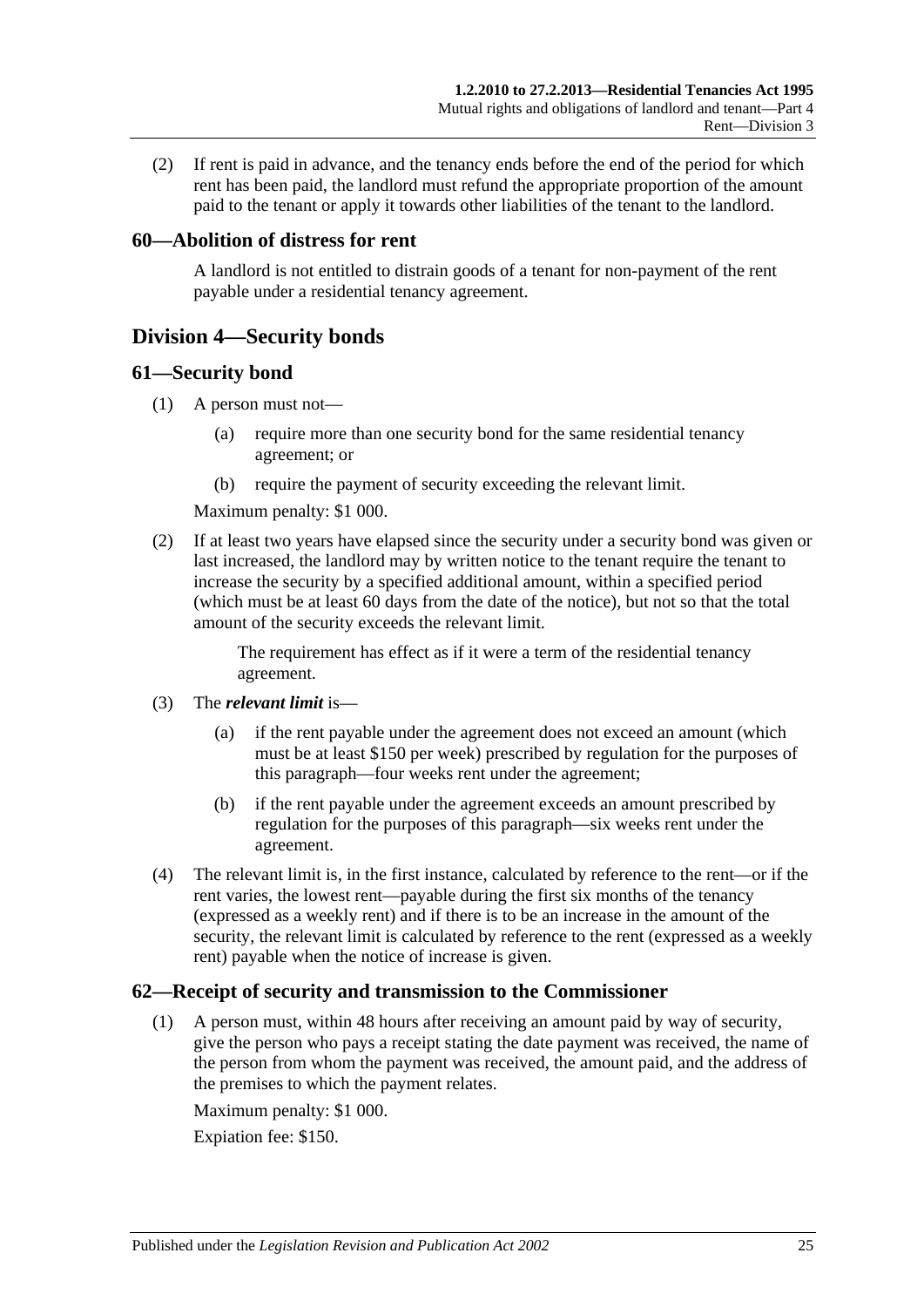(2) A person who receives an amount by way of security must pay the amount of the security to the Commissioner within the period allowed by regulation.

Maximum penalty: \$1 000.

Expiation fee: \$150.

#### <span id="page-25-0"></span>**63—Repayment of security bond**

- (1) An application may be made to the Commissioner for—
	- (a) payment of the whole amount of the security either to the landlord or the tenant; or
	- (b) payment of a specified amount of the security to the landlord and the balance to the tenant.
- (2) The application—
	- (a) must be in a form approved by the Commissioner; and
	- (b) may be made jointly by the landlord and the tenant or by either the landlord or the tenant.
- (3) If the application is undisputed, the Commissioner must pay out the amount of the security as specified in the application.
- <span id="page-25-3"></span>(4) If an application is liable to be disputed, the Commissioner must give the respondent written notice of the application (in a form the Commissioner considers appropriate) and inform the respondent that, if the respondent wants to dispute the application, a written notice of dispute must be lodged with the Commissioner within ten days after the date the notice is given to the respondent.
- <span id="page-25-1"></span>(5) If the respondent does not give the Commissioner written notice of dispute within ten days after the date the Commissioner's notice<sup>1</sup> is given to the respondent, the Commissioner may pay out the amount of the security as proposed in the application.
- (6) If the Commissioner receives a written notice of dispute before the amount of the security is paid out under [subsection](#page-25-1) (5), the Commissioner must refer the dispute to the Tribunal for determination.
- <span id="page-25-2"></span>(7) Despite a preceding subsection, if—
	- (a) the security has been provided or paid by a third party prescribed by the regulations, or in circumstances prescribed by the regulations; and
	- (b) the Commissioner is given notice of the third party's interest in accordance with the regulations,

then—

- (c) the third party is entitled to make application to the Commissioner for the payment of the whole, or a specified part, of the security; and
- $(d)$
- (i) if the application is made with the consent of the landlord—the Commissioner must pay out the amount of the security as specified in the application;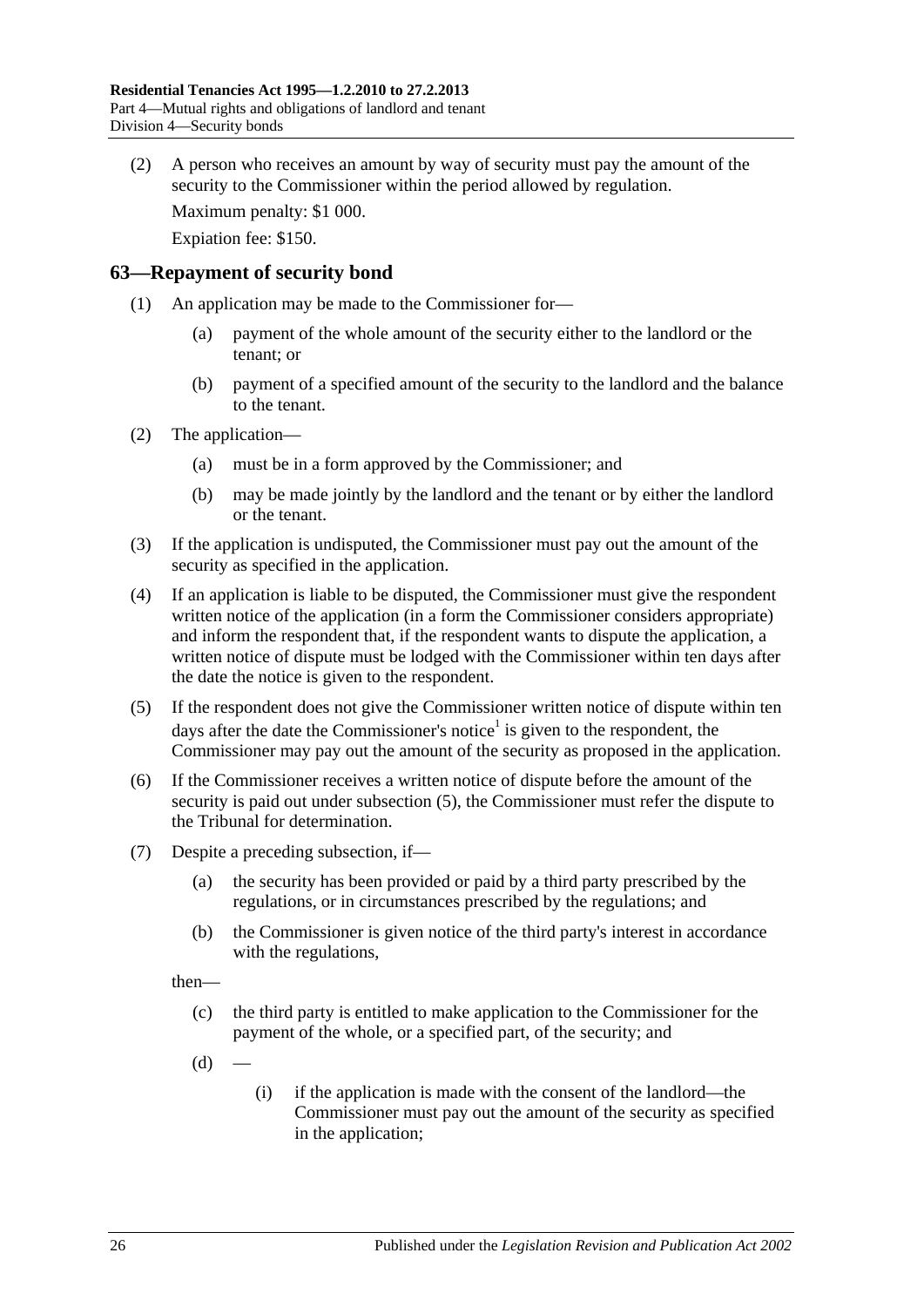- (ii) in any other case—the Commissioner must give the landlord and, if the tenant is still in possession of the premises, the tenant, written notice of the application (in a form the Commissioner considers appropriate) and—
	- (A) if the Commissioner does not receive a written notice of dispute from the party or parties to whom the notice of the application was given within ten days after the date on which the original notice is given—the Commissioner may pay out the amount of the security as proposed in the application;
	- (B) in any other case—the Commissioner must refer the matter to the Tribunal for determination.
- (8) If a payment is made under [subsection](#page-25-2) (7) and the tenant is still in possession of the premises, the landlord may require the tenant to provide a new security bond in accordance with [section](#page-24-2) 61.
- <span id="page-26-0"></span> $(9)$  If—
	- (a) security for the performance of obligations under a residential tenancy agreement is provided by a third party prescribed by the regulations in circumstances prescribed by the regulations; and
	- (b) the landlord makes application to the Commissioner for the payment of the whole, or a specified part, of the amount payable under the security,

then—

- (c) if the application is made with the consent of the third party—the Commissioner must pay out the amount as specified in the application;
- (d) in any other case—the Commissioner must give the third party and, if the tenant is still in possession of the premises, the tenant, written notice of the application (in a form the Commissioner considers appropriate) and—
	- (i) if the Commissioner does not receive a written notice of dispute from the party or parties to whom the notice of the application was given within ten days after the date on which the original notice is given—the Commissioner may pay out the amount as proposed in the application;
	- (ii) in any other case—the Commissioner must refer the matter to the Tribunal for determination.
- (10) If a payment is made under [subsection](#page-26-0) (9), the third party must reimburse the Fund to the extent of the payment.
- (11) A payment under this section will be made from the Fund and, in the case of a payment to a tenant, must include interest.
- (12) The interest will be calculated on the amount of the payment to the tenant under this section, and will be taken to have accrued from the day on which the security was paid to the Commissioner to the day of payment to the tenant at a rate fixed by the Minister for the purposes of this section.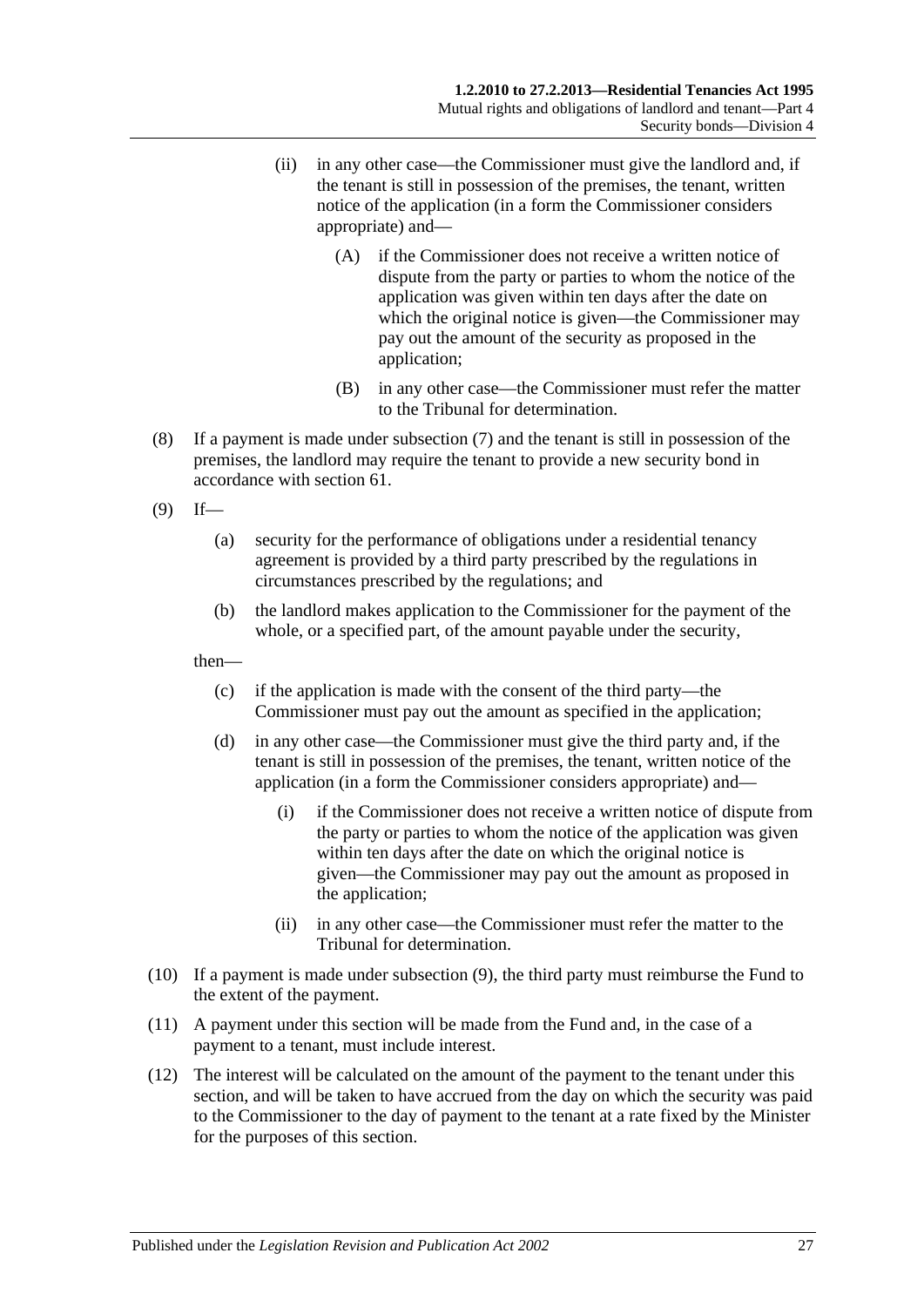- (13) For the purposes of this section—
	- (a) an application is undisputed if it is a joint application by the landlord and the tenant; or an application by the landlord that the whole of the amount of the security be paid to the tenant; or an application by the tenant that the whole of the amount of the security be paid to the landlord;
	- (b) an application that does not fall into any of those categories is liable to be disputed;
	- (c) if the application was made by the landlord, the tenant is the respondent; if the application was made by the tenant, the landlord is the respondent.

**Note—**

1 Ie the notice under [subsection](#page-25-3) (4).

## <span id="page-27-0"></span>**Division 5—Tenant's entitlement to possession and quiet enjoyment**

#### <span id="page-27-1"></span>**64—Vacant possession etc**

- (1) It is a term of a residential tenancy agreement that the tenant is entitled to vacant possession of the premises (except for a part of the premises in respect of which a right to exclusive possession is not given by the agreement) from the day the tenancy begins.
- (2) It is a term of a residential tenancy agreement that there is no legal impediment of which the landlord has, or ought to have knowledge, to the tenant's occupation of the premises for the period of the tenancy as a place of residence.

## <span id="page-27-2"></span>**65—Quiet enjoyment**

- (1) It is a term of a residential tenancy agreement that—
	- (a) the tenant is entitled to quiet enjoyment of the premises without interruption by the landlord or a person claiming under the landlord or with superior title to the landlord's title; and
	- (b) the landlord will not cause or permit an interference with the reasonable peace, comfort or privacy of the tenant in the tenant's use of the premises; and
	- (c) the landlord will take reasonable steps to prevent other tenants of the landlord in occupation of adjacent premises from causing or permitting interference with the reasonable peace, comfort or privacy of the tenant in the tenant's use of the premises.
- (2) If the landlord causes or permits interference with the reasonable peace, comfort or privacy of the tenant in the tenant's use of the premises in circumstances that amount to harassment of the tenant, the landlord is guilty of an offence.

Maximum penalty: \$2 000.

The liability to be prosecuted for the offence is in addition to civil liability for breach of the agreement.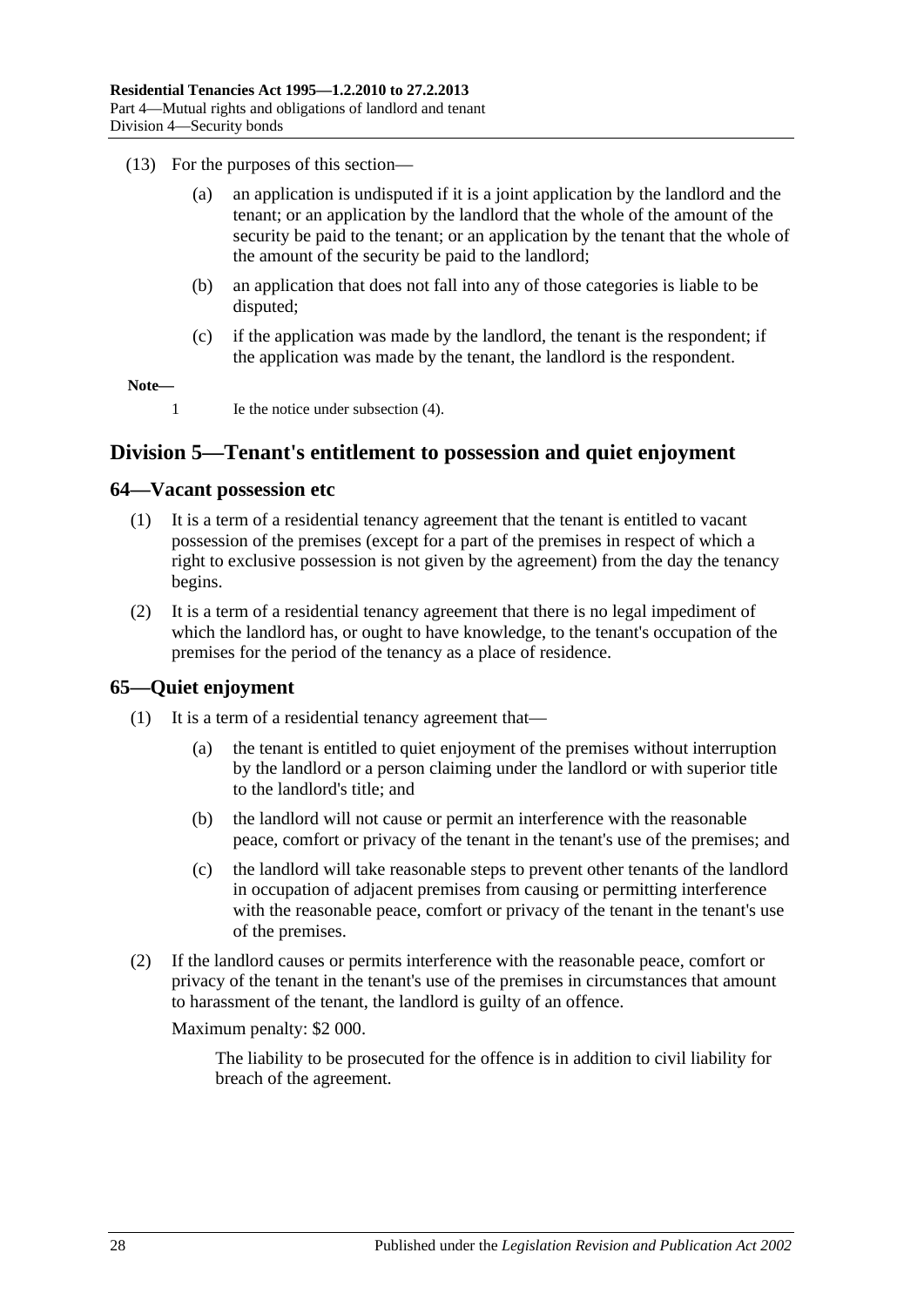## <span id="page-28-0"></span>**Division 6—Security of premises**

#### <span id="page-28-1"></span>**66—Security of premises**

- (1) It is a term of a residential tenancy agreement that—
	- (a) the landlord will take reasonable steps to provide and maintain the locks and other devices that are necessary to ensure the premises are reasonably secure; and
	- (b) neither the landlord nor the tenant will alter or remove a lock or security device or add a lock or security device without the consent of the other.
- <span id="page-28-5"></span>(2) A landlord or tenant who, without reasonable excuse, contravenes the term of the agreement arising under [subsection](#page-28-5) (1)(b) is guilty of an offence.

Maximum penalty: \$1 000.

The liability to be prosecuted for the offence is in addition to civil liability for breach of the agreement.

(3) If the landlord's agent, without reasonable excuse, alters or removes a lock or security device, or adds a lock or security device, without the tenant's consent, the agent is guilty of an offence.

Maximum penalty: \$1 000.

The liability to be prosecuted for the offence is in addition to civil liability the agent or the landlord may incur.

## <span id="page-28-2"></span>**Division 7—Landlord's obligation in regard to condition of the premises**

## <span id="page-28-3"></span>**67—Cleanliness**

It is a term of a residential tenancy agreement that the landlord will ensure that the premises, and ancillary property, are in a reasonable state of cleanliness when the tenant goes into occupation of the premises.

## <span id="page-28-6"></span><span id="page-28-4"></span>**68—Landlord's obligation to repair**

- (1) It is a term of a residential tenancy agreement that the landlord—
	- (a) will ensure that the premises, and ancillary property, are in a reasonable state of repair at the beginning of the tenancy and will keep them in a reasonable state of repair having regard to their age, character and prospective life; and
	- (b) will comply with statutory requirements affecting the premises.

The obligation applies even though the tenant had notice of the state of disrepair before entering into occupation.

- (2) However—
	- (a) the landlord will not be regarded as being in breach of the obligation to repair unless—
		- (i) the landlord has notice of the defect requiring repair; and
		- (ii) the landlord fails to act with reasonable diligence to have the defect repaired; and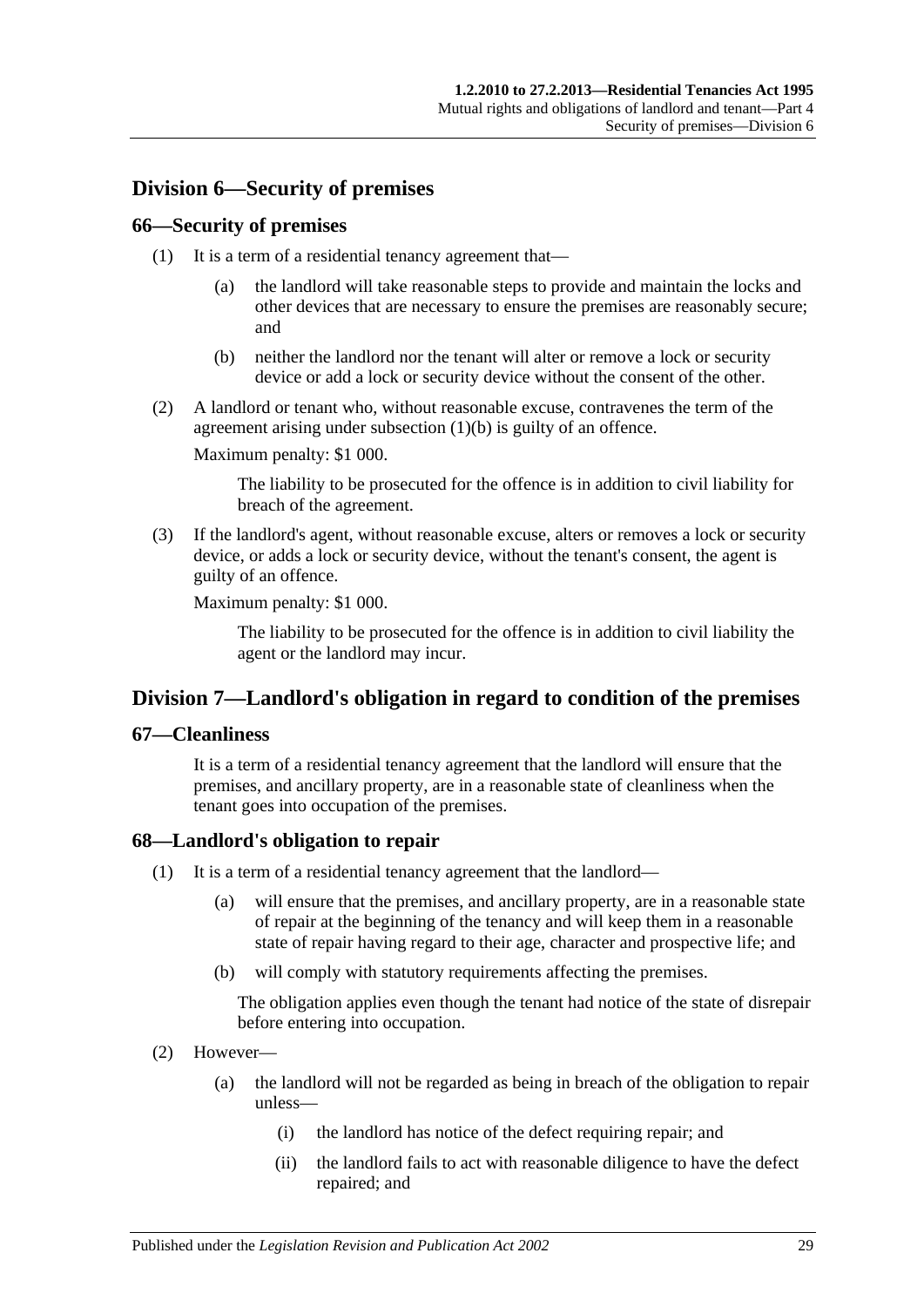- (b) if the landlord is a registered housing co-operative, the regulations may limit the extent of the obligation imposed by [subsection](#page-28-6) (1); and
- (c) if the premises are subject to a housing improvement notice fixing the maximum rent for the premises, the landlord's obligation under [subsection](#page-28-6) (1) to repair the premises does not apply.
- $(3)$  If—
	- (a) premises or ancillary property are in a state of disrepair that does not arise from a contravention of the residential tenancy agreement by the tenant; and
	- (b) the state of disrepair is, unless remedied, likely to result in personal injury or damage to property or undue inconvenience; and
	- (c) the tenant notifies the landlord of the state of disrepair or makes a reasonable attempt to do so; and
	- (d) the tenant incurs costs in having the state of disrepair remedied; and
	- (e) the repairs are carried out by a person who is licensed to carry out the necessary work and the person provides the landlord with a report on the work carried out and the apparent cause of the state of disrepair,

the tenant is entitled to recover from the landlord the reasonable costs of having the repairs carried out.

(4) However, the tenant is not entitled to recover the cost of repairing the premises if the premises are subject to a housing improvement notice fixing the maximum rent payable for premises.

## <span id="page-29-0"></span>**Division 8—Tenant's obligations in relation to the premises and ancillary property**

## <span id="page-29-1"></span>**69—Tenant's responsibility for cleanliness and damage**

- (1) It is a term of a residential tenancy agreement that the tenant—
	- (a) must keep the premises and ancillary property in a reasonable state of cleanliness; and
	- (b) must notify the landlord of damage to the premises or ancillary property; and
	- (c) must not intentionally or negligently cause or permit damage to the premises or ancillary property.
- (2) A tenant who intentionally causes serious damage to the premises or ancillary property is guilty of an offence.

Maximum penalty: \$2 000.

The liability to be prosecuted for an offence is in addition to civil liability for a breach of the agreement.

(3) It is a term of a residential tenancy agreement that, at the end of the tenancy, the tenant must give the premises and ancillary property back to the landlord in reasonable condition and in a reasonable state of cleanliness.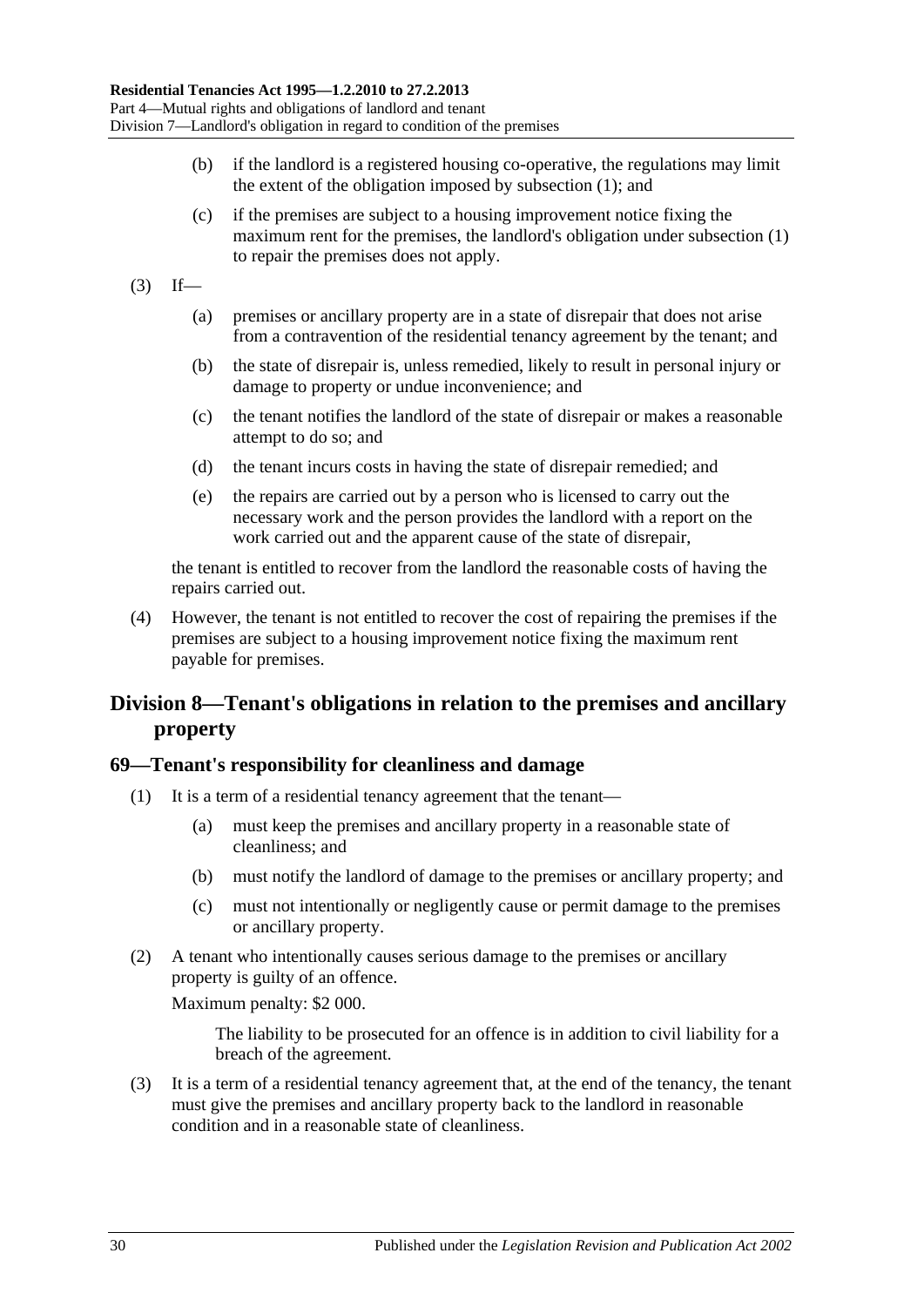(4) In deciding whether premises or other property is in reasonable condition, its condition when the tenant took possession of it, and the probable effect of reasonable wear and tear since that time, must be taken into account.

## <span id="page-30-0"></span>**70—Alteration of premises**

- (1) It is a term of a residential tenancy agreement that a tenant must not, without the landlord's written consent, make an alteration or addition to the premises.
- (2) A tenant may remove a fixture affixed to the premises by the tenant unless its removal would cause damage to the premises.
- (3) If a tenant causes damage to the premises by removing a fixture, the tenant must notify the landlord and, at the option of the landlord, repair the damage or compensate the landlord for the reasonable cost of repairing the damage.

## <span id="page-30-1"></span>**Division 9—Tenant's conduct on the premises**

#### <span id="page-30-2"></span>**71—Tenant's conduct**

It is a term of a residential tenancy agreement that—

- (a) the tenant must not use the premises, or cause or permit the premises to be used, for an illegal purpose; and
- (b) the tenant must not cause or permit a nuisance; and
- (c) the tenant must not cause or permit an interference with the reasonable peace, comfort or privacy of another person who resides in the immediate vicinity of the premises.

## <span id="page-30-3"></span>**Division 10—Landlord's right of entry**

## <span id="page-30-4"></span>**72—Right of entry**

- (1) It is a term of a residential tenancy agreement that the landlord may enter the premises if (and only if)—
	- (a) the entry is made in an emergency; or
	- (b) the landlord gives the tenant written notice stating the purpose and specifying the date and time of the proposed entry not less than seven and not more than 14 days before entering the premises; or
	- (c) the entry is made at a time previously arranged with the tenant (but not more frequently than once every week for the purpose of collecting the rent); or
	- (d) the entry is made at a time previously arranged with the tenant (but not more frequently than once every four weeks) for the purpose of inspecting the premises; or
	- (e) the entry is made for the purpose of carrying out necessary repairs or maintenance at a reasonable time of which the tenant has been given at least 48 hours written notice; or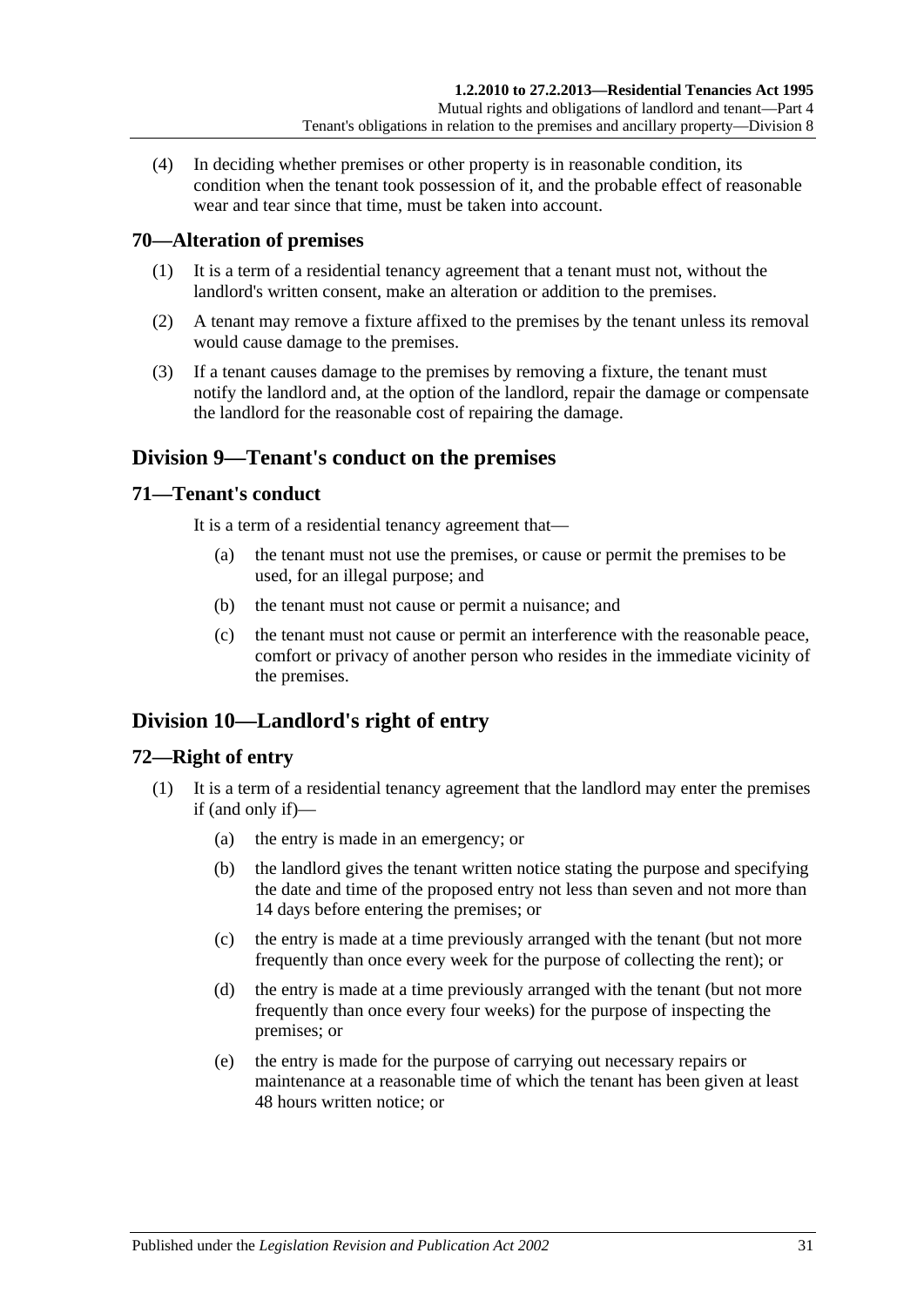- (f) the entry is made for the purpose of showing the premises to prospective tenants, at a reasonable time and on a reasonable number of occasions during the period of 28 days preceding the termination of the agreement, after giving reasonable notice to the tenant; or
- (g) the entry is made for the purpose of showing the premises to prospective purchasers, at a reasonable time and on a reasonable number of occasions, after giving the tenant reasonable notice; or
- (h) the entry is made with the consent of the tenant given at, or immediately before, the time of entry.
- (2) This section does not apply to a part of the premises that the tenant uses in common with the landlord or another tenant of the landlord.

## <span id="page-31-0"></span>**Division 11—Rates, taxes and charges**

#### <span id="page-31-1"></span>**73—Rates, taxes and charges**

- (1) It is a term of a residential tenancy agreement that the landlord must bear all statutory rates, taxes and charges imposed in respect of the premises.
- (2) However, rates and charges for water supply are to be borne as agreed between the landlord and the tenant.
- (3) In the absence of an agreement—
	- (a) the landlord will bear the rates and charges for water supply up to a limit fixed or determined under the regulations; and
	- (b) any amount in excess of the limit is to be borne by the tenant.

## <span id="page-31-2"></span>**Division 12—Assignment**

#### <span id="page-31-3"></span>**74—Assignment of tenant's rights under residential tenancy agreement**

- (1) A tenant under a residential tenancy agreement may, by written or oral agreement with another—
	- (a) assign the tenant's interest in the agreement to the other; or
	- (b) sub-let the premises to which the residential tenancy agreement relates to the other.
- (2) However, it is a term of a residential tenancy agreement that—
	- (a) the tenant must not assign the tenant's interest, or sub-let the premises, without the written consent of the landlord; but
	- (b) the landlord—
		- (i) must not unreasonably withhold consent (unless the landlord is a registered housing co-operative, in which case the landlord has an absolute discretion to withhold consent to an assignment); and
		- (ii) must not make a charge for giving consent or considering an application for consent exceeding the landlord's reasonable expenses.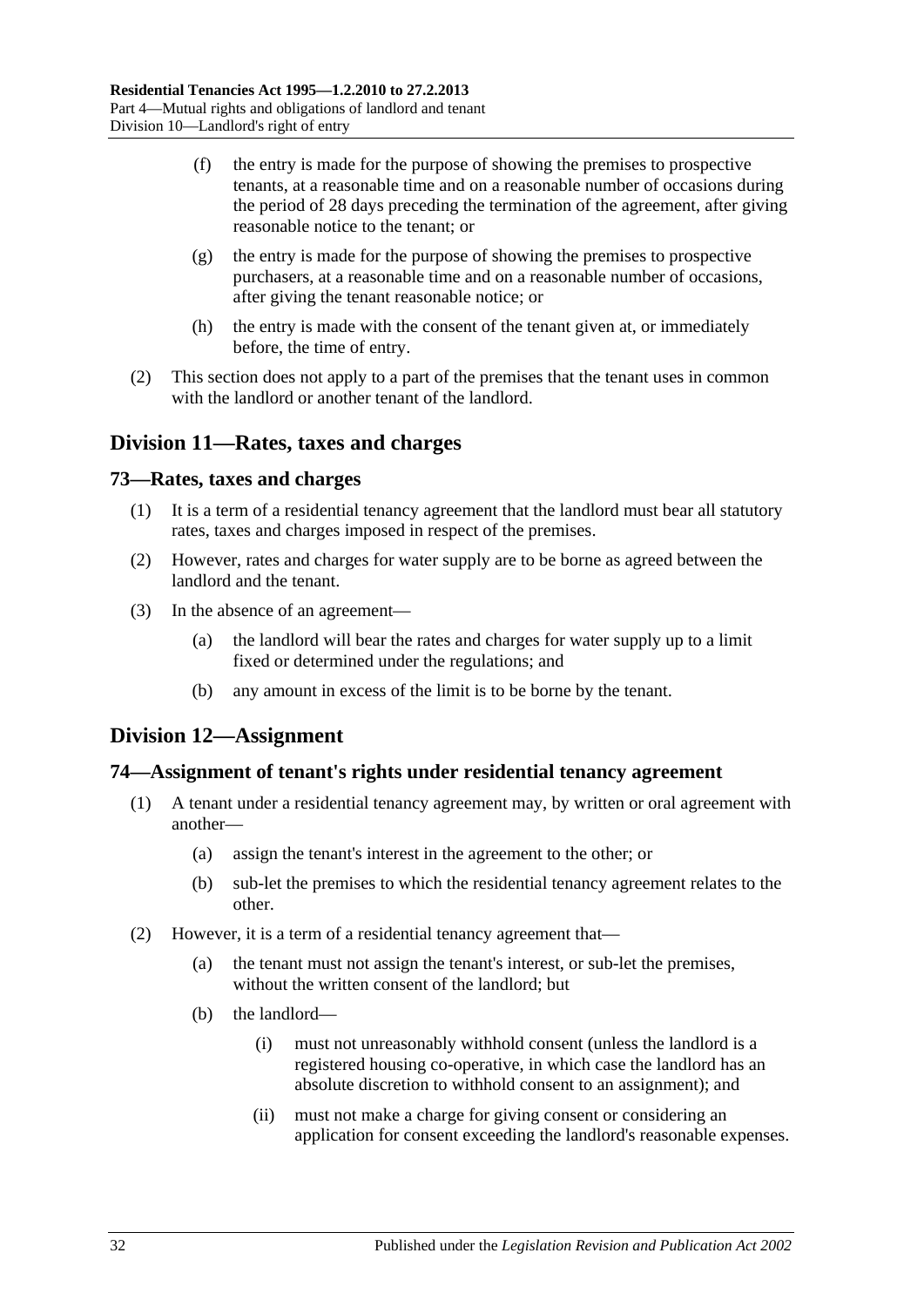- (2a) The absence of consent does not invalidate an assignment or sublease unless the landlord is a registered housing co-operative. However, if the landlord's consent to an assignment is not obtained, the tenant who assigns the interest remains liable to the landlord under the residential tenancy agreement (together with the new tenant, who is jointly and severally liable) unless the landlord has unreasonably withheld consent. This continuing liability of the assignor does not apply, in the case of a periodic tenancy, to a liability accruing more than 21 days after the landlord became aware or ought reasonably to have become aware of the assignment (whichever is the earlier).
- (2b) If the landlord's consent to an assignment is not obtained and the landlord had, before the assignment, served a notice of termination on the assignor, the landlord may enforce the notice against the assignee.
- (2c) The landlord may terminate a residential tenancy agreement on the ground that the tenant has assigned the tenant's interest, or has granted a sub-tenancy, without the landlord's consent, but only if the landlord has not unreasonably withheld consent and serves the notice of termination within 21 days after the time the landlord became aware or ought reasonably to have become aware of the assignment or sub-tenancy (whichever is the earlier).
- (3) The effect of an assignment under this section is that the assignee is substituted for the assignor as tenant under the residential tenancy agreement (but the assignor remains responsible for liabilities that accrued before the date of the assignment)<sup>1</sup>.
- (4) An assignee is liable to indemnify the assignor for liabilities incurred by the assignor to the landlord because of a breach of the residential tenancy agreement by the assignee.
- (5) If the tenant assigns the tenant's interest, an amount paid by the tenant and held by way of security will (unless the parties agree to the contrary) continue to be held as security for the proper performance by the assignee of obligations under the residential tenancy agreement.

#### **Note—**

1 If the assignment is made without the landlord's consent, the tenant may also remain liable under the agreement for liabilities that accrue later—See above.

## <span id="page-32-0"></span>**Division 13—Tenant's vicarious liability**

## <span id="page-32-1"></span>**75—Vicarious liability**

It is a term of a residential tenancy agreement that, if a person is on the premises at the invitation or with the consent of the tenant, the tenant is vicariously responsible for an act or omission by the person that would, if it had been an act or omission of the tenant, have constituted a breach of the agreement.

## <span id="page-32-2"></span>**Division 14—Harsh or unconscionable terms**

#### <span id="page-32-4"></span><span id="page-32-3"></span>**76—Harsh or unconscionable terms**

(1) The Tribunal may, on application by a tenant, make an order rescinding or varying a term of a residential tenancy agreement if satisfied that the term is harsh or unconscionable.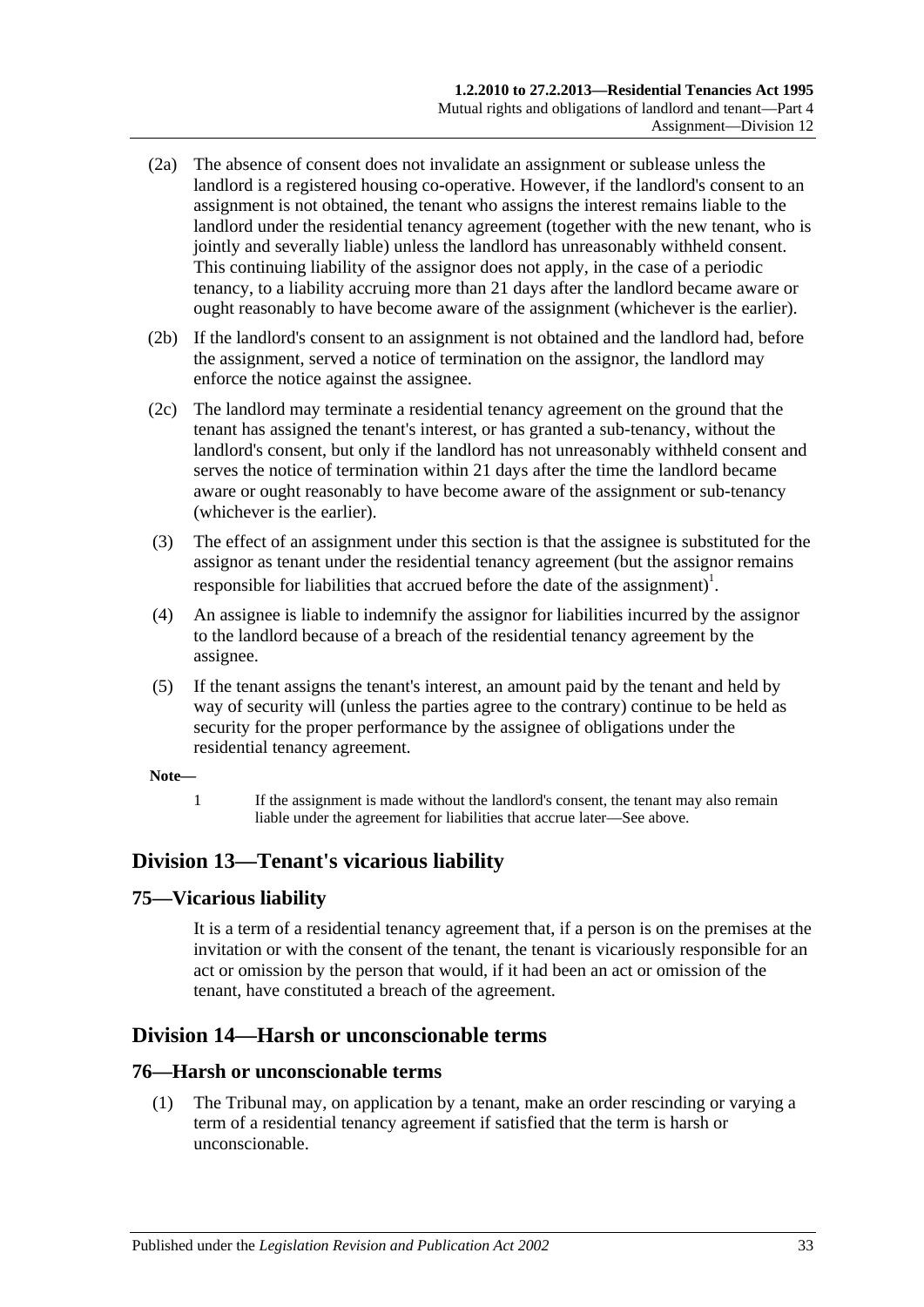(2) On making an order under [subsection](#page-32-4) (1), the Tribunal may make consequential changes to the residential tenancy agreement or another related document.

## <span id="page-33-0"></span>**Division 15—Miscellaneous**

## <span id="page-33-1"></span>**77—Accelerated rent and liquidated damages**

- (1) If a residential tenancy agreement provides that, upon breach by the tenant of a term about rent or other term of the agreement, the tenant is liable to pay—
	- (a) all or any part of the rent remaining payable under the agreement; or
	- (b) rent of an increased amount; or
	- (c) an amount by way of penalty; or
	- (d) an amount by way of liquidated damages,

the provision is void.

- (2) If a residential tenancy agreement provides that, on early or punctual payment of rent, the rent will or may be decreased or the tenant will or may be granted or paid a rebate, refund or other benefit, the tenant is entitled to the reduction, rebate, refund or other benefit in any event.
- (3) If a residential tenancy agreement contains a provision to which this section applies, the landlord is guilty of an offence.

Maximum penalty: \$1 000.

## <span id="page-33-2"></span>**78—Duty of mitigation**

The rules of the law of contract about mitigation of loss or damage on breach of a contract apply to a breach of a residential tenancy agreement.

## <span id="page-33-3"></span>**Part 5—Termination of residential tenancy agreements**

## <span id="page-33-4"></span>**Division 1—Termination generally**

## <span id="page-33-5"></span>**79—Termination of residential tenancy**

A residential tenancy terminates if—

- (a) the tenancy is for a fixed term and the fixed term comes to an end; or
- (b) the landlord or the tenant terminates the tenancy by notice of termination given to the other (as required under this Act); or
- (c) the Tribunal terminates the tenancy; or
- (d) a person having title superior to the landlord's title becomes entitled to possession of the premises under the order of the Tribunal or a court<sup>1</sup>; or
- (e) a mortgagee takes possession of the premises under a mortgage; or
- (f) the tenant abandons the premises; or
- (g) the tenant dies without leaving dependants in occupation of the premises; or
- (h) the tenant gives up possession of the premises with the landlord's consent; or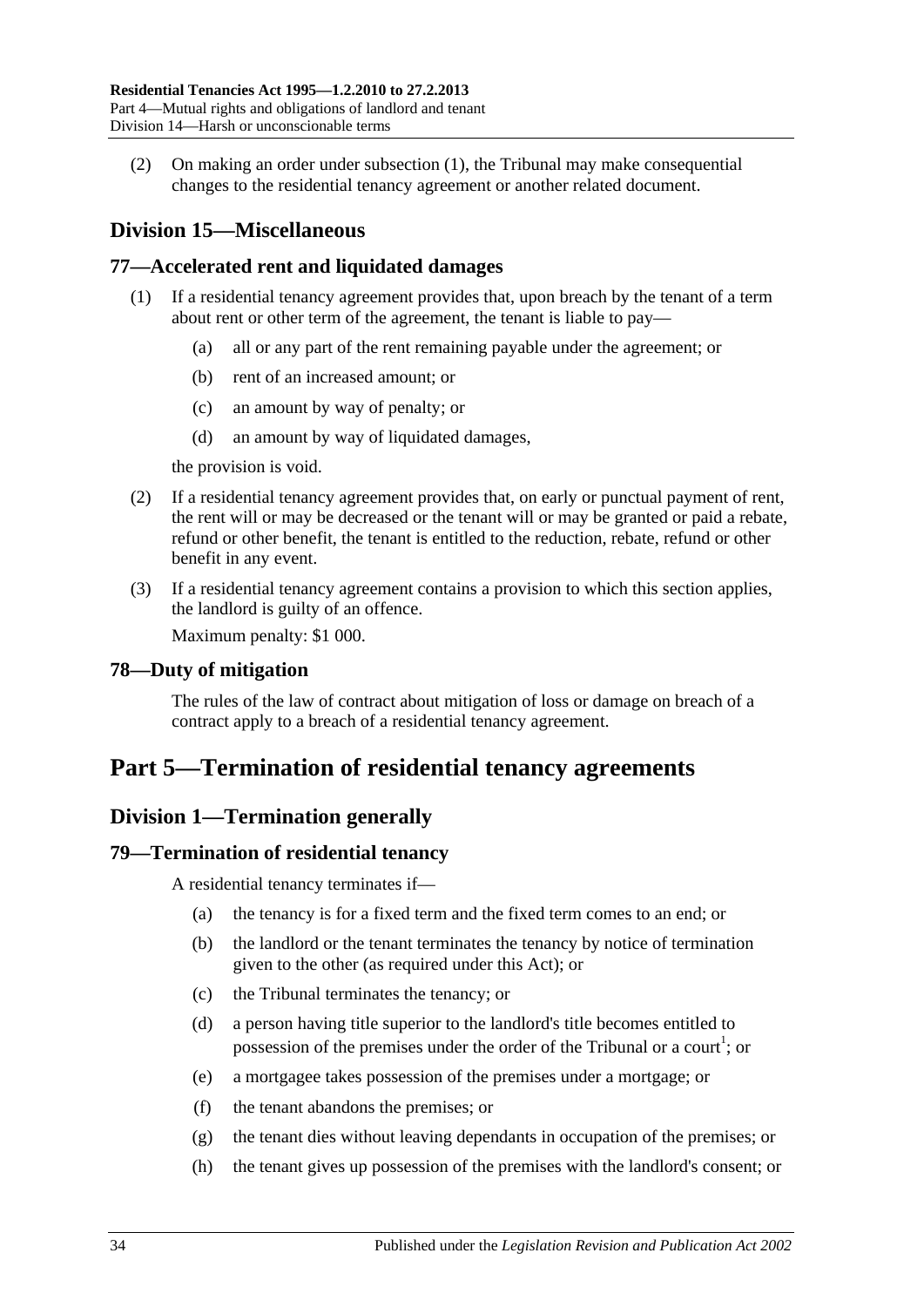- (i) the interest of the tenant merges with another estate or interest in the land; or
- (j) disclaimer of the tenancy occurs.

**Note—**

1 See [section](#page-41-1) 96.

## <span id="page-34-0"></span>**Division 2—Termination by the landlord**

#### <span id="page-34-1"></span>**80—Notice of termination by landlord on ground of breach of the agreement**

- (1) If the tenant breaches a residential tenancy agreement, the landlord may give the tenant a written notice in the form required by regulation—
	- (a) specifying the breach; and
	- (b) informing the tenant that if the breach is not remedied within a specified period (which must be a period of at least seven days) from the date the notice is given then—
		- (i) the tenancy is terminated by force of the notice; and
		- (ii) the tenant must give up possession of the premises on or before a day specified in the notice (which, subject to [subsection](#page-34-2)  $(2)(c)$ , must be at least seven days after the end of the period allowed for the tenant to remedy the breach).
- (2) If notice is given under this section on the ground of a failure to pay rent—
	- (a) the notice is ineffectual unless the rent (or any part of the rent) has remained unpaid in breach of the agreement for not less than 14 days before the notice was given; and
	- (b) the notice is not rendered ineffectual by failure by the landlord to make a prior formal demand for payment of the rent; and
	- (c) the day specified in the notice for the tenant to give up possession of the premises if the rent is not paid in accordance with the terms of the notice can be any day after the day on which the tenancy is terminated under the notice<sup>1</sup>.
- <span id="page-34-2"></span>(3) If notice is given under this section in respect of a residential tenancy agreement that creates a tenancy for a fixed term, the notice is not ineffectual because the day specified as the day on which the tenant is to give up possession of the premises is earlier than the last day of that term.
- (4) The tenant may at any time after receiving a notice under this section and before giving vacant possession to the landlord, apply to the Tribunal for an order—
	- (a) declaring that the tenant is not in breach of the residential tenancy agreement, or has remedied the breach of the agreement, and that the tenancy is not liable to be terminated under this section; or
	- (b) reinstating the tenancy.
- (5) If the Tribunal is satisfied that a tenancy has been validly terminated under this section, but that it is just and equitable to reinstate the tenancy (or would be just and equitable to reinstate the tenancy if the conditions of the order were complied with), the Tribunal may make an order reinstating the tenancy.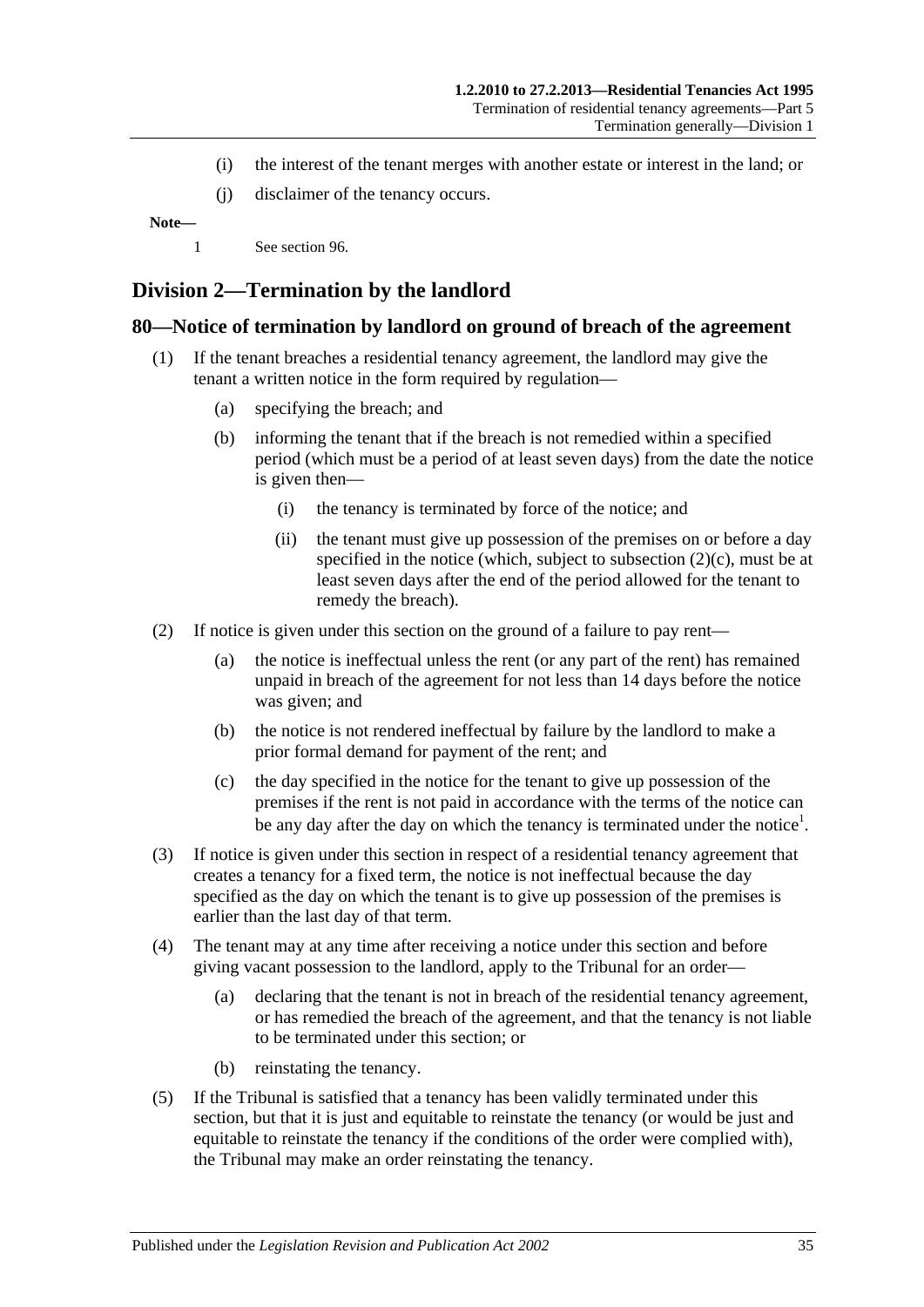- (6) An order reinstating the tenancy under this section may be made on conditions that the Tribunal considers appropriate.
- (7) On an application for an order reinstating the tenancy, the Tribunal may make alternative orders providing for reinstatement of the tenancy if specified conditions are complied with but, if not, ordering the tenant to give up possession of the premises to the landlord.

**Note—**

1 Ie the requirement to give the tenant at least seven days to give up possession of the premises if the tenant remains in default does not apply.

## <span id="page-35-0"></span>**81—Termination because possession is required by the landlord for certain purposes**

- (1) A landlord may, by notice of termination given to the tenant, terminate a periodic residential tenancy on the ground that—
	- (a) the landlord requires possession of the premises for demolition; or
	- (b) the landlord requires possession of the premises for repairs or renovations that cannot be carried out conveniently while the tenant remains in possession of the premises; or
	- (c) the landlord requires possession of the premises for—
		- (i) the landlord's own occupation; or
		- (ii) occupation by the landlord's spouse, child or parent; or
		- (iii) occupation by the spouse of the landlord's child or parent; or
	- (d) the landlord has entered into a contract for the sale of the premises under which the landlord is required to give vacant possession of the premises; or
	- (e) the landlord requires possession of the premises for a purpose prescribed by regulation.
- (2) The period of notice given under this section must be at least 60 days or a period equivalent to a single period of the tenancy (whichever is the longer).
- (3) A person must not falsely state the ground of termination in a notice of termination given, or purportedly given, under this section. Maximum penalty: \$2 000.

(4) A landlord who recovers possession of premises under this section must not, without

the consent of the Tribunal, grant a fresh tenancy over the premises within six months after recovering possession.

Maximum penalty: \$2 000.

#### <span id="page-35-1"></span>**82—Termination of residential tenancy by housing co-operative**

- (1) A registered housing co-operative that is landlord under a residential tenancy agreement may, by notice of termination given to the tenant, terminate a residential tenancy on the ground that—
	- (a) the tenant has ceased to be a member of the co-operative; or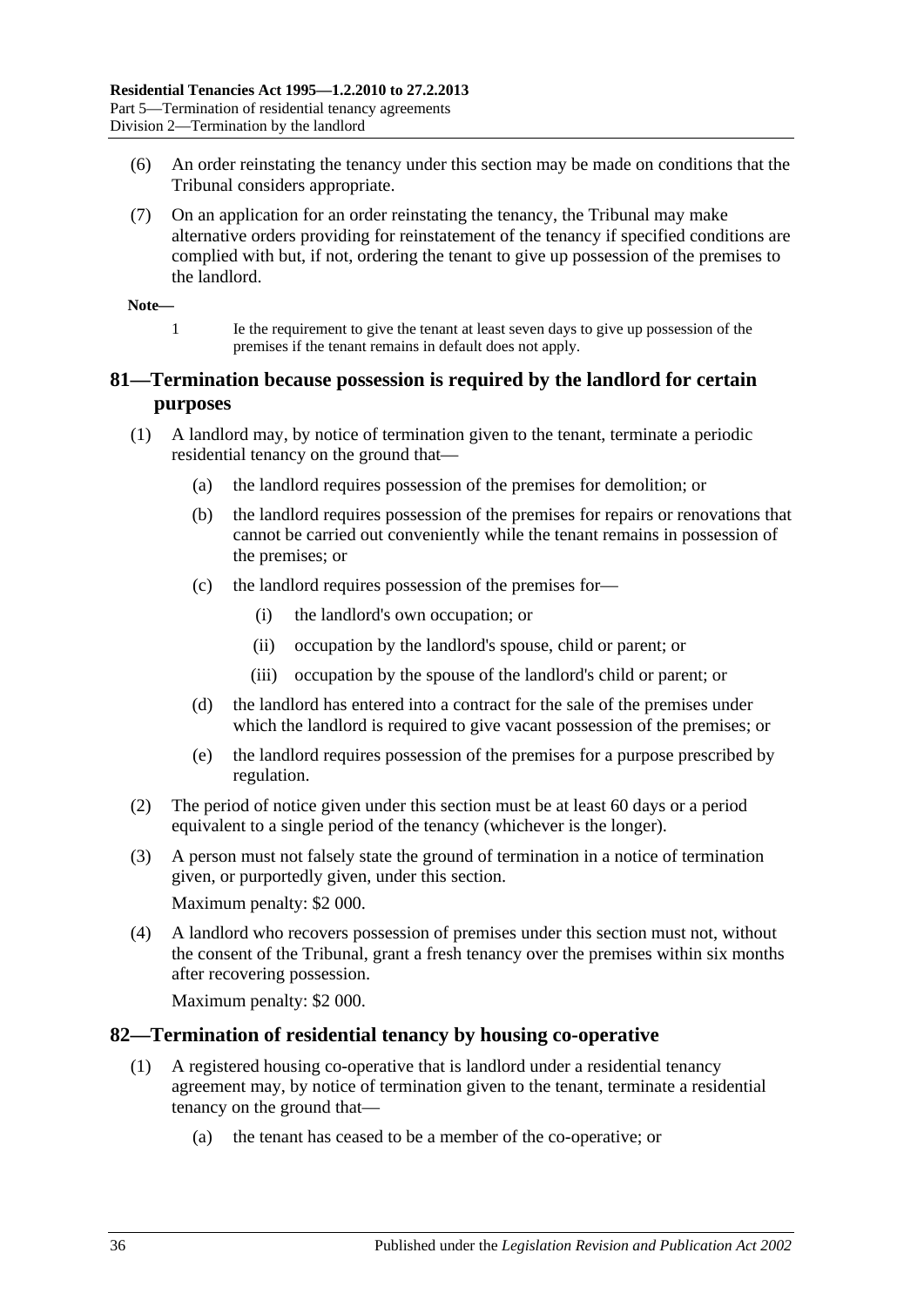- (b) the tenant no longer satisfies conditions specified by the agreement as essential to the continuation of the tenancy.
- (2) The period of notice under this section must be at least 28 days.

## <span id="page-36-0"></span>**83—Termination by landlord without specifying a ground of termination**

- (1) A landlord may, by notice of termination given to the tenant, terminate the tenancy without specifying a ground of termination.
- (2) However, if the tenancy is for a fixed term, it cannot be terminated under this section; nor can a housing co-operative terminate a tenancy with a member of the co-operative under this section; nor can a tenancy be terminated by notice under this section if the premises are subject to a housing improvement notice, or subject, or potentially subject, to rent control under this Act.

Premises are subject to, or potentially subject to, rent control under this Act if an order is in force under section 56 or proceedings for such an order have been commenced.

(3) The period of notice under this section must be at least 90 days.

## <span id="page-36-1"></span>**84—Limitation of right to terminate**

- (1) If premises to which a residential tenancy agreement applies are—
	- (a) subject to a housing improvement notice; or
	- (b) subject to, or potentially subject to, rent control under this Act,

the landlord may only terminate the tenancy by notice of termination if the notice is given on a specified ground, and the Tribunal authorises the notice of termination.

Premises are subject to, or potentially subject to, rent control under this Act if an order is in force under section 56 or proceedings for such an order have been commenced.

(2) The Tribunal may authorise a notice of termination under this section if satisfied of the genuineness of the proposed ground on which the notice is to be given.

## <span id="page-36-2"></span>**Division 3—Termination by tenant**

## <span id="page-36-3"></span>**85—Notice of termination by tenant on ground of breach of the agreement**

- (1) If the landlord breaches a residential tenancy agreement, the tenant may give the landlord a written notice, in the form required by regulation—
	- (a) specifying the breach; and
	- (b) informing the landlord that if the breach is not remedied within a specified period (which must be a period of at least seven days) from the date the notice is given the tenancy is terminated by force of the notice from a date that is also specified in the notice (which must be at least seven days after the end of the period allowed for the landlord to remedy the breach).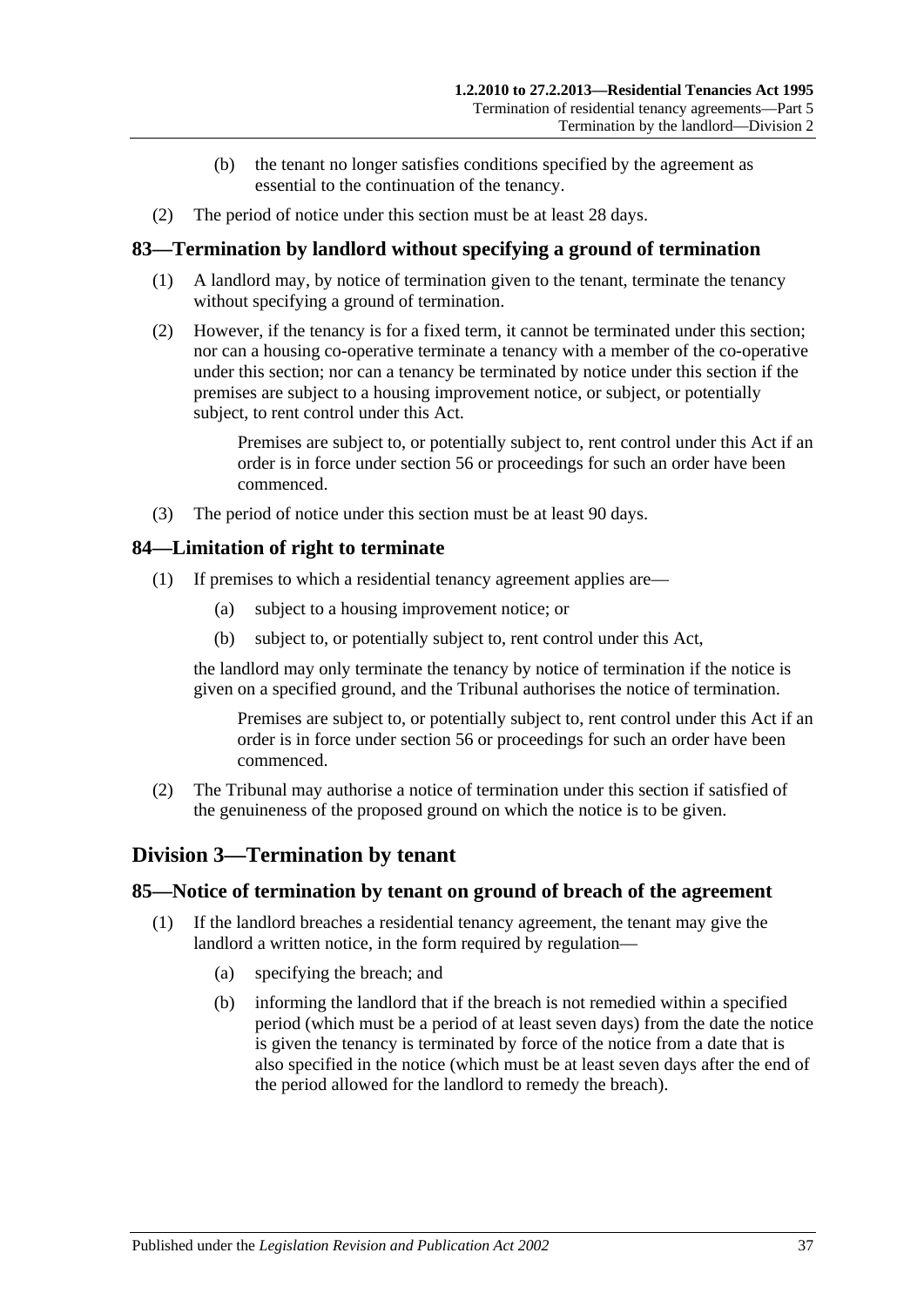- (2) The landlord may, before the time fixed in the tenant's notice for termination of the tenancy or the tenant gives up possession of the premises (whichever is the later), apply to the Tribunal for an order—
	- (a) declaring that the landlord is not in breach of the residential tenancy agreement, or has remedied the breach of the agreement, and that the tenancy is not liable to be terminated under this section; or
	- (b) reinstating the tenancy.
- (3) If the Tribunal is satisfied that a tenancy has been validly terminated under this section, but that it is just and equitable to reinstate the tenancy (or would be just and equitable to reinstate the tenancy if the conditions of the order were complied with), the Tribunal may make an order reinstating the tenancy.
- (3a) An order reinstating the tenancy under this section may be made on conditions that the Tribunal considers appropriate.

#### <span id="page-37-0"></span>**86—Termination by tenant without specifying a ground of termination**

- (1) The tenant under a residential tenancy agreement for a periodic tenancy may, by notice of termination given to the landlord, terminate the tenancy without specifying a ground of termination.
- (2) The minimum period of notice under this section is 21 days or a period equivalent to a single period of the tenancy (whichever is longer).

## <span id="page-37-1"></span>**Division 4—Termination by the Tribunal**

## <span id="page-37-2"></span>**87—Termination on application by landlord**

- (1) The Tribunal may, on application by a landlord, terminate a residential tenancy and make an order for possession of the premises if satisfied that—
	- (a) the tenant has committed a breach of the residential tenancy agreement; and
	- (b) the breach is sufficiently serious to justify termination of the tenancy<sup>1</sup>.
- (2) The Tribunal may, on application by a landlord, terminate a residential tenancy and make an order for immediate possession of the premises if the tenant or a person permitted on the premises with the consent of the tenant has, intentionally or recklessly, caused or permitted, or is likely to cause or permit—
	- (a) serious damage to the premises; or
	- (b) personal injury to—
		- (i) the landlord or the landlord's agent; or
		- (ii) a person in the vicinity of the premises.

#### **Note—**

1 A tenancy may be terminated by a notice under [section](#page-34-1) 80 if the tenant fails to remedy a breach after being required to do so by the landlord. This alternative procedure may be appropriate if (for example) the breach is not capable of remedy.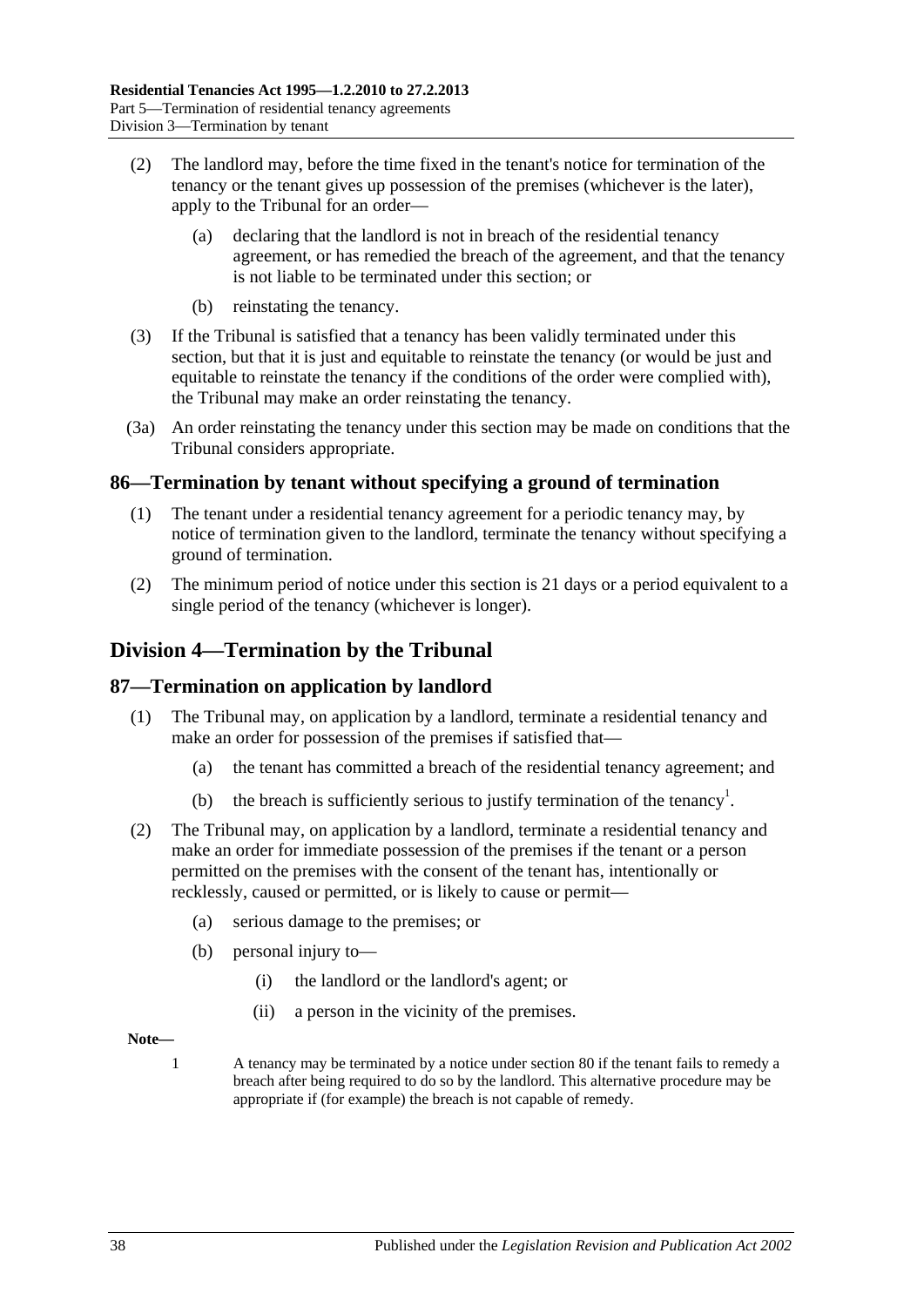#### <span id="page-38-0"></span>**88—Termination on application by tenant**

The Tribunal may, on application by a tenant, terminate a residential tenancy and make an order for possession of the premises if satisfied that—

- (a) the landlord has committed a breach of the residential tenancy agreement; and
- (b) the breach is sufficiently serious to justify termination of the tenancy<sup>1</sup>.

**Note—**

1 A tenancy may be terminated by a notice under [section](#page-36-3) 85 if the landlord fails to remedy a breach after being required to do so by the tenant. This alternative procedure may be appropriate if (for example) the breach is not capable of remedy.

#### <span id="page-38-1"></span>**89—Termination based on hardship**

- (1) If the continuation of a residential tenancy would result in undue hardship to the landlord or the tenant, the Tribunal may, on application by the landlord or the tenant, terminate the agreement from a date specified in the Tribunal's order and make an order for possession of the premises as from that day.
- (2) The Tribunal may also make an order compensating a landlord or tenant for loss and inconvenience resulting, or likely to result, from the early termination of the tenancy.

#### <span id="page-38-2"></span>**90—Tribunal may terminate tenancy where tenant's conduct unacceptable**

- (1) The Tribunal may, on application by an interested person, terminate a residential tenancy and make an order for possession of the premises if it is satisfied that the tenant has—
	- (a) used the premises, or caused or permitted the premises to be used, for an illegal purpose; or
	- (b) caused or permitted a nuisance; or
	- (c) caused or permitted an interference with the reasonable peace, comfort or privacy of another person who resides in the immediate vicinity of the premises.
- (2) If the Tribunal terminates a tenancy and makes an order for possession under this section—
	- (a) the Tribunal must specify the day as from which the order will operate, being not more than 28 days after the day on which the orders are made; and
	- (b) the Tribunal may order the landlord—
		- (i) to take such action as is specified in the order for the purpose of taking possession of the premises; and
		- (ii) not to permit the tenant to occupy the premises (whether as a tenant or otherwise) for a specified period or until further order (and any agreement entered into in contravention of such an order is void).
- (2a) However—
	- (a) the Tribunal must not make an order under this section unless the landlord has been given a reasonable opportunity to be heard in relation to the matter; and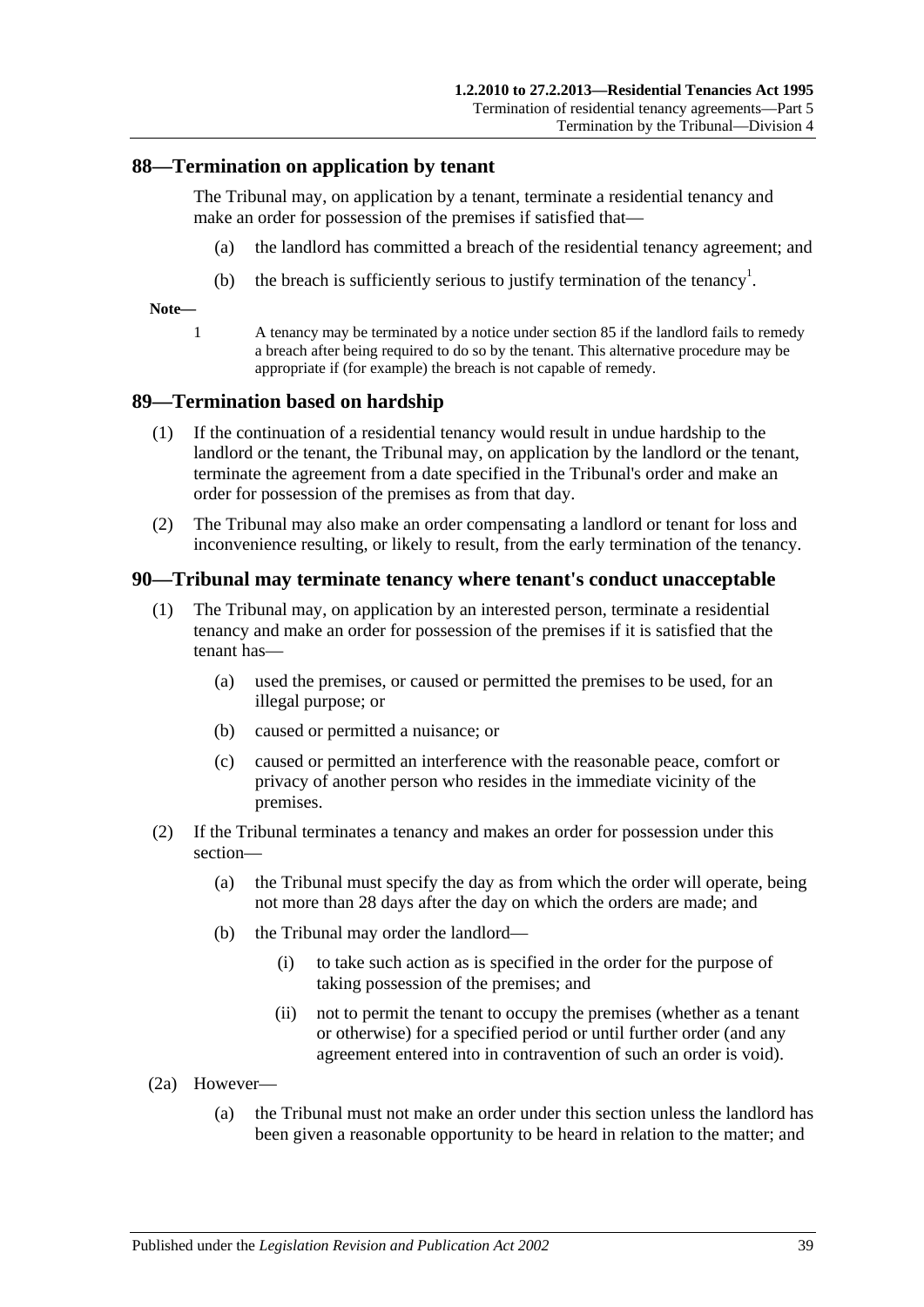- (b) if the landlord objects to the making of an order under this section, the Tribunal must not make an order unless the Tribunal is satisfied that exceptional circumstances exist justifying the making of the order in any event.
- (3) In this section—

*interested person* means—

- (a) the landlord; or
- (b) a person who has been adversely affected by the conduct of the tenant on which the application is based.

## <span id="page-39-0"></span>**Division 5—Notices of termination**

## <span id="page-39-1"></span>**91—Form of notice of termination**

- (1) A notice of termination given by a landlord to a tenant must—
	- (a) be in writing and in the form prescribed by regulation<sup>1</sup>; and
	- (b) be signed by the landlord or the landlord's agent; and
	- (c) state the address of the premises subject to the tenancy; and
	- (d) state the day on which the tenant is required to give up vacant possession of the premises to the landlord; and
	- (e) if the tenancy is to be terminated on a particular ground—specify and give reasonable particulars of the ground of termination; and
	- (f) include any further information required by regulation.
- (2) A notice of termination given by a tenant to a landlord must—
	- (a) be in writing and in the form required by regulation<sup>1</sup>; and
	- (b) be signed by the tenant or an agent of the tenant; and
	- (c) state the address of the premises subject to the tenancy; and
	- (d) state the day on which the tenant is to give up vacant possession of the premises to the landlord; and
	- (e) if the tenancy is to be terminated on a particular ground—specify and give reasonable particulars of the ground of termination; and
	- (f) include any further information required by regulation.

#### **Note—**

1 The *[Acts Interpretation Act](http://www.legislation.sa.gov.au/index.aspx?action=legref&type=act&legtitle=Acts%20Interpretation%20Act%201915) 1915* allows some divergence from the prescribed form providing that the form actually used is to the same effect.

## <span id="page-39-2"></span>**92—Termination of periodic tenancy**

A notice terminating a periodic tenancy under this Act is not ineffectual because—

(a) the period of notice is less than would, apart from this Act, have been required at law; or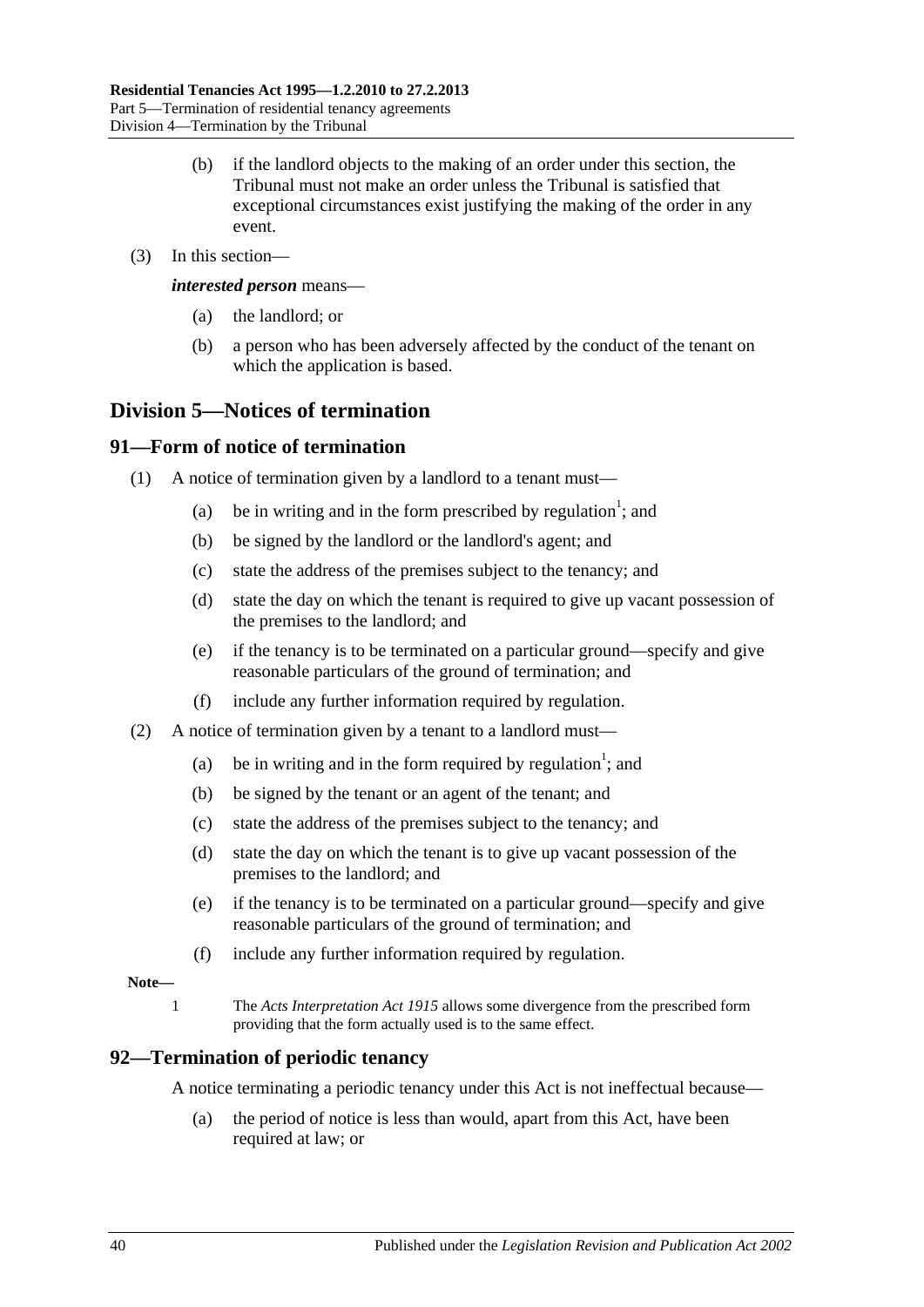(b) the day on which the tenancy is to end is not the last day of a period of the tenancy.

## <span id="page-40-0"></span>**Division 6—Repossession of premises**

## <span id="page-40-1"></span>**93—Order for possession**

- (1) If a residential tenancy—
	- (a) is terminated by notice of termination under this Act or, in the case of a tenancy under which the South Australian Housing Trust is landlord, under the residential tenancy agreement; or
	- (b) is for a fixed term which expires and is not renewed,

the landlord may apply to the Tribunal for an order for possession of the premises.

- (2) If the Tribunal is satisfied that the tenancy has terminated or has been terminated, the Tribunal may make an order for possession of the premises.
- (3) The order for possession will take effect on a date specified by the Tribunal in the order, being a date not more than seven days after the date of the order unless the operation of the order for possession is suspended<sup>1</sup>.
- <span id="page-40-4"></span>(4) However, if the Tribunal, although satisfied that the landlord is entitled to an order for possession of the premises, is satisfied by the tenant that the grant of an order for immediate possession of the premises would cause severe hardship to the tenant, the Tribunal may—
	- (a) suspend the operation of the order for possession for up to 90 days; and
	- (b) extend the operation of the residential tenancy agreement until the landlord obtains vacant possession of the premises from the tenant.
- (4a) In extending the operation of the residential tenancy agreement, the Tribunal may make modifications to the agreement that it considers appropriate (but the modifications cannot reduce the tenant's financial obligations under the agreement).
- <span id="page-40-3"></span>(5) If the tenant fails to comply with an order for possession, the landlord is entitled to compensation for any loss caused by that failure.
- (6) The Tribunal may, on application by the landlord, order the tenant to pay to the landlord compensation to which the landlord is entitled under [subsection](#page-40-3) (5).

**Note—**

1 See [subsection](#page-40-4) (4).

## <span id="page-40-2"></span>**94—Abandoned premises**

- (1) The Tribunal may, on application by a landlord—
	- (a) declare that a tenant abandoned premises on a day stated in the declaration; and
	- (b) make an order for immediate possession of the premises.
- (2) A tenant is taken to have abandoned the premises on the day stated in a declaration under this section.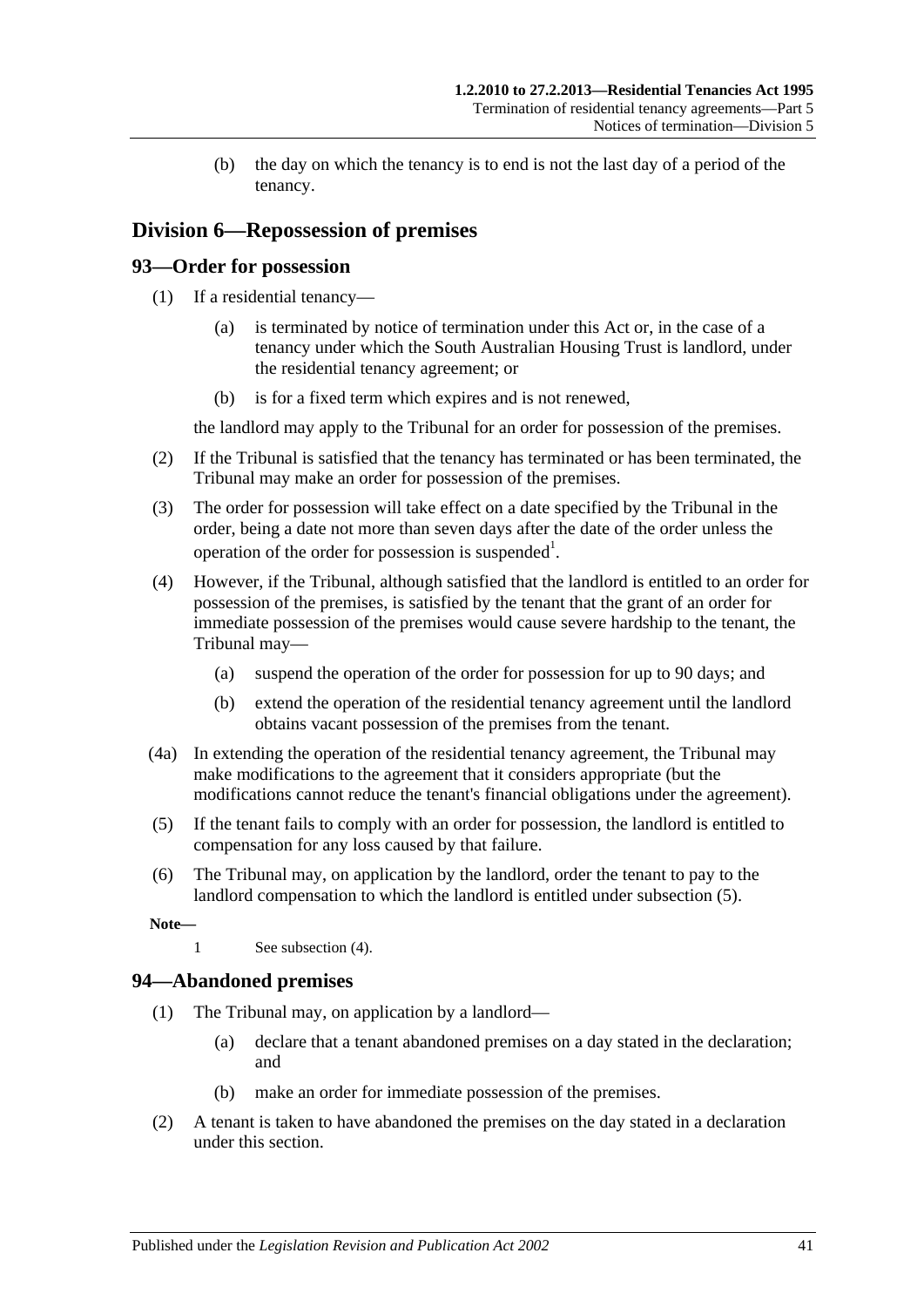- (3) If a tenant has abandoned premises, the landlord is entitled to compensation for any loss (including loss of rent) caused by the abandonment.
- (4) However, the landlord must take reasonable steps to mitigate any loss and is not entitled to compensation for loss that could have been avoided by those steps.
- (5) The Tribunal may, on application by the landlord, order the tenant to pay to the landlord compensation to which the landlord is entitled under this section.

#### <span id="page-41-0"></span>**95—Repossession of premises**

A person must not enter premises for the purpose of taking possession of the premises before, or after, the end of a residential tenancy unless—

- (a) the tenant abandons, or voluntarily gives up possession of, the premises; or
- (b) the person is authorised to take possession of the premises under the order of a court or the Tribunal.

Maximum penalty: \$2 000.

## <span id="page-41-1"></span>**96—Forfeiture of head tenancy not to result automatically in destruction of right to possession under residential tenancy agreement**

- (1) A person cannot take possession of residential premises subject to a residential tenancy agreement so as to defeat the tenant's right to possession under the residential tenancy agreement unless an order for possession of the premises is made by a court or the Tribunal.
- <span id="page-41-4"></span>(2) If a person is entitled to possession of residential premises as against a person who granted a residential tenancy, a court before which proceedings for possession of the premises are brought, or the Tribunal, may, on application by an interested person, vest the residential tenancy agreement in the person who would, but for the agreement, be entitled to possession of the premises so that the tenant holds the premises directly from that person as landlord.
- (3) An order may be made under [subsection](#page-41-4) (2) on terms and conditions the court or Tribunal considers just.

## <span id="page-41-2"></span>**Division 7—Abandoned goods**

## <span id="page-41-3"></span>**97—Abandoned goods**

- <span id="page-41-5"></span>(1) If a residential tenancy terminates or is terminated, and goods are left on the premises that were subject to the tenancy, then—
	- (a) the landlord may, when at least two days have passed since the landlord took possession of the premises, remove, and destroy or dispose of, goods—
		- (i) if they are perishable foodstuffs; or
		- (ii) if their value is less than a fair estimate of the cost of their removal, storage and sale; but
	- (b) if the goods are not liable to destruction or disposal under [paragraph](#page-41-5) (a), the landlord must store the goods in a safe place and manner for at least 60 days.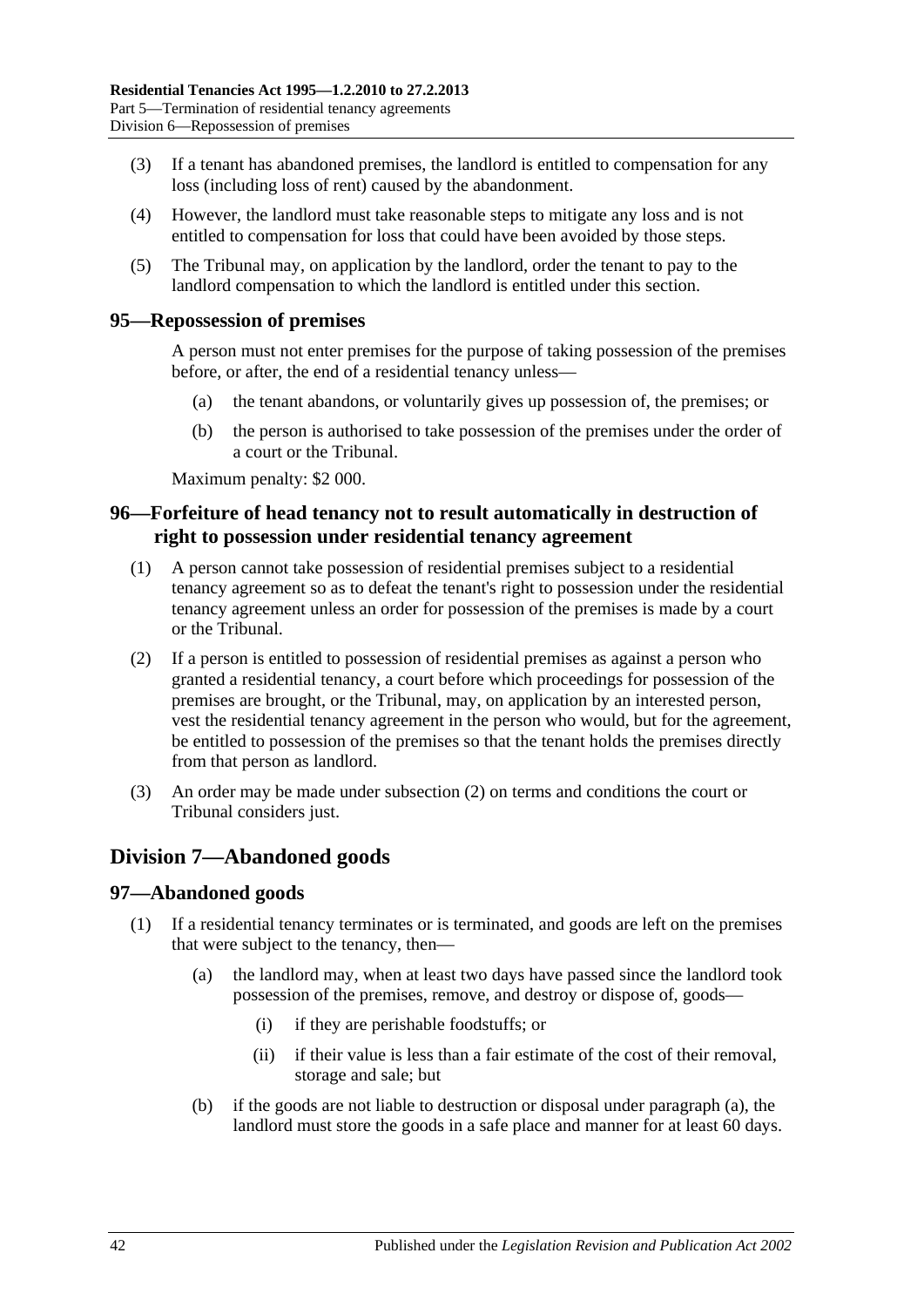- (2) The landlord must, within seven days after storing goods or having goods stored under this section—
	- (a) give notice of the storage of the goods to—
		- (i) if the tenant has left a forwarding address—the tenant; and
		- (ii) if another person has, to the knowledge of the landlord, an interest in the goods and the person's name and address are known to, or reasonably ascertainable by, the landlord—that person; and
	- (b) publish notice of the storage of the goods in a newspaper circulating generally throughout the State.
- <span id="page-42-0"></span>(3) A notice must be in the form prescribed by regulation for the purposes of this section.
- (4) A person who is entitled to possession of goods stored under this section may reclaim the goods by paying to the landlord—
	- (a) the reasonable costs of removing and storing the goods; and
	- (b) the reasonable costs of giving notice under [subsection](#page-42-0) (2)(b); and
	- (c) any other reasonable costs incurred by the landlord as a result of the goods being left on the premises.
- (5) If the goods are not reclaimed within the 60 day period, the landlord must, as soon as practicable after the end of that period, have the goods sold by public auction.
- (6) On the sale of the goods by public auction, the landlord—
	- (a) may retain out of the proceeds of sale—
		- (i) the reasonable costs of removing, storing and selling the goods; and
		- (ii) the reasonable costs of giving notice under [subsection](#page-42-0)  $(2)(b)$ ; and
		- (iii) any other reasonable costs incurred by the landlord as a result of the goods being left on the premises; and
		- (iv) any amounts owed to the landlord under the residential tenancy agreement; and
	- (b) must pay the balance (if any) to the owner, or if the identity and address of the owner are not known to, or reasonably ascertainable by, the landlord, to the Commissioner for the credit of the Fund.
- (7) If goods are sold by public auction under this section, the purchaser acquires a good title to the goods which defeats—
	- (a) the tenant's interest in the goods; and
	- (b) the interests of others (apart from the tenant) unless the purchaser has actual notice of the interest before purchasing the goods.
- (8) If a dispute arises between a landlord and tenant about the exercise of powers conferred by this section, the Tribunal may, on application by either party to the dispute, make orders resolving the matters in dispute.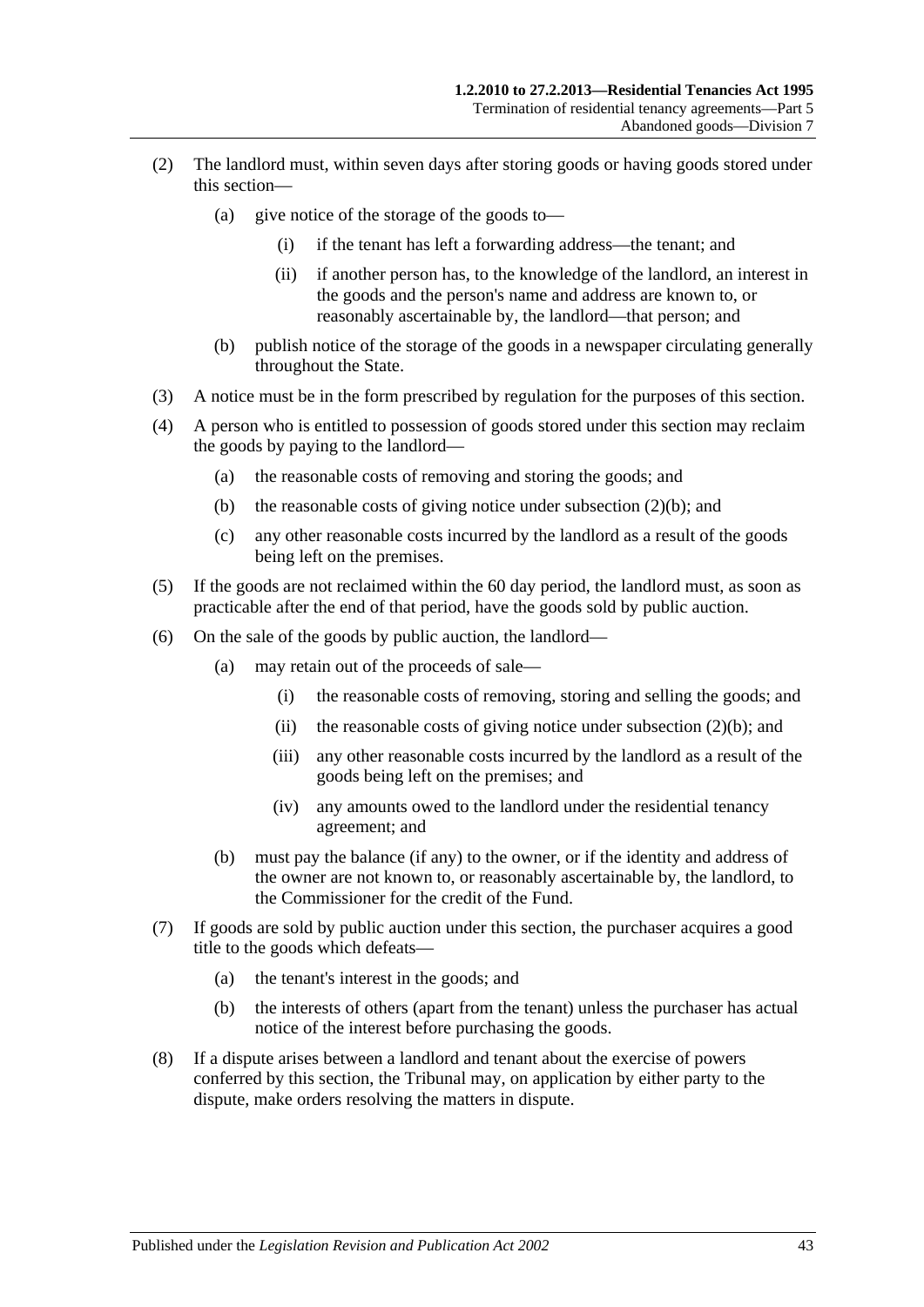## <span id="page-43-0"></span>**Division 8—Miscellaneous**

## <span id="page-43-1"></span>**98—Bailiffs**

- (1) The Governor may appoint a person to be a bailiff of the Tribunal.
- (2) The office of bailiff may be held in conjunction with another office in the public service of the State.
- (3) A bailiff is entitled to remuneration and expenses determined by the Minister.

## <span id="page-43-2"></span>**99—Enforcement of orders for possession**

- (1) If an order for possession of premises is made by the Tribunal and the person in whose favour the order was made advises the Tribunal that the order has not been complied with, a bailiff of the Tribunal must enforce the order as soon as is practicable thereafter.
- (2) A bailiff enforcing an order for possession of premises may enter the premises, ask questions and take all steps as are reasonably necessary for the purpose of enforcing the order.
- (3) A member of the police force must, if requested by a bailiff, assist the bailiff in enforcing an order for possession.
- (4) In the exercise of the powers conferred by this section a bailiff may use the force that is reasonable and necessary in the circumstances.
- (5) A person must not hinder or obstruct a bailiff in the exercise of the powers conferred by this section.

Maximum penalty: \$1 000

(6) A person questioned pursuant to this section must not refuse or fail to answer the question to the best of his or her knowledge, information and belief.

Maximum penalty: \$1 000

- (7) However, a person is not obliged to answer a question under this section if to do so might tend to incriminate the person or to make the person liable to a penalty, or would require the disclosure of information that is privileged under the principles of legal professional privilege.
- (8) A bailiff or a member of the police force assisting a bailiff incurs no civil or criminal liability for an honest act or omission in carrying out or purportedly carrying out official functions under this section.

## <span id="page-43-3"></span>**Part 6—Residential Tenancies Fund**

## <span id="page-43-4"></span>**100—Residential Tenancies Fund**

- (1) The fund entitled the *Residential Tenancies Fund* continues in existence.
- (2) The Fund is to be kept and administered by the Commissioner.
- (3) The Fund consists of the amounts received by the Commissioner by way of security, and other amounts paid into the Fund under this Act.
- (4) The Fund may be invested as approved by the Minister.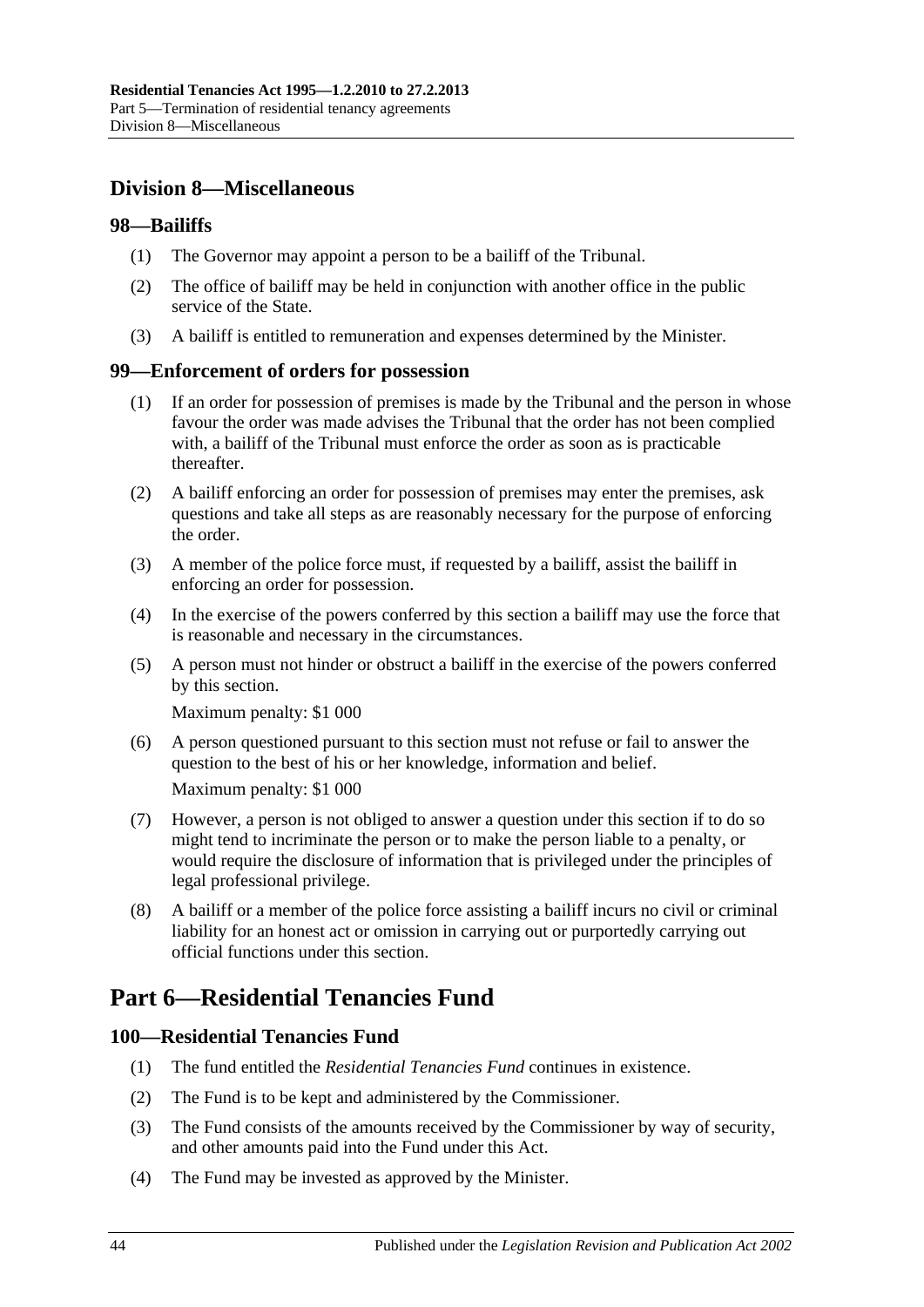(5) The Commissioner will make repayments in respect of security bonds from the Fund.

#### <span id="page-44-0"></span>**101—Application of income**

The income derived from investment of the Fund may be applied—

- (a) towards the costs of administering and enforcing this Act (including the operating costs of the Tribunal); and
- (b) for the education of landlords and tenants about their statutory and contractual rights and obligations; and
- (c) in the payment to tenants of interest on amounts of securities repaid to them at the end of residential tenancies; and
- (d) towards the costs of projects directed at providing accommodation, or assistance related to accommodation, for the homeless or other disadvantaged sections of the community; and
- (e) on research, approved by the Minister on the recommendation of the Tribunal, into—
	- (i) the availability of rental accommodation within the community;
	- (ii) areas of social need related to the availability (or non-availability) of rental accommodation or particular kinds of rental accommodation; and
- (f) for the benefit of landlords and tenants in other ways approved by the Minister.

#### <span id="page-44-1"></span>**102—Accounts and audit**

- (1) The Commissioner must keep proper accounts of the receipts and payments from the Fund.
- (2) The Auditor-General may at any time, and must at least once in each year, audit the accounts of the Fund.

## <span id="page-44-2"></span>**Part 7—Rooming houses**

#### <span id="page-44-3"></span>**103—Codes of conduct**

- (1) There is to be a code of conduct governing the conduct of rooming house proprietors.
- (2) There is to be a code of conduct governing the conduct of rooming house residents.
- (3) The codes of conduct are to be prescribed by regulation.

#### <span id="page-44-4"></span>**104—Obligation to comply with codes of conduct**

- (1) A rooming house proprietor must comply with the relevant code of conduct. Maximum penalty: \$1 000.
- (2) A rooming house resident must comply with the relevant code of conduct. Maximum penalty: \$200.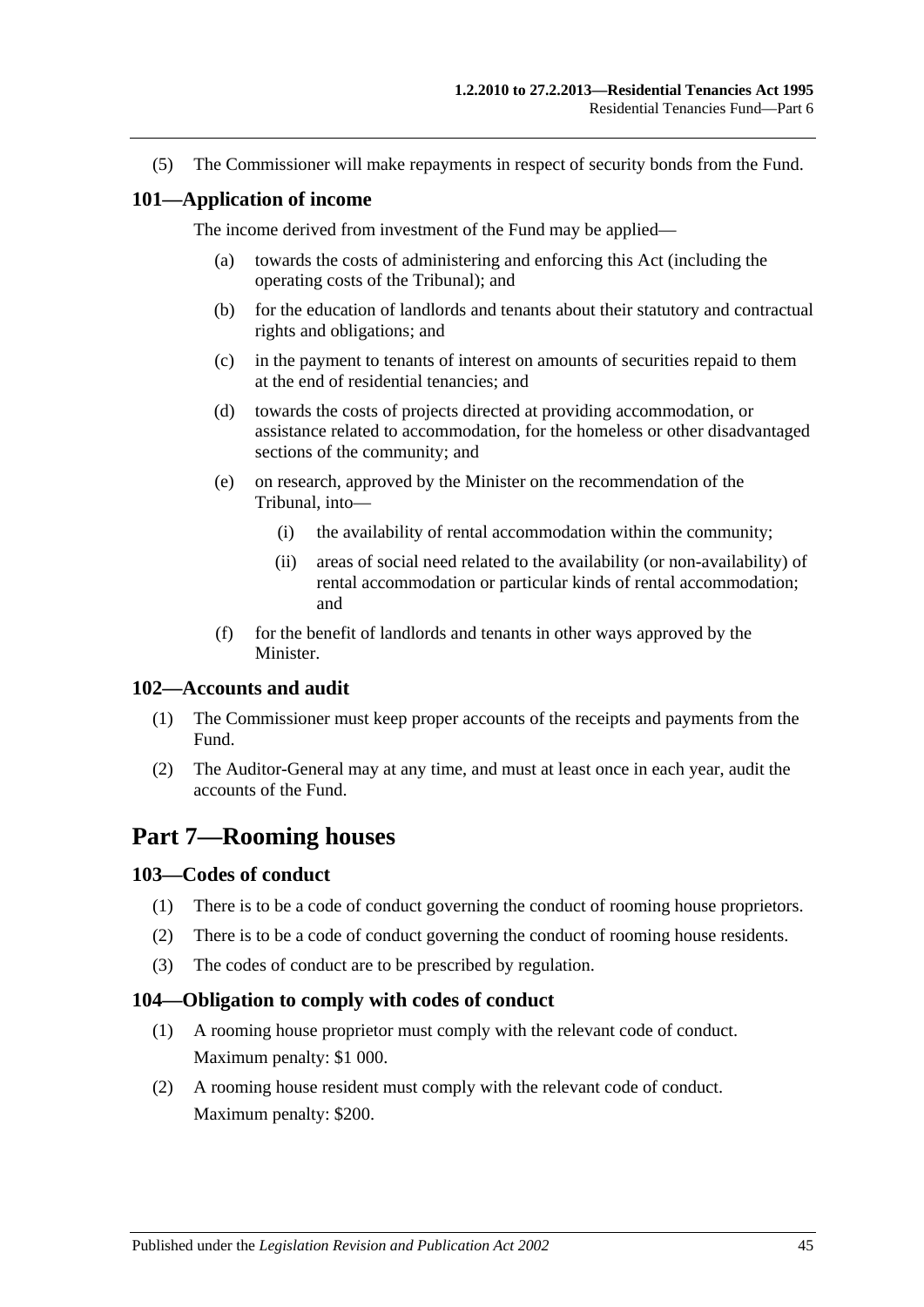## <span id="page-45-0"></span>**105—Jurisdiction of the Tribunal**

The Tribunal has jurisdiction to hear and determine, on the application of a rooming house proprietor or resident, a question arising under a code of conduct under this Part.

## <span id="page-45-1"></span>**105A—Implied terms**

The regulations may prescribe provisions that will be taken to be terms of all rooming house agreements.

## <span id="page-45-2"></span>**Part 8—Dispute resolution**

## <span id="page-45-3"></span>**Division 1—Mediation**

## <span id="page-45-4"></span>**106—Responsibility of the Commissioner to arrange for mediation of disputes**

The Commissioner is responsible for making arrangements to facilitate the resolution of tenancy disputes.

#### <span id="page-45-5"></span>**107—Mediation of dispute**

- (1) A party to a tenancy dispute may apply to the Commissioner for mediation of the dispute.
- (2) A fee prescribed by regulation is payable on an application under this section.

#### <span id="page-45-6"></span>**108—Statements made in the course of mediation proceedings**

Evidence of admissions or statements made in the course of the mediation of a tenancy dispute under this Division is not admissible in evidence before the Tribunal or a court.

## <span id="page-45-7"></span>**Division 2—Intervention**

#### <span id="page-45-8"></span>**109—Power to intervene**

- (1) The Commissioner may intervene in proceedings before the Tribunal or a court concerning a tenancy dispute.
- (2) If the Commissioner intervenes in proceedings the Commissioner becomes a party to the proceedings and has all the rights (including rights of appeal) of a party to the proceedings.

## <span id="page-45-9"></span>**Division 3—Powers of the Tribunal**

## <span id="page-45-10"></span>**110—Powers of the Tribunal**

- (1) The Tribunal may, on application by a party to a tenancy dispute—
	- (a) restrain an action in breach of this Act, a residential tenancy agreement, a rooming house agreement, or an agreement collateral to a residential tenancy agreement or a rooming house agreement; or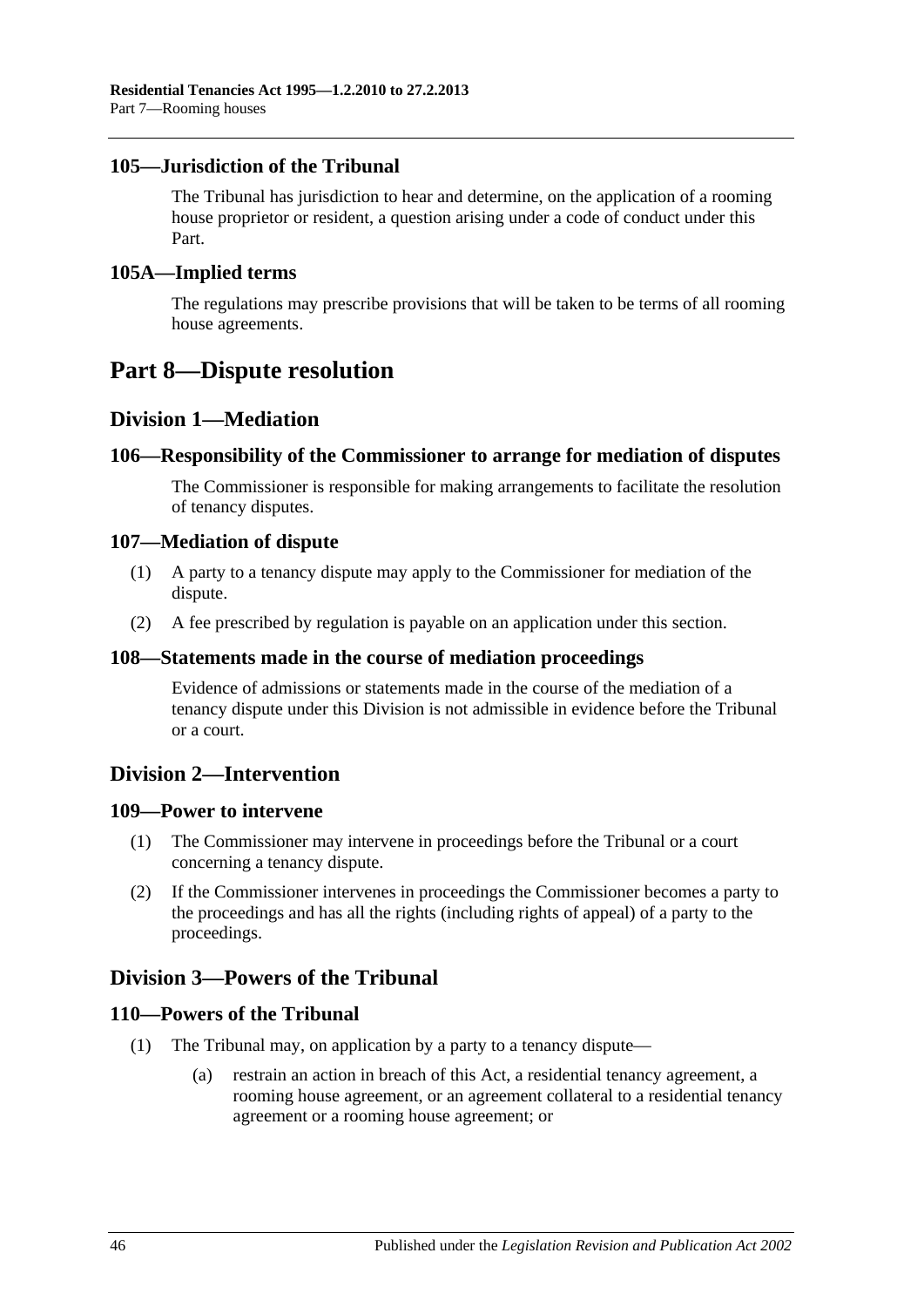- (b) require a person to comply with an obligation under this Act, a residential tenancy agreement, a rooming house agreement or an agreement collateral to a residential tenancy agreement or a rooming house agreement; or
- (c) order a person to make a payment (which may include compensation) under this Act, a residential tenancy agreement, a rooming house agreement or a collateral agreement or for breach of this Act, a residential tenancy agreement, a rooming house agreement, or a collateral agreement; or
- (d) relieve a party to a residential tenancy agreement, a rooming house agreement or a collateral agreement from the obligation to comply with a provision of the agreement; or
- (e) terminate a residential tenancy or declare that a residential tenancy has, or has not, been validly terminated; or
- (f) reinstate rights under a residential tenancy agreement that have been forfeited or have otherwise terminated; or
- (g) require payment of rent into the Fund until conditions stipulated by the Tribunal have been complied with; or
- (h) require that rent paid into the Fund be paid out and applied as directed by the Tribunal; or
- (i) require that security paid into the Fund be paid out and applied as directed by the Tribunal; or
- (j) require a tenant or a rooming house resident to give up the possession of premises to the landlord or rooming house proprietor; or
- (k) make orders to give effect to rights and liabilities arising from the assignment of a residential tenancy agreement; or
- (l) exercise any other power conferred on the Tribunal under this Act; or
- (m) do anything else necessary or desirable to resolve a tenancy dispute.
- (2) The Tribunal does not have jurisdiction to award compensation for damages arising from personal injury.

## <span id="page-46-0"></span>**111—Conditional and alternative orders**

- (1) The Tribunal may make orders on conditions the Tribunal considers appropriate.
- (2) The Tribunal may make orders in the alternative so that a particular order takes effect, or does not take effect, according to whether stipulated conditions are complied with.

## <span id="page-46-1"></span>**112—Restraining orders**

(1) If the Tribunal is satisfied, on application by a landlord, that there is a risk that the tenant or a person permitted on the premises by the tenant may cause serious damage to property or personal injury, the Tribunal may make an order (a *restraining order*) restraining the tenant and other persons on the premises from engaging in conduct of a kind described in the order.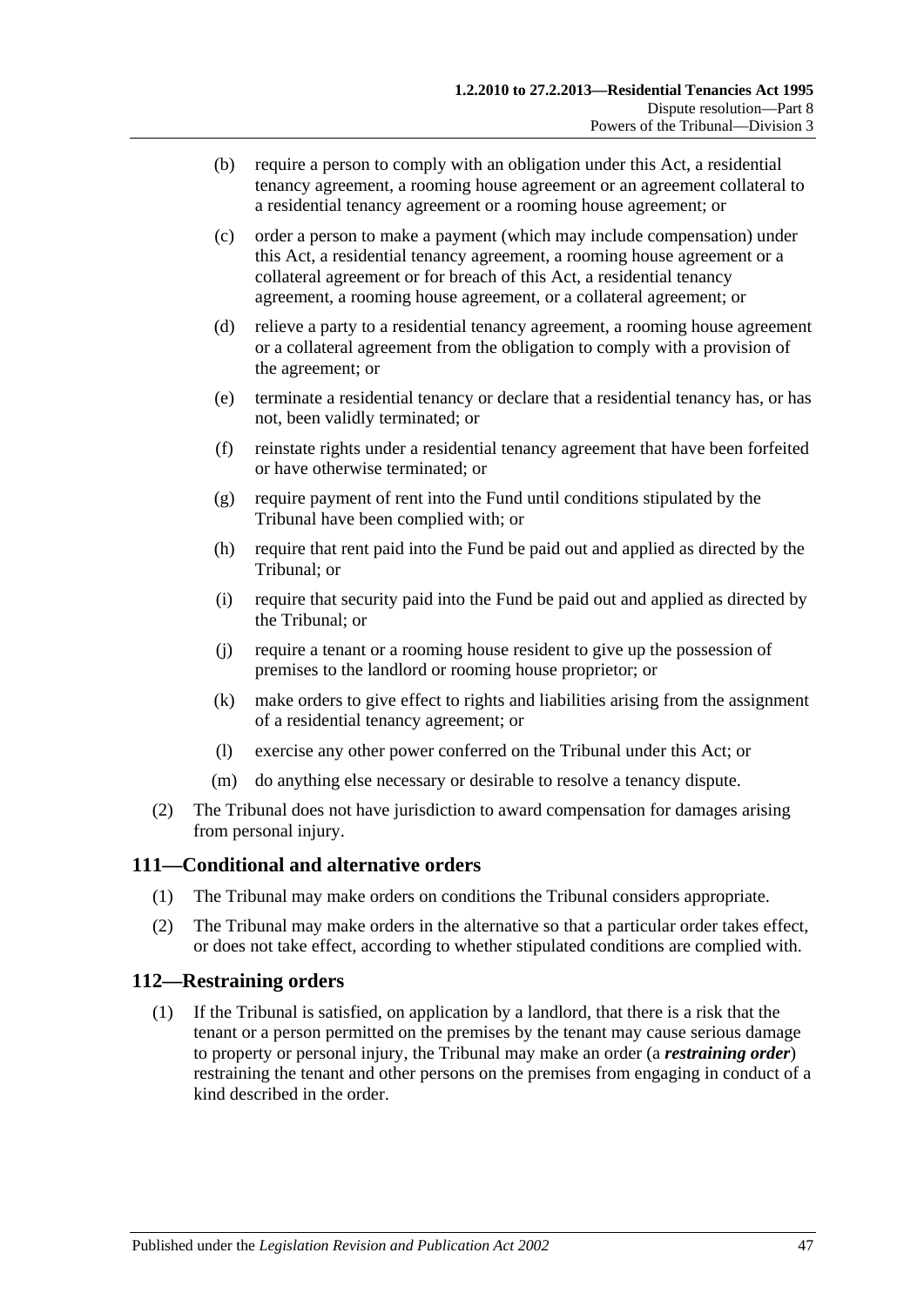- (2) An application for a restraining order may be made without notice to the persons against whom the order is sought but, if the order is made without giving them a reasonable opportunity to respond to the allegations against them, the Tribunal must allow them a reasonable opportunity to satisfy it that the order should not continue in operation.
- (3) A person must not contravene a restraining order. Maximum penalty: Imprisonment for 1 year.

## <span id="page-47-0"></span>**Division 4—Representation**

## <span id="page-47-1"></span>**113—Representation in proceedings before the Tribunal**

- (1) A party to a tenancy dispute may only be represented in proceedings before the Tribunal, at a pre-trial conference or in proceedings for the mediation of the dispute under this Act as allowed by this section.
- (2) A party to a tenancy dispute may be represented by a lawyer if—
	- (a) all parties to the proceedings agree to the representation and the Tribunal is satisfied that it will not unfairly disadvantage a party who does not have a professional representative; or
	- (b) the Tribunal is satisfied that the party is unable to present the party's case properly without assistance; or
	- (c) another party to the dispute is a lawyer, or is represented by a professional representative; or
	- (d) the Commissioner has intervened in, or is a party to, the proceedings.
- (3) A party to a tenancy dispute may be represented by a person who is not a lawyer if—
	- (a) the party is a body corporate and the representative is an officer or employee of the body corporate; or
	- (b) the party is a landlord and the representative is an agent, or an officer or employee of an agent, appointed by the landlord to manage the premises on the landlord's behalf; or
	- (c) all parties to the proceedings agree to the representation and the Tribunal is satisfied that it will not unfairly disadvantage an unrepresented party; or
	- (d) the Tribunal is satisfied that the party is unable to present the party's case properly without assistance.
- (4) In this section—

#### *professional representative* means—

- (a) a lawyer, a law clerk, or a person who holds or has held legal qualifications under the law of the State or another place; or
- (b) a land agent, or an officer or employee of a land agent.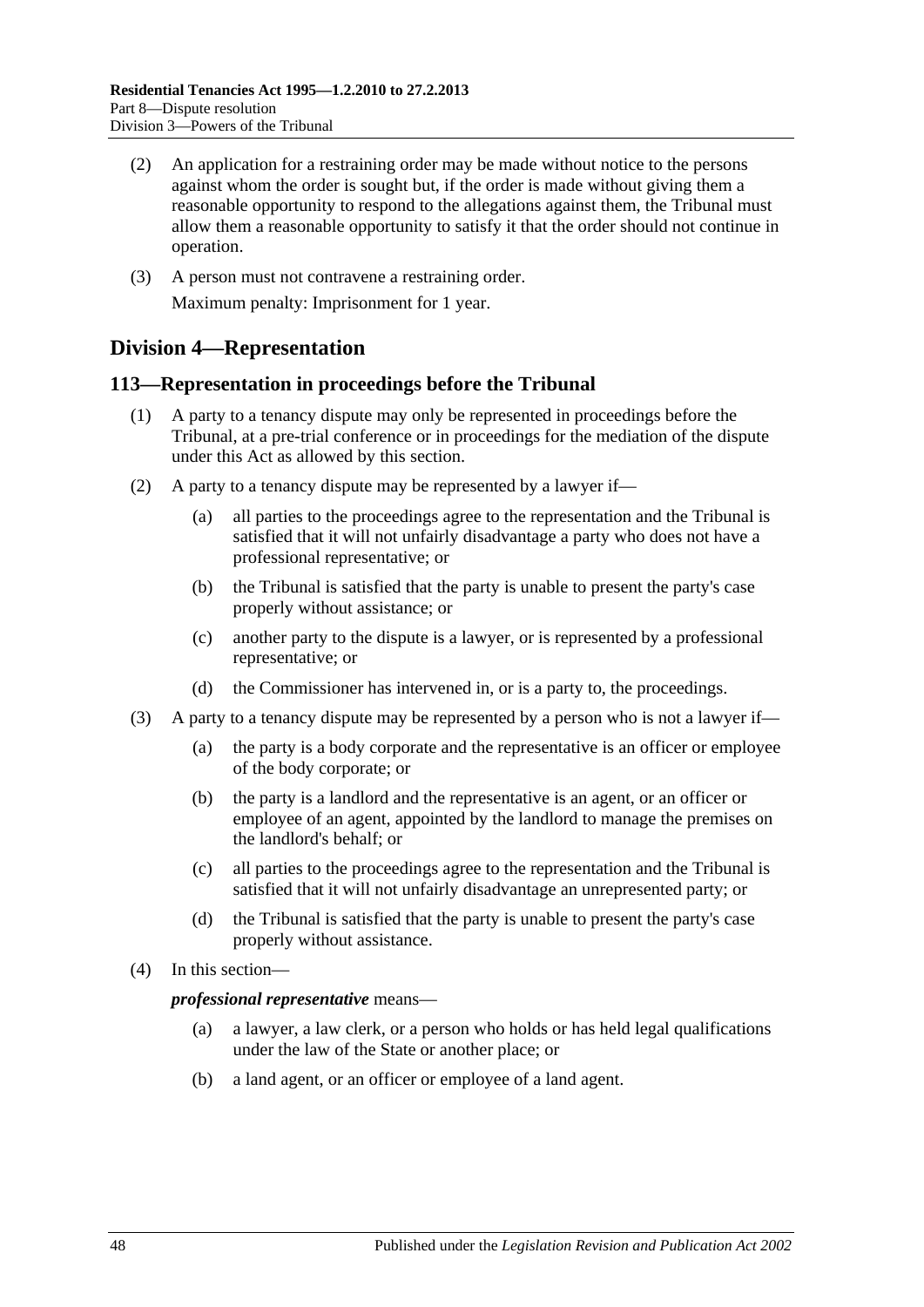#### <span id="page-48-0"></span>**114—Remuneration of representative**

A person must not ask for or receive a fee for representing a party to a tenancy dispute in proceedings before the Tribunal, at a pre-trial conference or in proceedings for the mediation of the dispute under this Act unless—

- (a) the representative is a lawyer or a law clerk employed by a lawyer; or
- (b) the representative is an officer or employee of a body corporate who represented the body corporate in the proceedings; or
- (c) the representative is an agent, or an officer or employee of an agent, who represented a landlord in the proceedings whose premises the agent had been appointed to manage on behalf of the landlord.

Maximum penalty: \$15 000.

## <span id="page-48-1"></span>**Part 9—Miscellaneous**

#### <span id="page-48-2"></span>**115—Contract to avoid Act**

- (1) An agreement or arrangement that is inconsistent with this Act or purports to exclude, modify or restrict the operation of this Act, is (unless the inconsistency, exclusion, modification or restriction is expressly permitted under this Act) to that extent void.
- (2) A purported waiver of a right under this Act is void.
- (3) A person who enters into an agreement or arrangement to defeat, evade or prevent the operation of this Act (directly or indirectly) is guilty of an offence.

Maximum penalty: \$8 000.

#### <span id="page-48-3"></span>**116—Overpayment of rent**

An overpayment of rent under a residential tenancy agreement is not recoverable unless the overpayment was made within six months before the proceedings for recovery of the overpayment were commenced.

#### <span id="page-48-4"></span>**117—Notice by landlord not waived by acceptance of rent**

A demand for, any proceeding for the recovery of, or acceptance of, rent by a landlord after the landlord has notice of a breach of the agreement by the tenant or has given the tenant notice of termination under this Act does not operate as a waiver of that breach or that notice.

#### <span id="page-48-5"></span>**118—Exemptions**

The Minister may, by order published in the Gazette—

- (a) exempt agreements, or premises, of a specified class from the provisions, or specified provisions, of this Act; or
- (b) modify specified provisions of this Act in their application to a specified class of agreements or a specified class of premises; or
- (c) vary or revoke an order previously made by the Minister under this section.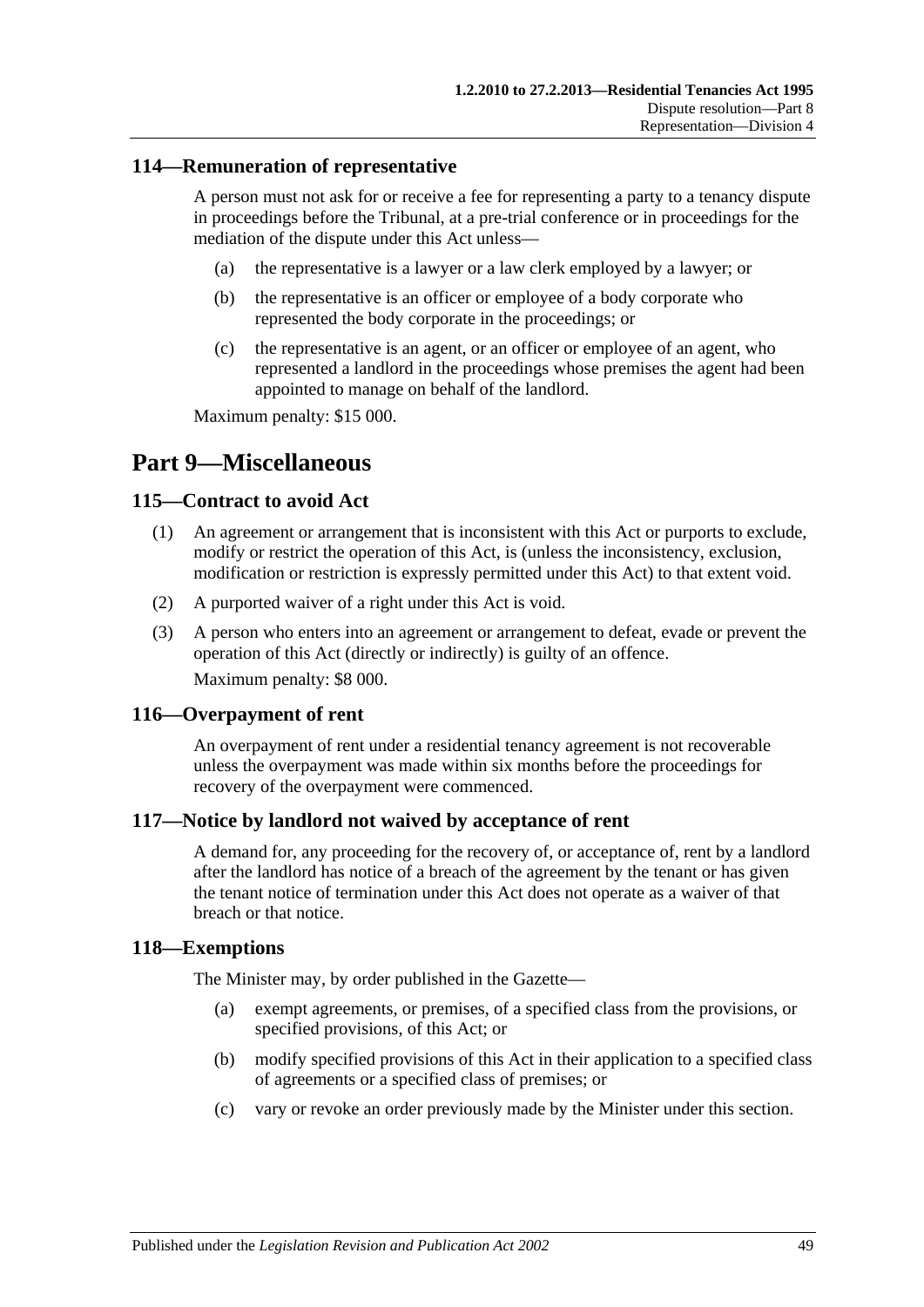#### <span id="page-49-0"></span>**119—Tribunal may exempt agreement or premises from provision of Act**

- (1) The Tribunal may, on application by an interested person, if the Tribunal considers it necessary or desirable in the circumstances, order that a provision of this Act will not apply in relation to an agreement or prospective agreement or to particular premises, or will apply in a modified manner (and the order will have effect accordingly).
- (2) An order may be made on conditions that the Tribunal considers appropriate.
- (3) A person must not contravene a condition to an order. Maximum penalty: \$500

#### <span id="page-49-1"></span>**120—Service**

- (1) A notice or document required or authorised to be given to a person under this Act may be—
	- (a) given to the person, or an agent of the person, personally; or
	- (b) sent by post addressed to the person, or an agent of the person, at the last known place of residence, employment or business of the person or agent; or
	- (c) left in a letterbox or other place where it is likely to come to the attention of the person, or an agent of the person, at the last known place of residence, employment or business.
- (2) If the whereabouts of a person is unknown, the notice or document may be given by publishing it in a newspaper circulating generally throughout the State.
- (3) If two or more persons are the landlords or tenants under a residential tenancy agreement, a notice or other document is duly given if given to any one of them.

#### <span id="page-49-2"></span>**121—Regulations**

- (1) The Governor may make regulations for the purposes of this Act.
- (2) The regulations may—
	- (a) be of general or limited application; and
	- (b) provide that a matter or thing is to be determined, dispensed with or regulated by the Minister.
- (3) A regulation may impose a penalty not exceeding \$500 for breach of the regulation.
- (4) The regulations may fix expiation fees, not exceeding \$100, for alleged offences against the regulations.

## <span id="page-49-3"></span>**Schedule—Transitional provisions**

#### <span id="page-49-4"></span>**2—Definitions**

In this Division—

*former Act* means the *[Residential Tenancies Act](http://www.legislation.sa.gov.au/index.aspx?action=legref&type=act&legtitle=Residential%20Tenancies%20Act%201978) 1978*.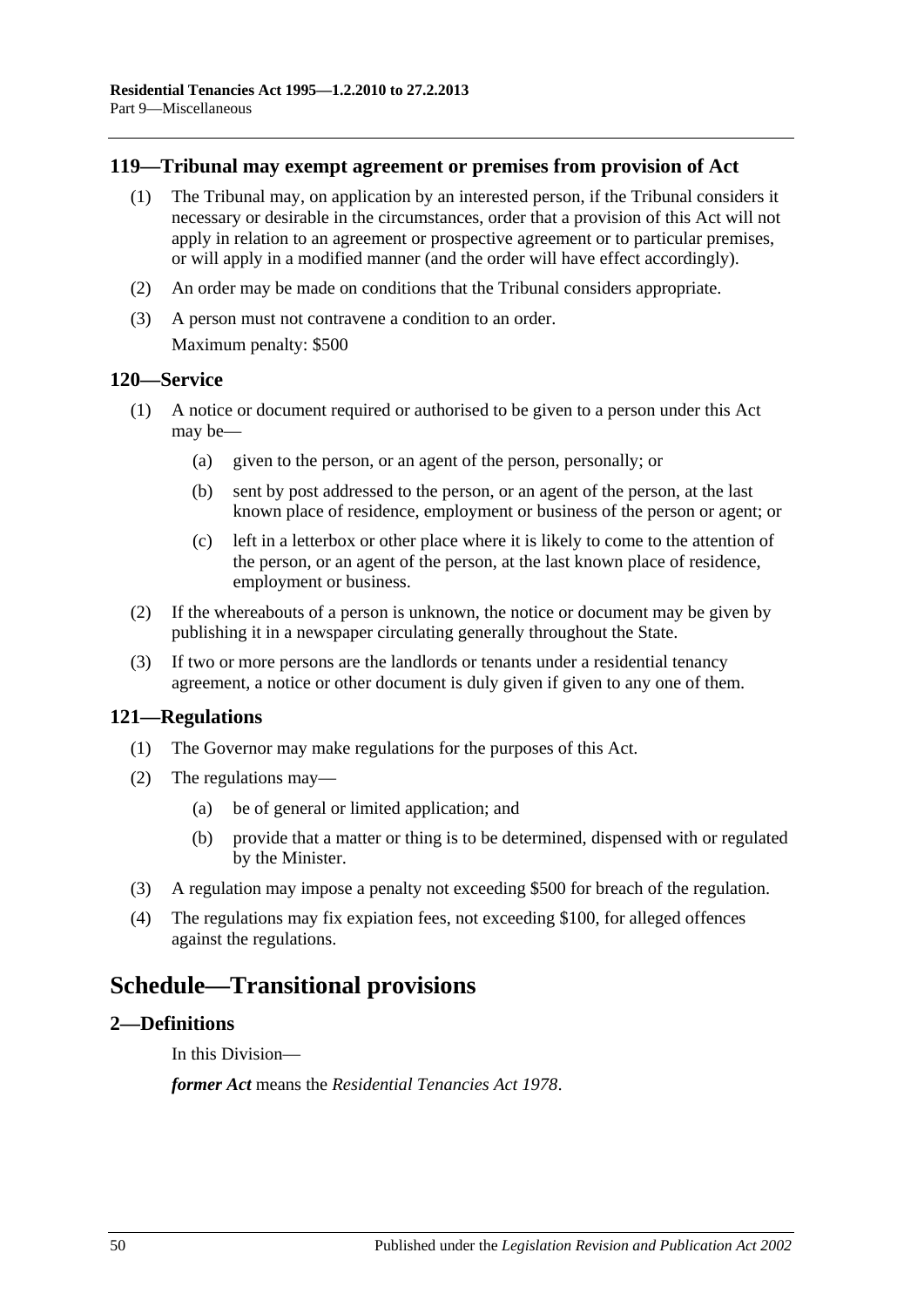#### <span id="page-50-0"></span>**3—Retrospective operation**

Subject to the regulations—

- (a) this Act (other than [section](#page-31-1) 73) extends to agreements entered into before the commencement of this paragraph that have been subject to the former Act;
- (b) [section](#page-31-1) 73 extends to agreements entered into before the commencement of this paragraph that have been subject to the former Act.

## <span id="page-50-1"></span>**4—Proceedings**

An application, appeal or other proceeding commenced under the former Act but which had not been finally determined before the commencement of this clause may be continued and completed as if this Act had not been enacted.

#### <span id="page-50-2"></span>**5—Interest on money lodged in Fund under former Act**

If a tenant is entitled under this Act to interest on money lodged in the Fund under the former Act, the interest will be calculated as from the commencement of this clause.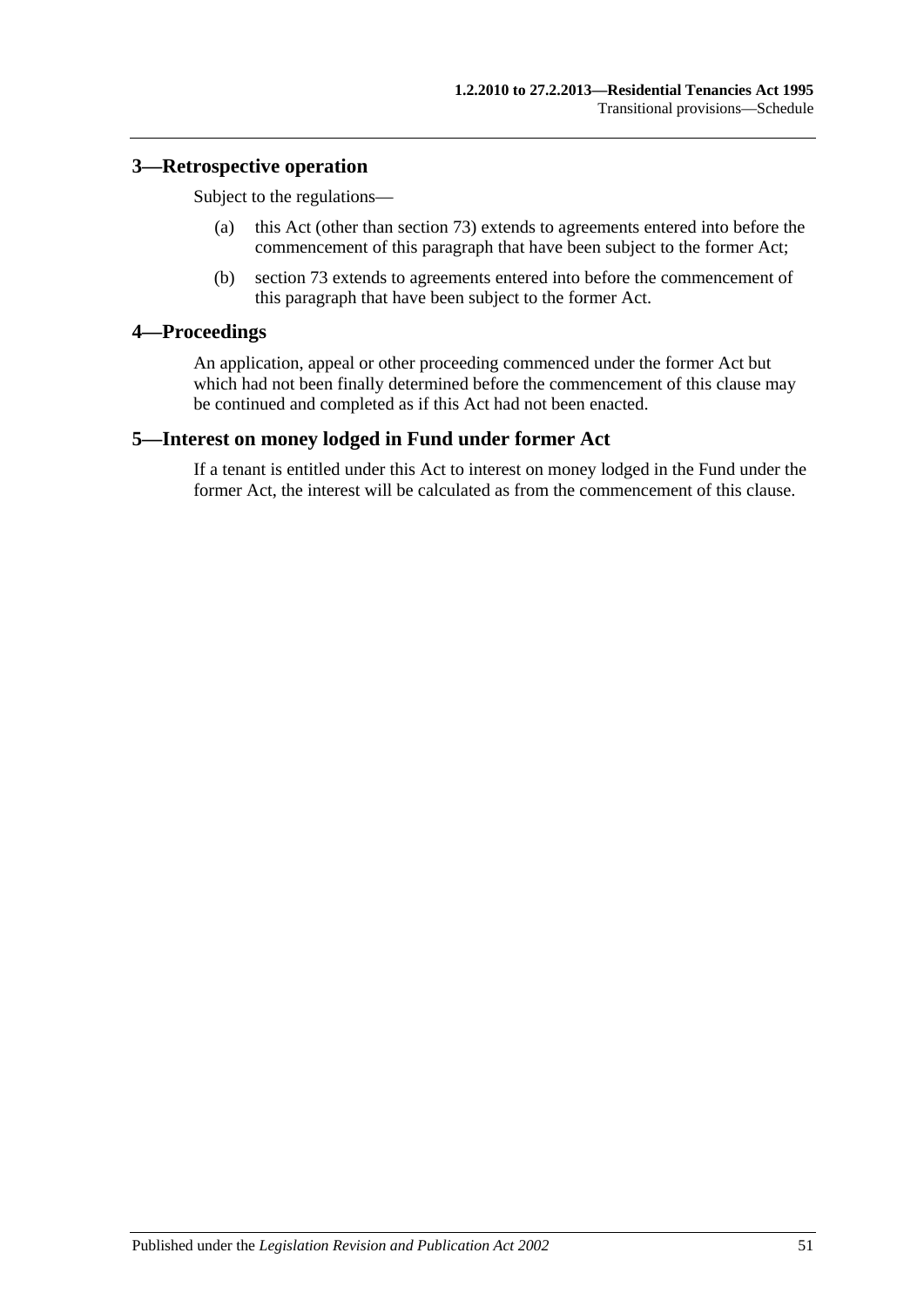# <span id="page-51-0"></span>**Legislative history**

## **Notes**

- Amendments of this version that are uncommenced are not incorporated into the text.
- Please note—References in the legislation to other legislation or instruments or to titles of bodies or offices are not automatically updated as part of the program for the revision and publication of legislation and therefore may be obsolete.
- Earlier versions of this Act (historical versions) are listed at the end of the legislative history.
- For further information relating to the Act and subordinate legislation made under the Act see the Index of South Australian Statutes or www.legislation.sa.gov.au.

## **Legislation repealed by principal Act**

The *Residential Tenancies Act 1995* repealed the following:

*Residential Tenancies Act 1978 Residential Tenancies (Housing Trust) Amendment Act 1993*

## **Legislation amended by principal Act**

The *Residential Tenancies Act 1995* amended the following:

*Retirement Villages Act 1987*

## **Principal Act and amendments**

| New entries appear in bold. |  |  |  |  |  |
|-----------------------------|--|--|--|--|--|
|-----------------------------|--|--|--|--|--|

| Year    | N <sub>0</sub> | Title                                                                             | Assent    | Commencement                                                                                                                                                                                                                                                                                                                                                                                                                                                                                                                                                                              |
|---------|----------------|-----------------------------------------------------------------------------------|-----------|-------------------------------------------------------------------------------------------------------------------------------------------------------------------------------------------------------------------------------------------------------------------------------------------------------------------------------------------------------------------------------------------------------------------------------------------------------------------------------------------------------------------------------------------------------------------------------------------|
| 1995    | 63             | <b>Residential Tenancies Act 1995</b>                                             | 10.8.1995 | 24.8.1995 (Gazette 24.8.1995 p499)<br>except ss 4, 5(1) & (2)(c), $6-23$ , 24(1)(a)<br>& (c) & (2)–(5), 25–62, 63(1)–(6),<br>$64 - 72$ , 74 - 100, 101(a), (b), (d) - (f),<br>102, 106—120 and Sch (cl 1(1), 3(a), 4 &<br>6—30.11.1995 (Gazette 23.11.1995<br>$p1412$ ) and except<br>s $63(7)$ — $(10)$ —5.2.1996 (Gazette<br>25.1.1996 $p808$ ) and except ss $5(2)(a)$ ,<br>(b), (d)—(h) and $24(1)(b)$ —1.7.1996<br>( <i>Gazette</i> 27.6.1996 $p3107$ ) and except<br>ss 63(11) & (12), 101(c), 103—105 and<br>Sch (cl 5)—10.8.1997 (s 7(5) Acts<br><i>Interpretation Act 1915</i> ) |
| 1996 34 |                | <b>Statutes Amendment and Repeal</b><br>(Common Expiation Scheme) Act 1996        | 2.5.1996  | Sch (cl 29)—3.2.1997 ( <i>Gazette</i><br>19.12.1996 p1923)                                                                                                                                                                                                                                                                                                                                                                                                                                                                                                                                |
| 1998    | 21             | <b>Statutes Amendment (Consumer</b><br>Affairs) Act 1998 as amended by<br>22/1998 | 2.4.1998  | Pt 9 (ss $24 - 26$ ) - 28.5.1998 ( <i>Gazette</i><br>28.5.1998 p2292)                                                                                                                                                                                                                                                                                                                                                                                                                                                                                                                     |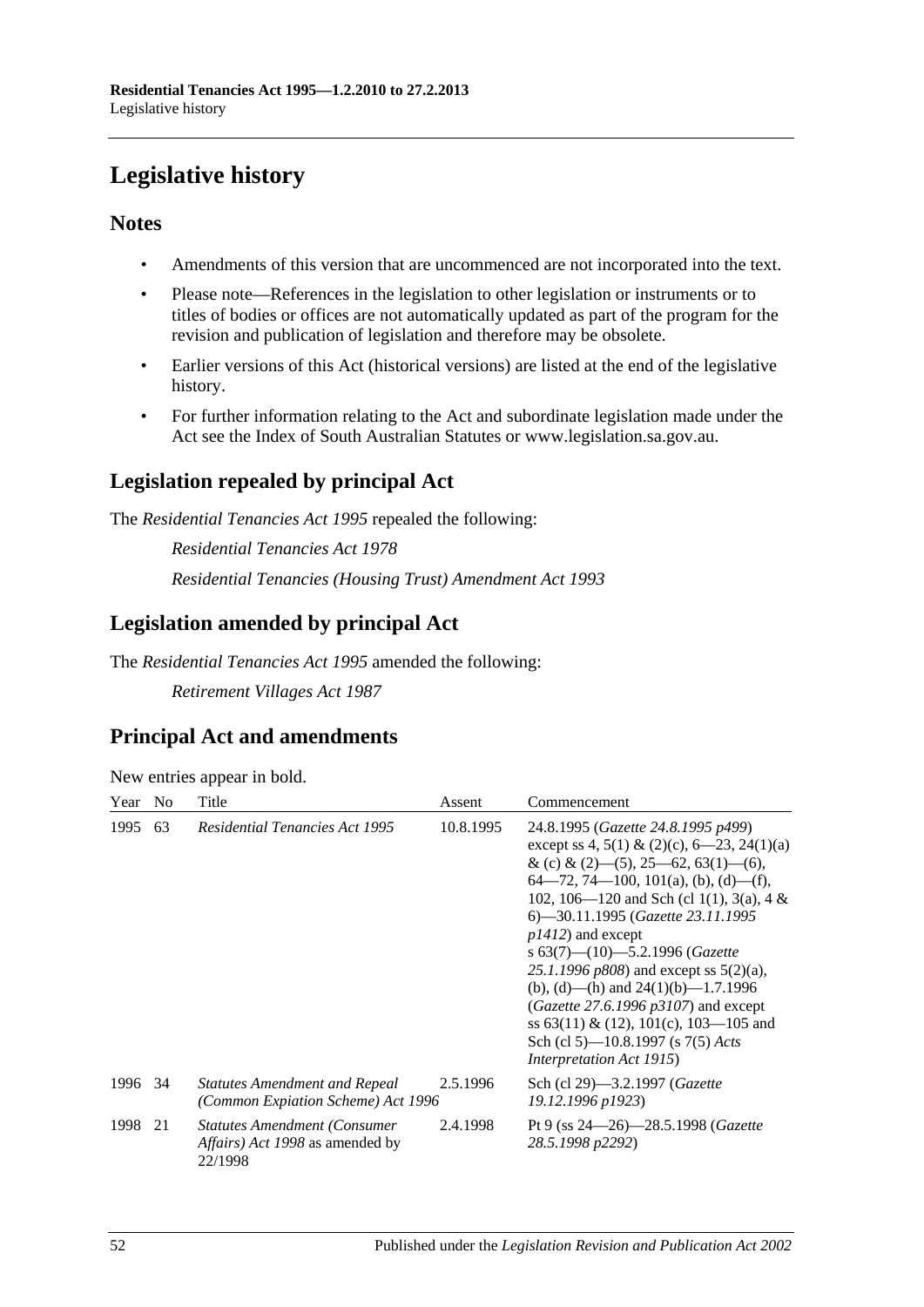| 1998    | 22 | <b>Statutes Amendment (Consumer</b><br>Affairs) Amendment Act 1998                       | 2.4.1998   | 2.4.1998                                                                                                                                                                                                                                                 |
|---------|----|------------------------------------------------------------------------------------------|------------|----------------------------------------------------------------------------------------------------------------------------------------------------------------------------------------------------------------------------------------------------------|
| 1999    | 33 | <b>Financial Sector Reform (South</b><br>Australia) Act 1999                             | 17.6.1999  | Sch (item $45$ )—1.7.1999 being the date<br>specified under s 3(16) of the Financial<br>Sector Reform (Amendments and<br>Transitional Provisions) Act (No. 1) 1999<br>of the Commonwealth as the transfer date<br>for the purposes of that Act: $s$ 2(2) |
| 1999 55 |    | Residential Tenancies (Miscellaneous) 12.8.1999<br>Amendment Act 1999                    |            | 3.10.1999 (Gazette 30.9.1999 p1341)                                                                                                                                                                                                                      |
| 2001    | 59 | Retirement Villages (Miscellaneous)<br>Amendment Act 2001                                | 22.11.2001 | s 19-1.7.2002 (Gazette 15.1.2002 p186)                                                                                                                                                                                                                   |
| 2003    | 44 | <i>Statute Law Revision Act 2003</i>                                                     | 23.10.2003 | Sch 1-24.11.2003 ( <i>Gazette 13.11.2003</i><br><i>p4048</i> )                                                                                                                                                                                           |
| 2006 44 |    | <b>Statutes Amendment (Justice</b><br>Portfolio) Act 2006                                | 14.12.2006 | Pt 25 (s 49)-18.1.2007 (Gazette<br>18.1.2007 p234)                                                                                                                                                                                                       |
| 2007    | 19 | <b>Residential Parks Act 2007</b>                                                        | 14.6.2007  | Sch 2 (cl 1)-5.11.2007 (Gazette<br>25.10.2007 p4044)                                                                                                                                                                                                     |
| 2007    | 20 | <b>Statutes Amendment (Affordable</b><br>Housing) Act 2007                               | 14.6.2007  | Pt 5 (ss 92 & 93)-11.2.2008 (Gazette<br>17.1.2008 p264)                                                                                                                                                                                                  |
| 2009 84 |    | <b>Statutes Amendment (Public Sector</b><br><b>Consequential Amendments) Act</b><br>2009 | 10.12.2009 | Pt 131 (s 299)-1.2.2010 (Gazette<br>28.1.2010 p320)                                                                                                                                                                                                      |
| 2012    | 54 | <b>Statutes Amendment and Repeal</b><br>(Budget 2012) Act 2012                           | 6.12.2012  | Pt 11 (s 34)—uncommenced                                                                                                                                                                                                                                 |

## **Provisions amended**

New entries appear in bold.

Entries that relate to provisions that have been deleted appear in italics.

| Provision      | How varied                                                     | Commencement |
|----------------|----------------------------------------------------------------|--------------|
| Long title     | amended by $44/2003$ s 3(1) (Sch 1)                            | 24.11.2003   |
| Pt1            |                                                                |              |
| s <sub>2</sub> | deleted by $44/2003$ s $3(1)$ (Sch 1)                          | 24.11.2003   |
| s 3            |                                                                |              |
| s(3(1))        |                                                                |              |
|                | financial institution deleted by $33/1999$ Sch (item $45(a)$ ) | 1.7.1999     |
| $s \; 3(4)$    | inserted by $55/1999$ s 3                                      | 3.10.1999    |
| s <sub>5</sub> |                                                                |              |
| s 5(1)         | amended by 19/2007 Sch 2 cl 1                                  | 5.11.2007    |
| $s\,5(1a)$     | inserted by $20/2007$ s $92(1)$                                | 11.2.2008    |
| $s\ 5(2)$      | amended by 55/1999 s 4                                         | 3.10.1999    |
|                | amended by $20/2007$ s $92(2)$ —(5)                            | 11.2.2008    |
| Pt 2           |                                                                |              |
| s <sub>9</sub> | deleted by 84/2009 s 299                                       | 1.2.2010     |
| $Pt\,3$        |                                                                |              |
| s24            |                                                                |              |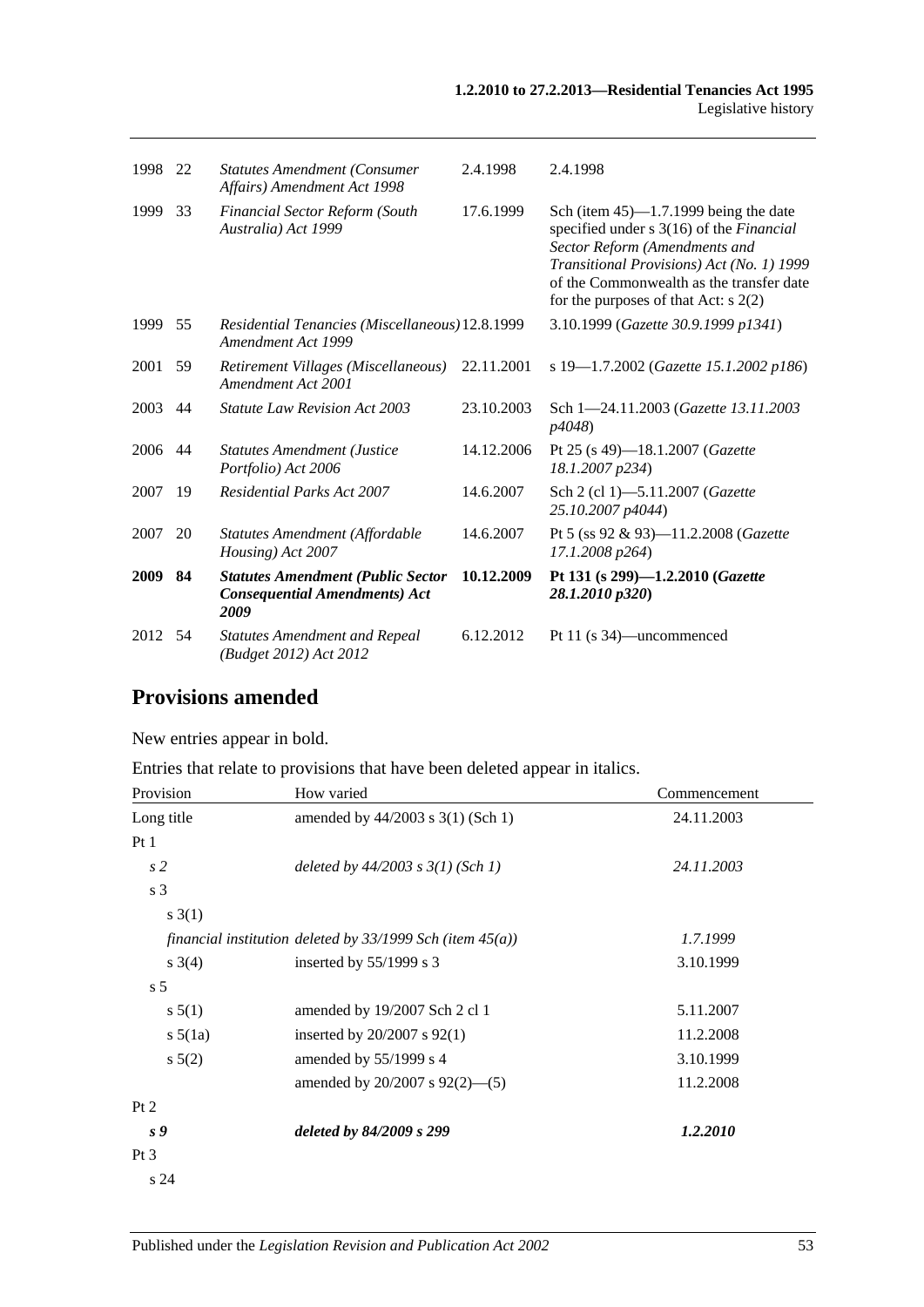#### **Residential Tenancies Act 1995—1.2.2010 to 27.2.2013** Legislative history

| $s\,24(1)$          | amended by 20/2007 s 93                                                             | 11.2.2008  |
|---------------------|-------------------------------------------------------------------------------------|------------|
| s <sub>36</sub>     |                                                                                     |            |
| $s \; 36(1)$        | amended by $21/1998$ s $24(a)$                                                      | 28.5.1998  |
| $s \; 36(2)$        | amended by 59/2001 s 19                                                             | 1.7.2002   |
| $s \; 36(3)$        | inserted by 21/1998 s 24(b)                                                         | 28.5.1998  |
| Pt 4                |                                                                                     |            |
| s <sub>48</sub>     |                                                                                     |            |
|                     | s $48(1)$ , (2) and (4) amended by $34/1996$ s 4 (Sch cl 29)                        | 3.2.1997   |
| s 49                | amended by 34/1996 s 4 (Sch cl 29)                                                  | 3.2.1997   |
| s 58                |                                                                                     |            |
| s 58(1)             | amended by 34/1996 s 4 (Sch cl 29)                                                  | 3.2.1997   |
| s 58(2)             | amended by $33/1999$ Sch (item $45(b)$ )                                            | 1.7.1999   |
| s <sub>62</sub>     |                                                                                     |            |
| s $62(1)$ and $(2)$ | amended by 34/1996 s 4 (Sch cl 29)                                                  | 3.2.1997   |
| s 63                |                                                                                     |            |
| s 63(7)             | amended by 44/2003 s 3(1) (Sch 1)                                                   | 24.11.2003 |
| $s\,63(13)$         | s 63 footnotes 1 and 2 redesignated as s 63(13)<br>by $44/2003$ s $3(1)$ (Sch 1)    | 24.11.2003 |
| s 74                |                                                                                     |            |
| s $74(2a)$ (2c)     | s 74(2) dot points redesignated as s 74(2a)—(2c)<br>by $44/2003$ s $3(1)$ (Sch 1)   | 24.11.2003 |
| Pt 5                |                                                                                     |            |
| s 80                |                                                                                     |            |
| s $80(6)$ and $(7)$ | s $80(5)$ dot points redesignated as s $80(6)$ and (7)<br>by 44/2003 s 3(1) (Sch 1) | 24.11.2003 |
| s85                 |                                                                                     |            |
| s 85(3a)            | s $85(3)$ dot point redesignated as s $85(3a)$ by<br>$44/2003$ s 3(1) (Sch 1)       | 24.11.2003 |
| s 90                |                                                                                     |            |
| $s\,90(2)$          | substituted by 55/1999 s 5                                                          | 3.10.1999  |
|                     | amended by 44/2006 s 49                                                             | 18.1.2007  |
| $s \ 90(2a)$        | inserted by 55/1999 s 5                                                             | 3.10.1999  |
| s 93                |                                                                                     |            |
| $s\,93(4a)$         | s 93(4) dot point redesignated as s 93(4a) by<br>$44/2003$ s 3(1) (Sch 1)           | 24.11.2003 |
| s 97                |                                                                                     |            |
| s 97(4)             | substituted by $55/1999$ s $6(a)$                                                   | 3.10.1999  |
| $s\,97(6)$          | amended by 55/1999 s 6(b)                                                           | 3.10.1999  |
| Pt 7                |                                                                                     |            |
| s 105A              | inserted by 21/1998 s 25                                                            | 28.5.1998  |
| Pt 8                |                                                                                     |            |
| s 110               |                                                                                     |            |
| s 110(1)            | s 110 amended and redesignated as s 110(1) by<br>55/1999 s $7(a)$ —(c)              | 3.10.1999  |